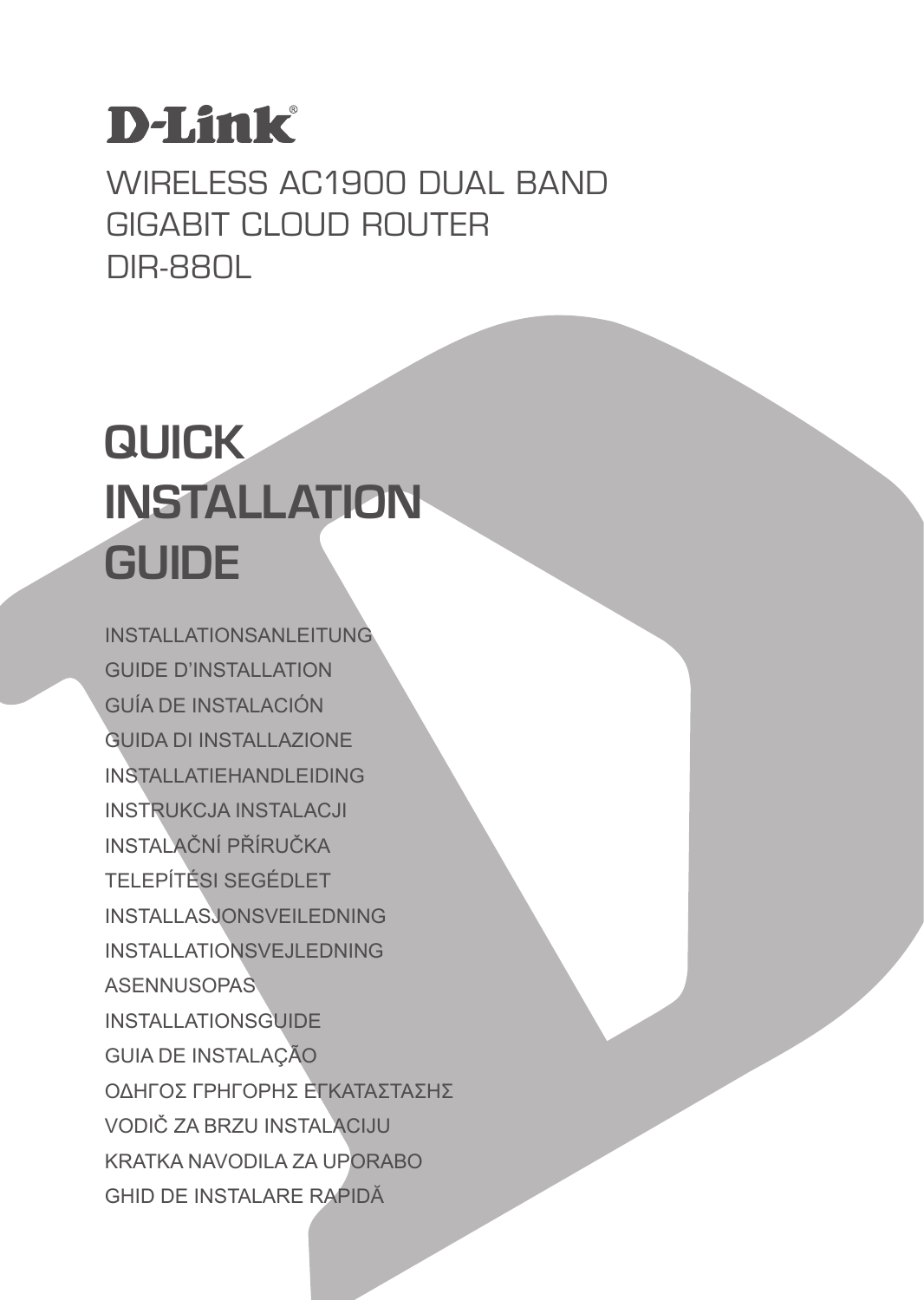## **IMPORTANT INFORMATION**



EN

IMPORTANT INFORMATION REGARDING YOUR INTERNET **SUBSCRIPTION** 

#### **USERS WHO SUBSCRIBE TO LIMITED OR "PAY AS YOU USE" BROADBAND INTERNET ACCESS.**

In the WAN configuration settings, there is a parameter called Maximum idle timer. This parameter controls how many seconds of inactivity before dropping connection to the Internet. The default setting is "0" which disables this functionality and the Internet will be connected all the time. We suggest that you should change the Maximum idle timer to "300" (5 minutes) or less if you are using a charged by the minute service.

However, please be aware this will disable your mydlink remote cloud services from working which depends on an always on connection.

#### **USERS WHO SUBSCRIBE TO UNLIMITED BROADBAND INTERNET ACCESS.**

You can just leave this parameter unchanged or enable Auto-reconnect to be always online. The mydlink services will operate ideally under these conditions.

#### **TECHNICAL NOTES:**

The Maximum idle timer is only relevant if your ISP is using PPPoE connection.

#### INFORMATION IMPORTANTE CONCERNANT VOTRE ABONNEMENT INTERNET



#### **UTILISATEURS POSSÉDANT UN ACCÈS INTERNET HAUT DÉBIT LIMITÉ OU « PAYABLE À LA CONSOMMATION»**

Dans les paramètres de configuration du réseau étendu, recherchez celui qui s'appelle Maximum idle timer (Temps d'inactivité maximum). Il permet de définir le nombre de secondes d'inactivité avant que la connexion Internet ne soit coupée. Par défaut, il est réglé sur « 0 » (désactivé) et l'Internet reste toujours connecté. Nous suggérons de remplacer ce temps d'inactivité maximum pour « 300 » (5 minutes) maximum si vous utilisez un service décompté à la minute.

Vous devez toutefois savoir que ce réglage désactive vos services de cloud distant mydlink car ils ont besoin d'une connexion toujours active.

#### **UTILISATEURS AYANT SOUSCRIT À LA FORMULE INTERNET HAUT DÉBIT ILLIMITÉ**

Vous pouvez simplement laisser ce paramètre tel quel ou activer Auto-reconnect (Reconnexion automatique) pour toujours rester en ligne. Les services mydlink fonctionneront de manière optimale dans ces conditions.

#### **REMARQUES TECHNIQUES :**

La fonction Maximum idle timer (temps d'inactivité maximum) ne s'applique que si votre FAI utilise une connexion PPPoE.

INFORMAZIONE IMPORTANTE RIGUARDANTE LA REGISTRAZIONE IN INTERNET



#### **UTENTI CON ABBONAMENTO PER L'ACCESSO A INTERNET A BANDA LARGA CON LIMITAZIONI O A CONSUMO.**

**EXAMPLE ASSESS THE MANUEL CONFIDENCE CONFIDENCE CONFIDENCE CONFIDENCE CONFIDENCE CONFIDENCE CONFIDENCE CONFIDENCE CONFIDENCE CONFIDENCE CONFIDENCE CONFIDENCE CONFIDENCE CONFIDENCE CONFIDENCE CONFIDENCE CONFIDENCE CONFIDEN** Nelle impostazioni di configurazione della WAN è presente un parametro denominato Tempo massimo di inattività. Tale parametro consente di controllare il numero di secondi di inattività che devono trascorrere prima che la connessione Internet venga chiusa. L'impostazione predefinita è "0" e prevede la disabilitazione di questa funzionalità, pertanto la connessione a Internet non verrà mai chiusa. Si consiglia di impostare il parametro Tempo massimo di inattività su "300" (5 minuti) oppure su un valore inferiore se la tariffa di connessione viene addebitata al minuto.

Tenere comunque presente che con tale impostazione mydlink Cloud remoto non funzionerà perché tale servizio richiede una connessione sempre attiva.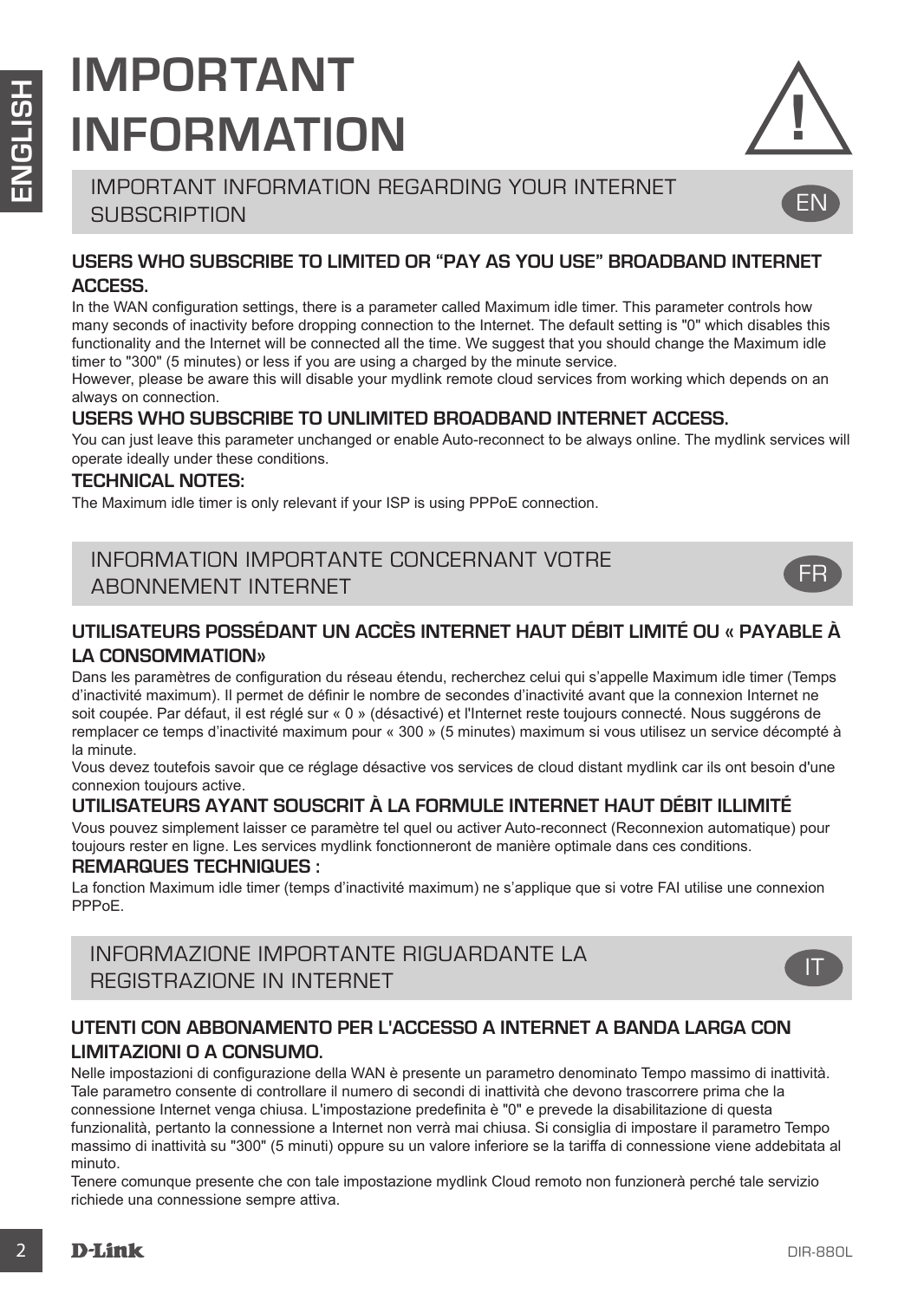#### **UTENTI CON ABBONAMENTO PER L'ACCESSO A INTERNET A BANDA LARGA SENZA LIMITAZIONI.**

È possibile lasciare invariato questo parametro oppure abilitare l'opzione di riconnessione per essere sempre online. Si tratta della condizione ideale per l'utilizzo dei servizi mydlink.

#### **NOTE TECNICHE**

Il parametro Tempo massimo di inattività è pertinente solo se l'ISP utilizza la connessione PPPoE.

### INFORMACIÓN IMPORTANTE ACERCA DE LA SUBSCRIPCIÓN A INTERNET



#### **USUARIOS QUE CONTRATAN UN ACCESO A INTERNET DE BANDA ANCHA LIMITADO O DE "PAGO POR USO".**

UTENTI CON ABBONAMENTO PER L'ACCESSO A INTERNET A BANDA LARGA SENZA<br>
L'AMIZZONI.<br>
E posible lastere horavite questo paramete opera salitare reporte el roconesciene per essen sampre eliter<br>
la posible lastere here internet En los parámetros de configuración de WAN, existe un parámetro denominado Temporizador de tiempo de inactividad máximo. Este parámetro controla la cantidad de segundos de inactividad que deben transcurrir antes de interrumpir la conexión a Internet. El parámetro predeterminado es "0", que desactiva esta función y permite que la conexión a Internet esté activa todo el tiempo. Se recomienda cambiar el Temporizador de tiempo de inactividad máximo a "300" (5 minutos) o menos, si está utilizando un servicio con una tarifa por minuto.

No obstante, tenga en cuenta que esto desactivará el funcionamiento de los servicios de nube remotos de mydlink que dependen de una conexión siempre activada.

#### **USUARIOS QUE CONTRATAN UN ACCESO A INTERNET DE BANDA ANCHA ILIMITADO.**

Puede dejar simplemente este parámetro sin cambios o activar la Reconexión automática para estar siempre conectado. Estas son las condiciones en las que mejor funcionan los servicios de mydlink.

#### **NOTAS TÉCNICAS:**

El temporizador de tiempo de inactividad máximo solo es importante si su ISP utiliza una conexión PPPoE.

#### WICHTIGE HINWEISE ZUR INTERNET-VERBINDUNG

#### **TEILNEHMER MIT EINGESCHRÄNKTEM BZW. "PAY AS YOU USE" BREITBAND-INTERNETZUGANG:**

Unter den WAN-Konfigurationseinstellungen gibt es den Parameter "Maximum Idle Timer" (Maximale Leerlaufzeit). Dieser Parameter legt die Dauer der Stillstandzeit in Sekunden fest, bevor die Internetverbindung getrennt wird. Diese Funktion ist standardmäßig auf "0" gesetzt, also

deaktiviert. Dies bedeutet, dass die Internetverbindung dauerhaft aufrechterhalten wird. Wir empfehlen Ihnen, diesen Parameter auf "300" (5 Minuten) oder kürzer zu ändern, wenn Sie einen Internetzugang nutzen, bei dem nach Minuten abgerechnet wird.

Bitte beachten Sie, dass in diesem Falle Ihr mydlink Remote-Cloud-Dienst deaktiviert wird, da dieser eine ununterbrochene Verbindung benötigt.

#### **TEILNEHMER MIT UNEINGESCHRÄNKTEM BREITBAND-INTERNETZUGANG:**

Sie können diesen Parameter unverändert lassen oder die Funktion "Auto-reconnect" (Autom. Neuverbindung) aktivieren, um immer online zu sein. Die mydlink-Dienste funktionieren unter diesen Bedingungen optimal.

#### **TECHNISCHER HINWEIS:**

Die maximale Leerlaufzeit ist nur dann von Bedeutung, wenn Ihr Internetdienstanbieter eine PPPoE-Verbindung nutzt.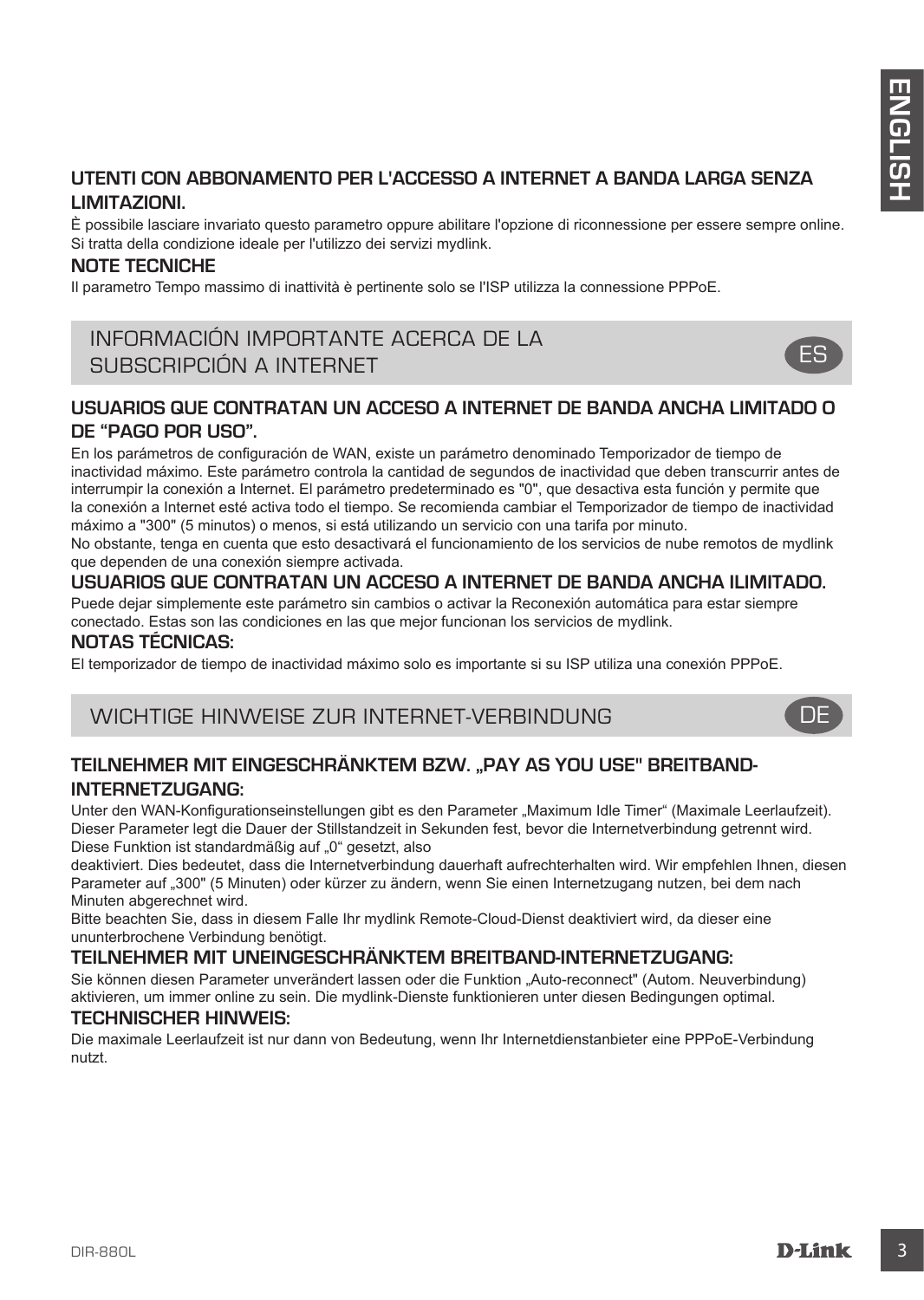## **CONTENTS OF PACKAGING**

**CONTENTS** 



**Wireless AC1900 Dual Band Gigabit Cloud Router** DIR-880L

**POWER ADAPTER** 12V / 3A

**ETHERNET CABLE (CAT5 UTP)** CONNECT THE ROUTER TO YOUR PC DURING SETUP

**WI-FI CONFIGURATION NOTE** CONTAINS THE DEFAULT WI-FI INFORMATION

**Product Manual on CD**

If any of these items are missing from your packaging, contact your reseller.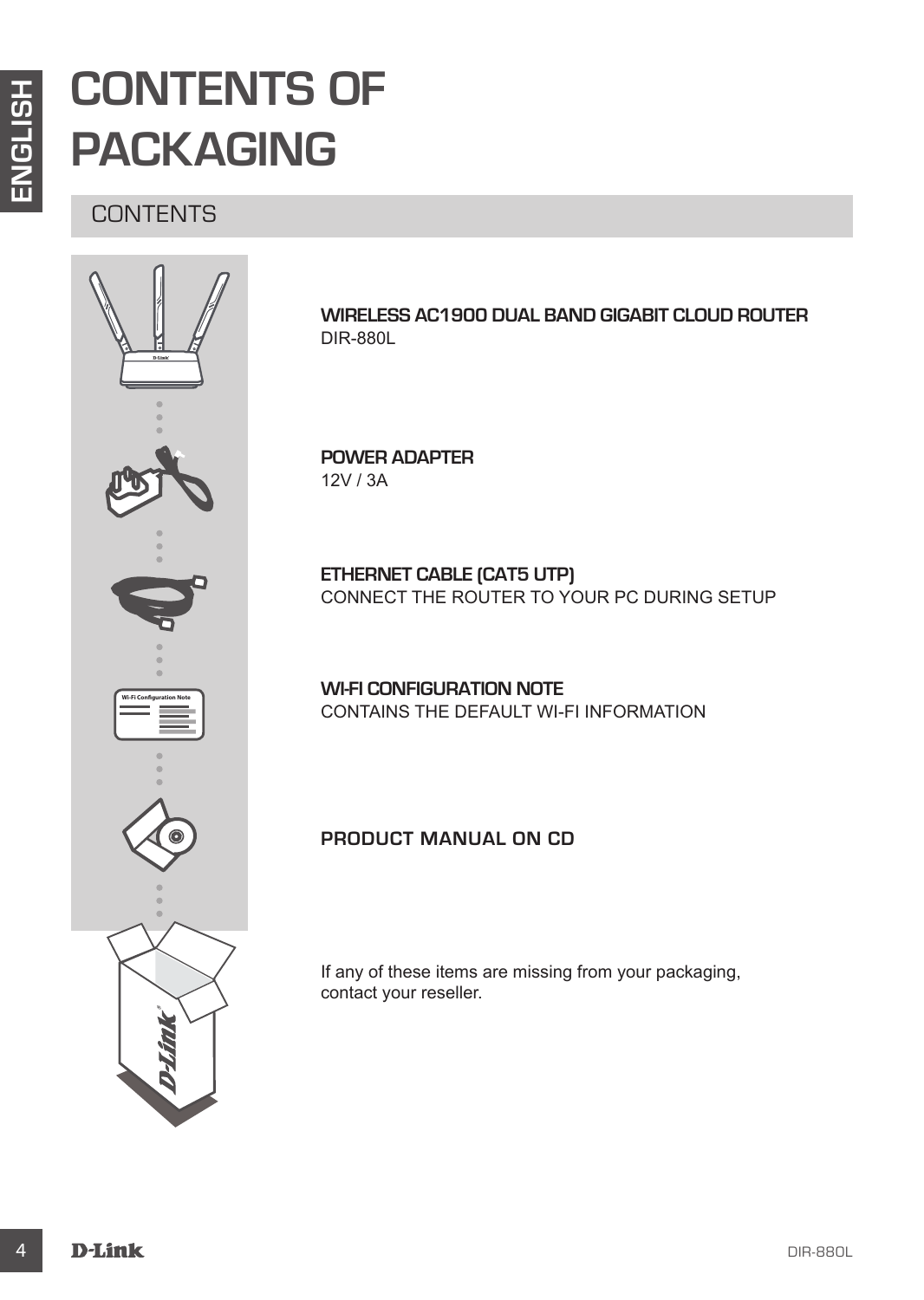## **PRODUCT SETUP**

## WEB-BASED SETUP

**In order to use all of the functions of this router, you must register it with mydlink.** Simply follow the steps at the end of the Setup Wizard during installation to register your product with your mydlink account.

**PHODUCE ISETUP**<br>
WEEB-BASED SETUP<br>
In order to use all of the functions of this roder, you must register it with mydlink. Simply<br>
mydim about the setup Wizard during installation to register with mydlink. Simply<br>
Notice t **NOTE:** After mydlink registration is completed, your router's default PPPoE, L2TP, PPTP connection will be set to Always On. If your ISP charges for usage, you may wish to manually choose Dial On Demand as your default setting.









#### **Step 1**

Position your DIR-880L near your Internet-connected modem and PC. Keep the router in an open area for better wireless coverage.

**NOTE:** For best performance, position the router's antennas with the flat side facing towards the front, with the left and right antennas at a 45 degree angle.

#### **Step 2**

Unplug the modem Ethernet cable connected to your computer and plug it into the port labeled 'INTERNET' on the router. Connect the supplied power adapter to the router and a power outlet, then verify that the power LED is on.

#### **Step 3**

Plug one end of the supplied Ethernet cable into the port labeled '1' on the back of the router, and the other end into the Ethernet port on your computer.

To set up the DIR-880L through Wi-Fi, go to your computer or mobile device's Wi-Fi settings and select the network (ex: **dlink-A8FA**). Enter Wi-Fi password (ex: **akbdj19368**) on the included Wi-Fi Configuration Note.

#### **Step 4**

Open a browser on the connected computer. If you are not automatically directed to the D-Link Setup Wizard, go to

'**http://dlinkrouter.local.**' and follow the onscreen instructions to configure your DIR-880L. Use '**Admin**' as your username and leave the password blank to configure manually.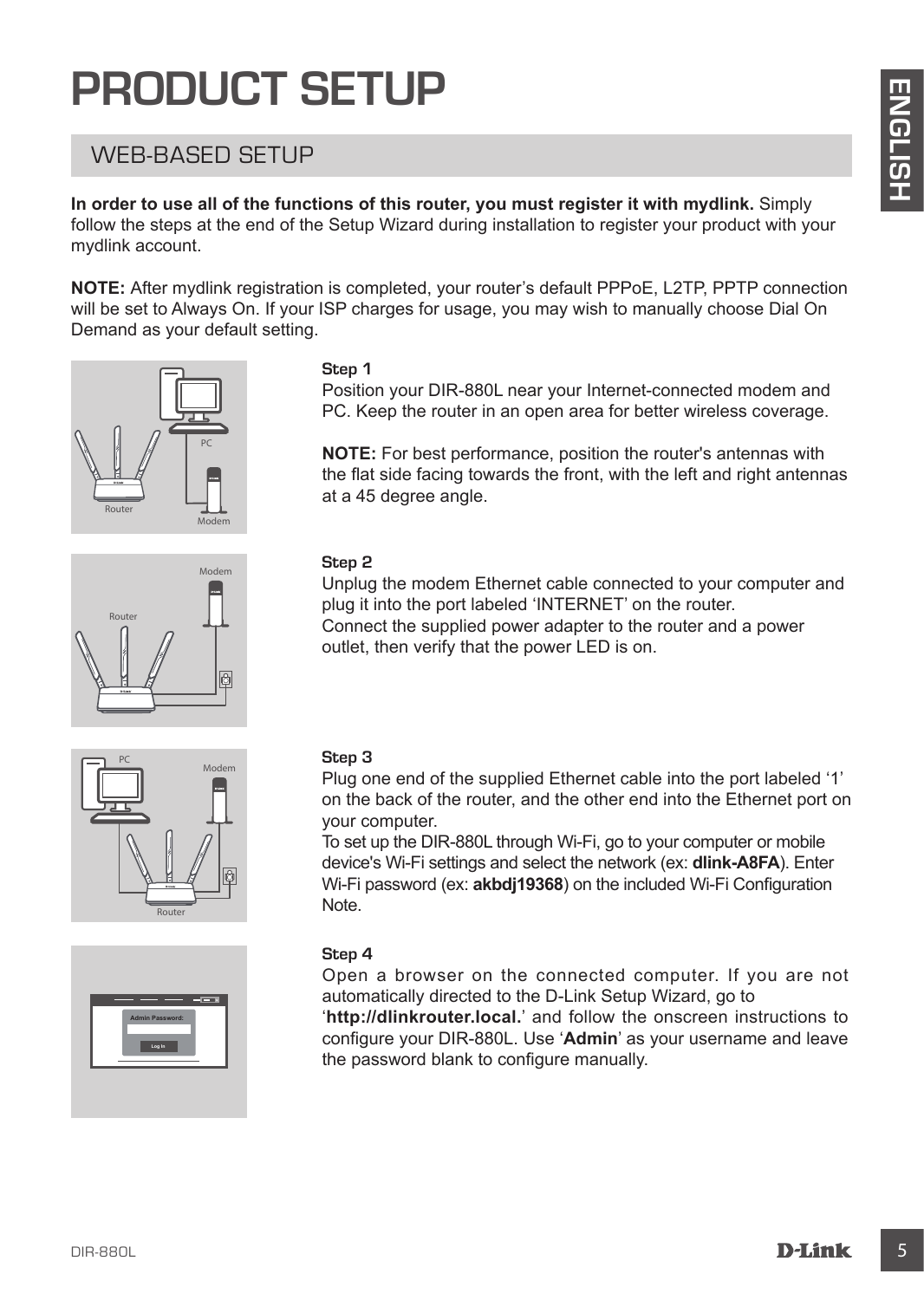## **TROUBLESHOOTING**

### SETUP AND CONFIGURATION PROBLEMS

#### **1. HOW DO I CONFIGURE MY DIR-880L ROUTER Manually?**

- Connect your PC to the router using an Ethernet cable.
- Open a web browser and enter the address '**http://dlinkrouter.local.**' **(or '192.168.0.1').**
- The default username is 'Admin'. The password should be left blank by default.
- If you have changed the password and can not remember it, you will need to reset the router to return to an empty password field.

#### **2. HOW DO I RESET MY DIR-880L ROUTER TO FACTORY DEFAULT SETTINGS?**

- Ensure the router is powered on.
- Press and hold the reset button at the bottom of the device for 5 seconds. **Note:** Resetting the router to factory default will erase the current configuration settings. To re-configure your settings, log into the router as outlined in question 1, then run the Setup Wizard.
- **3. HOW DO I ADD A NEW WIRELESS CLIENT OR PC IF I HAVE FORGOTTEN MY WI-FI NAME (SSID) OR WI-FI PASSWORD?**
	- For every PC that needs to connect to the router wirelessly, you will need to ensure you use the correct Wi-Fi Name (SSID) and Wi-Fi password.
	- Use the web-based user interface (as described in question 1 above) to check or choose your wireless settings.
	- Make sure you write down these settings so that you can enter them for each wirelessly connected PC. The back of this document features an area to record this important information.

#### **4. WHY CAN'T I GET AN INTERNET CONNECTION?**

For ADSL users, please contact your ISP to make sure the service has been enabled/connected by your ISP and that your ISP username and password is correct.

#### **5. WHY CAN'T I REGISTER MY DEVICE WITH MYDLINK?**

If you experience issues registering this router with your mydlink account, try performing a hard reset by using an unfolded paperclip to press and hold the reset button for 5 seconds while the router is powered on. This may be necessary if you purchased an open box or resold unit.

### TECHNICAL SUPPORT

**United Kingdom (Mon-Fri)** website: http://www.dlink.com

**EXECTIVE AND CONFIGURATION PRODELEMS**<br>
SETUP AND CONFIGURATION PRODELEMS<br>
SETUP AND CONFIGURATION PRODELEMS<br>
Connel your PC to the noder using an Efferent cable.<br>
Connel your PC to the noder using an Efferent cable.<br>
The Home Wireless/Broadband 0871 873 3000 (9.00am–06.00pm, Sat 10.00am-02.00pm) Managed, Smart, & Wireless Switches, or Firewalls 0871 873 0909 (09.00am- 05.30pm) (BT 10ppm, other carriers may vary.)

#### **Ireland (Mon-Fri)**

All Products 1890 886 899 (09.00am-06.00pm, Sat 10.00am-02.00pm) Phone rates: €0.05ppm peak, €0.045ppm off peak times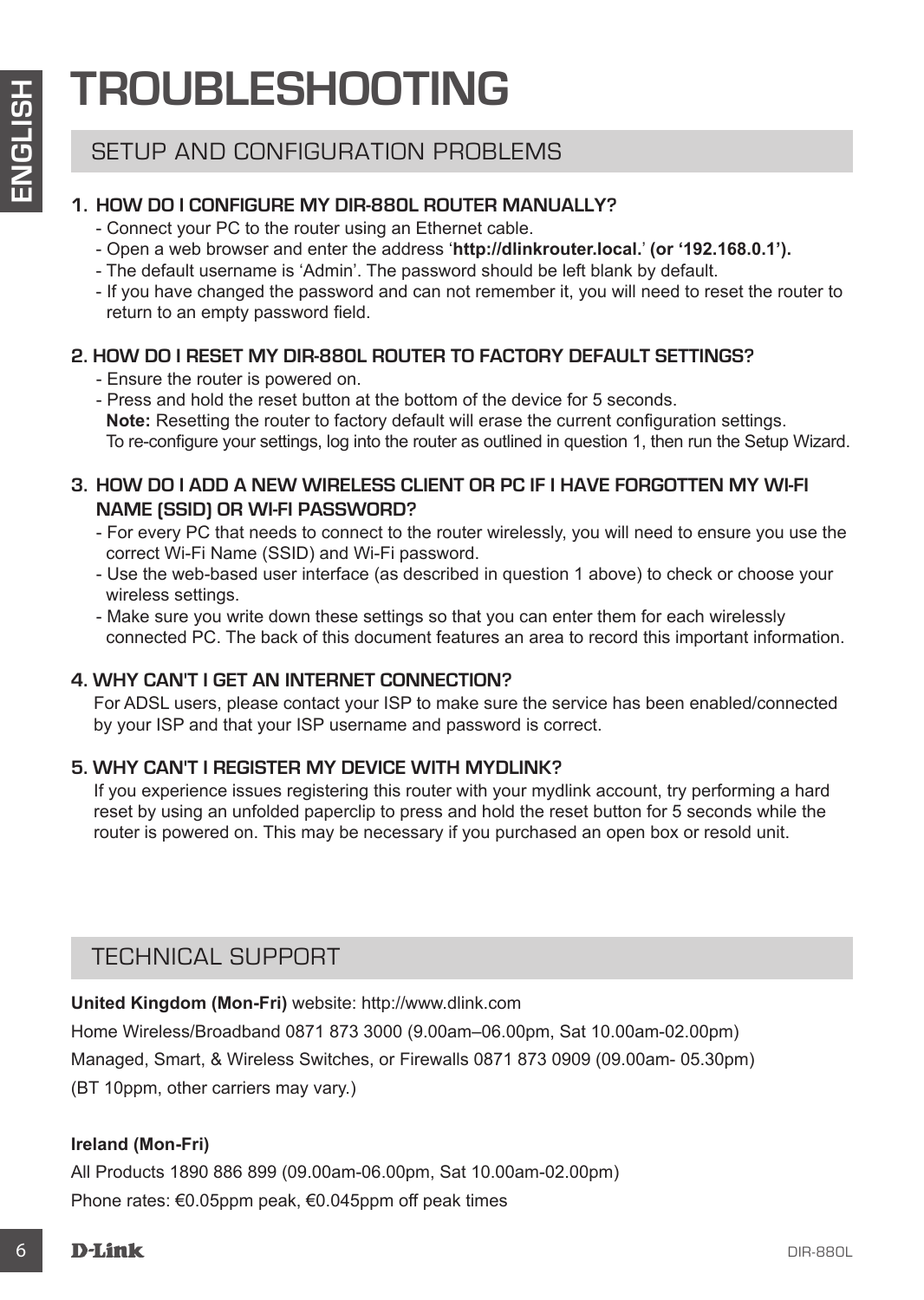## **PACKUNGS-INHALT**

INHALT



#### **Wireless AC1900 Dual Band Gigabit Cloud Router**  DIR-880L

#### **STROMADAPTER/STECKERNETZTEIL** 12V / 3A

**ETHERNET-KABEL (CAT5 UTP)** SCHLIESSEN SIE DEN ROUTER WÄHREND DES SETUP-VORGANGS AN IHREN PC AN

#### **WI-FI-KONFIGURATIONSHINWEIS** ENTHÄLT DIE STANDARDMÄSSIGEN WI-FI-INFORMATIONEN

### **Produkthandbuch auf der CD**

Wenn eines dieser Elemente in Ihrer Packung fehlt, wenden Sie sich bitte an Ihren Fachhändler.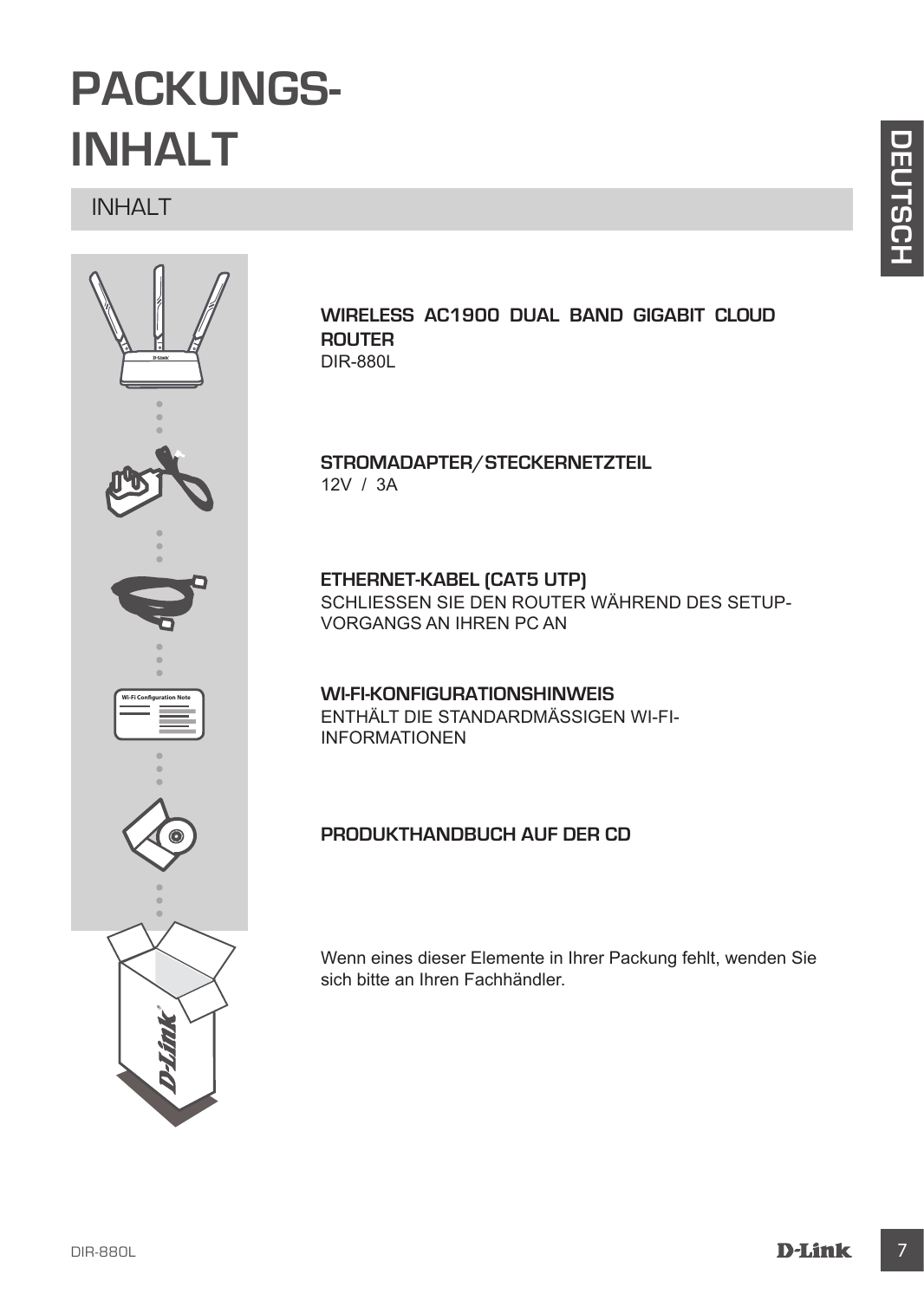## **EINRICHTUNG DES PRODUKTS**

## WEBBASIERTE FINRICHTUNG

**Um alle Funktionen dieses Routers nutzen zu können, müssen Sie es in mydlink registrieren.**  Folgen Sie dazu während der Installation einfach den Schritten am Ende des Setup-Assistenten, um Ihr Produkt in Ihrem mydlink-Konto zu registrieren.

**HINWEIS:** Sobald die mydlink-Registrierung abgeschlossen ist, wird die standardmäßige PPPoE-, L2TP-, PPTP-Verbindung Ihres Routers auf 'Always On' (Immer aktiv) gesetzt. Falls Ihr Internetdienstanbieter für die Nutzung eine Gebühr erhebt, möchten Sie eventuell manuell die Option 'Dial On Demand' (Einwahl nach Bedarf) als Ihre Standardeinstellung wählen.









#### **Schritt 1**

Stellen Sie Ihren DIR-880L in der Nähe des mit dem Internet verbundenen Modems und PCs auf. Um eine bessere drahtlose Abdeckung zu erzielen, stellen Sie den Router an einem leicht zugänglichen und offenen Bereich auf.

HINWEIS: Bestmögliche Leistungen erzielen Sie, wenn Sie die flache Seite der Antennen des Routers zur Vorderseite hin drehen und die linken und rechten Antennen in einen Winkel von 45 Grad einstellen.

#### **Schritt 2**

Ziehen Sie das an Ihren Computer angeschlossene Modem-Ethernet-Kabel ab und stecken Sie es in den als 'INTERNET' gekennzeichneten Port des Routers.

Schließen Sie das mitgelieferte Netzteil an den Router und eine Steckdose an. Vergewissern Sie sich dann, dass die Betriebsanzeige-LED leuchtet.

#### **Schritt 3**

Stecken Sie das eine Ende des im Lieferumfang enthaltenen Ethernet-Kabels in den mit '1' gekennzeichneten Port auf der Rückseite des Routers und das andere Ende in den Ethernet-Port Ihres Computers.

Um den DIR-880L über Wi-Fi einzurichten, zeigen Sie die Wi-Fi-Einstellungen Ihres Computers oder des mobilen Geräts an und wählen Sie das Netzwerk (z. B.: **dlink-A8FA**). Geben Sie das auf dem mitgelieferten Wi-Fi Konfigurationshinweis angegebene Wi-Fi Kennwort (z. B.: **akbdj19368**) ein.

#### **Schritt 4**

**EXERENT ENVIRONT UNIXE**<br>
To consider a the content of the content of the content of the content of the content of the content of the content of the content of the state of the content of the content of the content of the Öffnen Sie einen Browser auf dem verbundenen Computer. Falls Sie nicht automatisch auf die Seite des D-Link Setup-Assistenten weitergeleitet werden, rufen Sie '**http://dlinkrouter.local.**' auf und folgen Sie den Anweisungen auf dem Bildschirm zur Konfiguration Ihres DIR-880L. Verwenden Sie '**Admin**' als Ihren Benutzernamen und lassen Sie das Feld für das Kennwort leer, um die Konfiguration manuell vorzunehmen.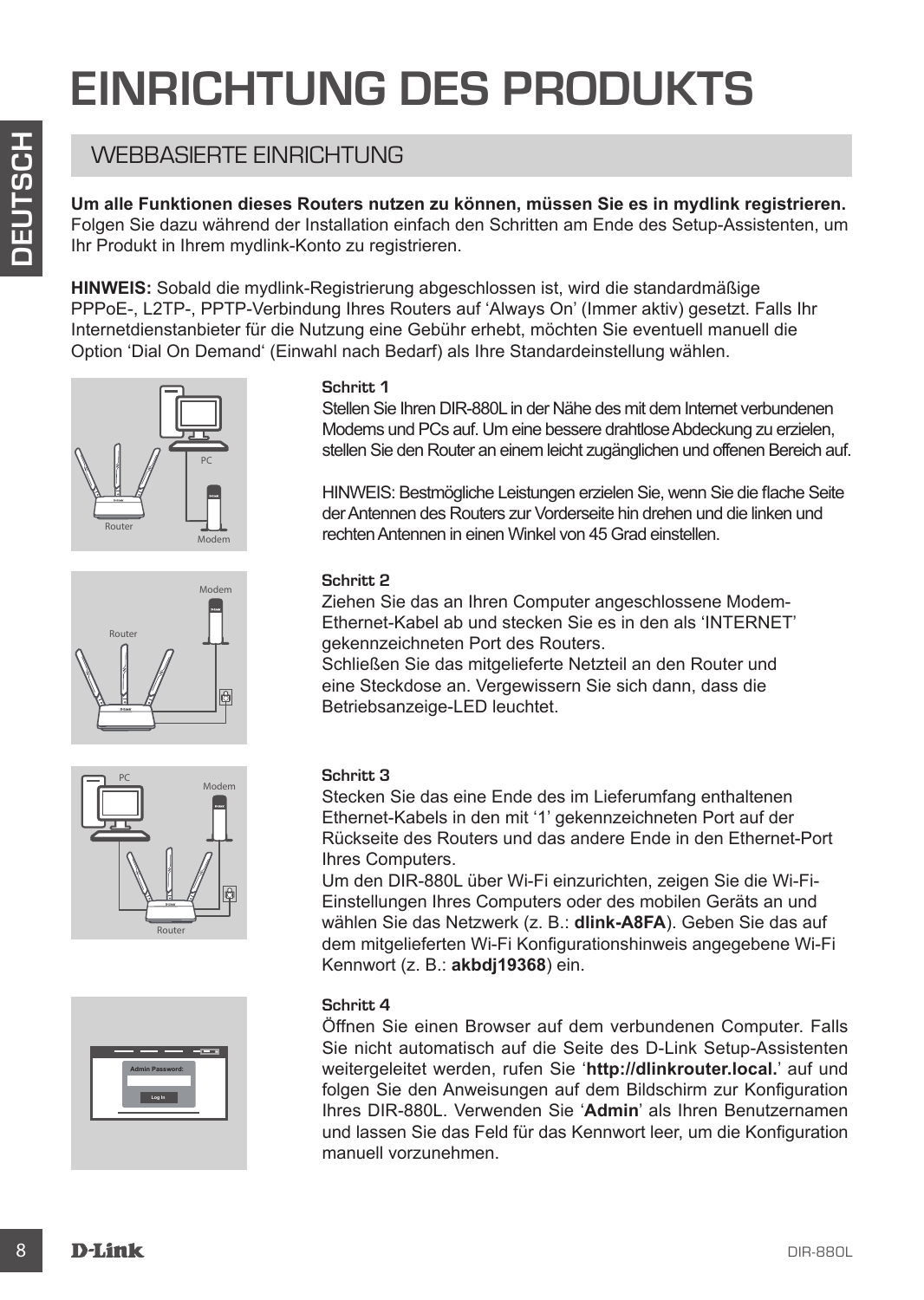## **FEHLERBEHEBUNG**

### EINRICHTUNGS- UND KONFIGURATIONSPROBLEME

#### **1. WIE KONFIGURIERE ICH MEINEN DIR-880L ROUTER manuell?**

- Schließen Sie Ihren PC mithilfe eines Ethernet-Kabels an den Router an.
- Öffnen Sie einen Webbrowser und geben Sie die Adresse 'http://dlinkrouter.local' (oder '192.168.0.1') ein.
- Der standardmäßig vorgegebene Benutzername ist 'Admin'. Das Feld für das Vorgabekennwort sollte leer bleiben.
- Wenn Sie das Kennwort geändert haben und sich nicht daran erinnern können, müssen Sie den Router zurücksetzen, um das Kennwort zurück auf ein leeres Feld zu setzen.

#### **2. WIE SETZE ICH MEINEN DIR-880L ROUTER AUF DIE WERKSEITIGEN STANDARDEINSTELLUNGEN ZURÜCK?**

- Stellen Sie sicher, dass der Router eingeschaltet ist.

- Halten Sie die Rücksetztaste (Reset) auf der Unterseite des Gerätes 5 Sekunden lang gedrückt. **Hinweis:** Durch das Rücksetzen des Routers auf die werkseitigen Standardeinstellungen werden die aktuellen Konfigurationseinstellungen gelöscht. Um Ihre Einstellungen erneut zu konfigurieren, melden Sie sich am Router an (wie in Frage 1 erläutert), und führen Sie dann den Setup-Assistenten aus.

#### **3. WIE FÜGE ICH EINEN NEUEN DRAHTLOSEN CLIENT ODER PC HINZU, WENN ICH DEN NAMEN MEINES DRAHTLOSEN NETZWERKS (SSID) ODER DAS WI-FI KENNWORT VERGESSEN HABE?**

- Für jeden PC, der kabellos mit dem Router verbunden werden soll, müssen Sie sicherstellen, dass Sie den korrekten Wi-Fi Namen (SSID) und das WiFi-Kennwort verwenden.
- Verwenden Sie die webbasierte Benutzeroberfläche (wie in Frage 1 weiter oben geschrieben), um Ihre Funkeinstellungen zu prüfen oder zu wählen.
- Sie sollten diese Einstellungen unbedingt aufschreiben, damit Sie sie für jeden drahtlos verbundenen PC eingeben können. Damit Sie sich diese wichtigen Informationen notieren können und für den zukünftigen Gebrauch schnell verfügbar haben, steht Ihnen auf der Rückseite dieses Dokuments ein entsprechend dafür vorgesehener Platz zur Verfügung.

#### **4. WARUM KANN ICH KEINE INTERNETVERBINDUNG HERSTELLEN?**

ADSL-Nutzer sollten sich an ihren Internetdienstanbieter wenden und sich vergewissern, dass der ADSL-Dienst aktiviert wurde und/oder eine Verbindung zum Anbieter vorliegt und dass ihr vom Internetdienstanbieter zugewiesener Benutzername und ihr Kennwort korrekt sind.

#### **5. WARUM KANN ICH MEIN GERÄT NICHT UNTER MYDLINK REGISTRIEREN?**

EINARD CHATURES UND KONFIGURATIONSPROBLEME<br>
SAMUELLY A WE KONFIGURE CHAMBION DIREGATIONSPROBLEME<br>
SAMELEN SE WHO RECORD TO THE MANUELLY AND CHAMBION CONFIGURE CHAMBION CONTINUES.<br>
SAMELEN SE WHO RECORD TO THE MANUEL CHAMBI Sollten Sie Probleme haben, diesen Router in Ihrem mydlink-Konto zu registrieren, versuchen Sie die Einstellungen Ihrer Kamera zurückzusetzen (auch Hard Reset genannt), indem Sie eine entsprechend auseinandergezogene Büroklammer (oder einen ähnlich spitzen Gegenstand) verwenden und damit mindestens 5 Sekunden lang auf die Rücksetzknopf drücken, während Ihr Router eingeschaltet ist. Das ist möglicherweise dann nötig, wenn Sie ein nicht direkt vom Fachhändler angebotenes oder ein weiterverkauftes Gerät erworben haben.

## TECHNISCHE UNTERSTÜTZUNG

**Deutschland**: Web: http://www.dlink.com Telefon: +49(0)1805 2787 0,14 € pro Minute Zeiten: Mo. –Fr. 09:00 – 17:30 Uhr

**Österreich**: Web: http://dlink.com

Telefon: +43(0)820 480084 0,116 € pro Minute Zeiten: Mo. –Fr. 09:00 – 17:30 Uhr

#### **Schweiz**: Web: http://dlink.com

Telefon: +41(0)848 331100 0,08 CHF pro Minute Zeiten: Mo. –Fr. 09:00 – 17:30 Uhr

\* Gebühren aus Mobilnetzen und von anderen Providern können abweichen.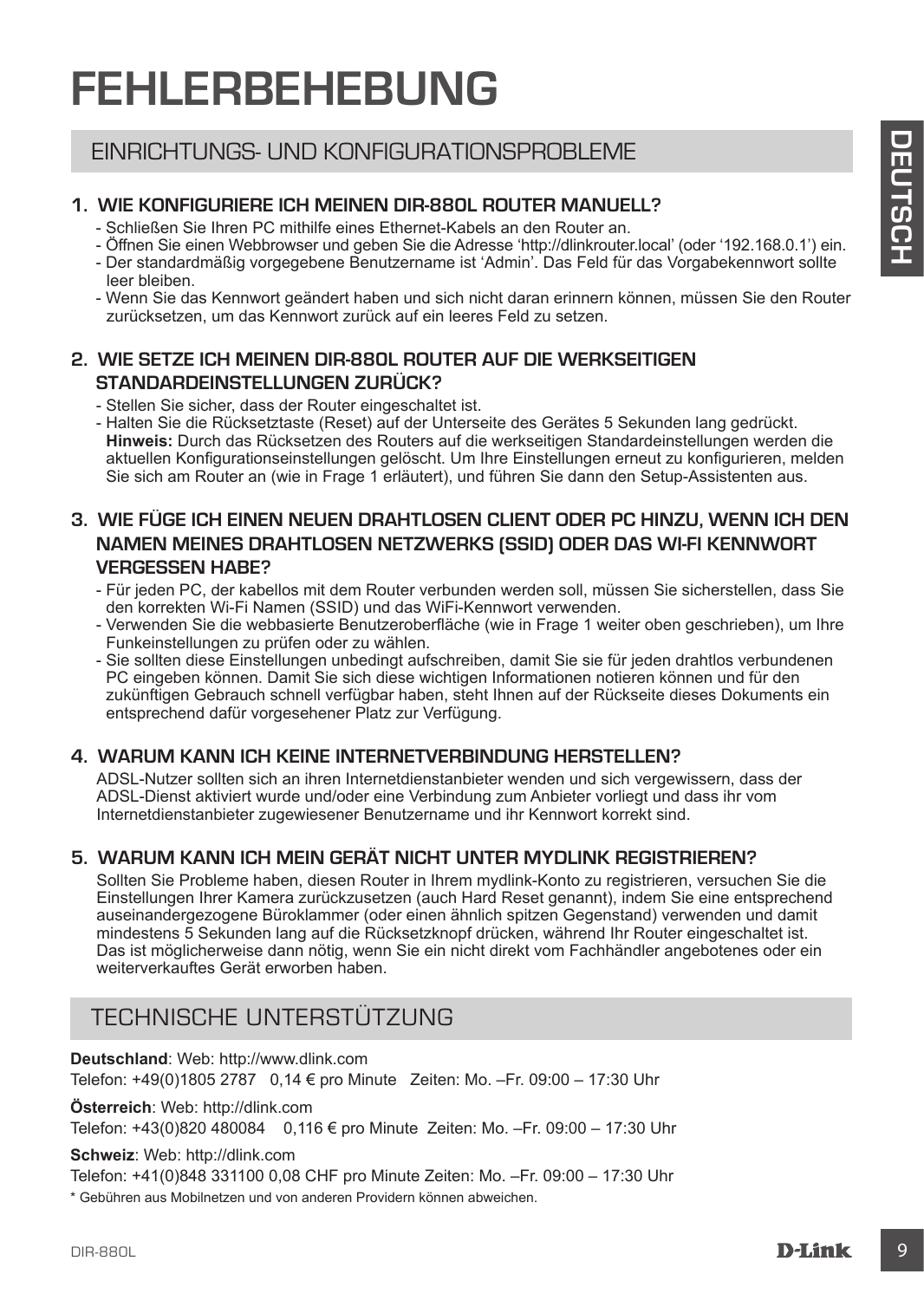## **CONTENU DE LA BOÎTE**

**CONTENU** 



**Routeur Cloud Gigabit bi-bande AC1900 sans fil**  DIR-880L

**ADAPTATEUR SECTEUR** 12 V / 3 A

**CÂBLE ETHERNET (CAT 5 UTP)** CONNECTEZ LE ROUTEUR AU PC PENDANT LA CONFIGURATION.

**NOTE SUR LA CONFIGURATION DU WI-FI** COMPORTE LES DONNÉES WI-FI PAR DÉFAUT

**Manuel du produit sur CD**

Contactez immédiatement votre revendeur s'il manque l'un de ces éléments dans la boîte.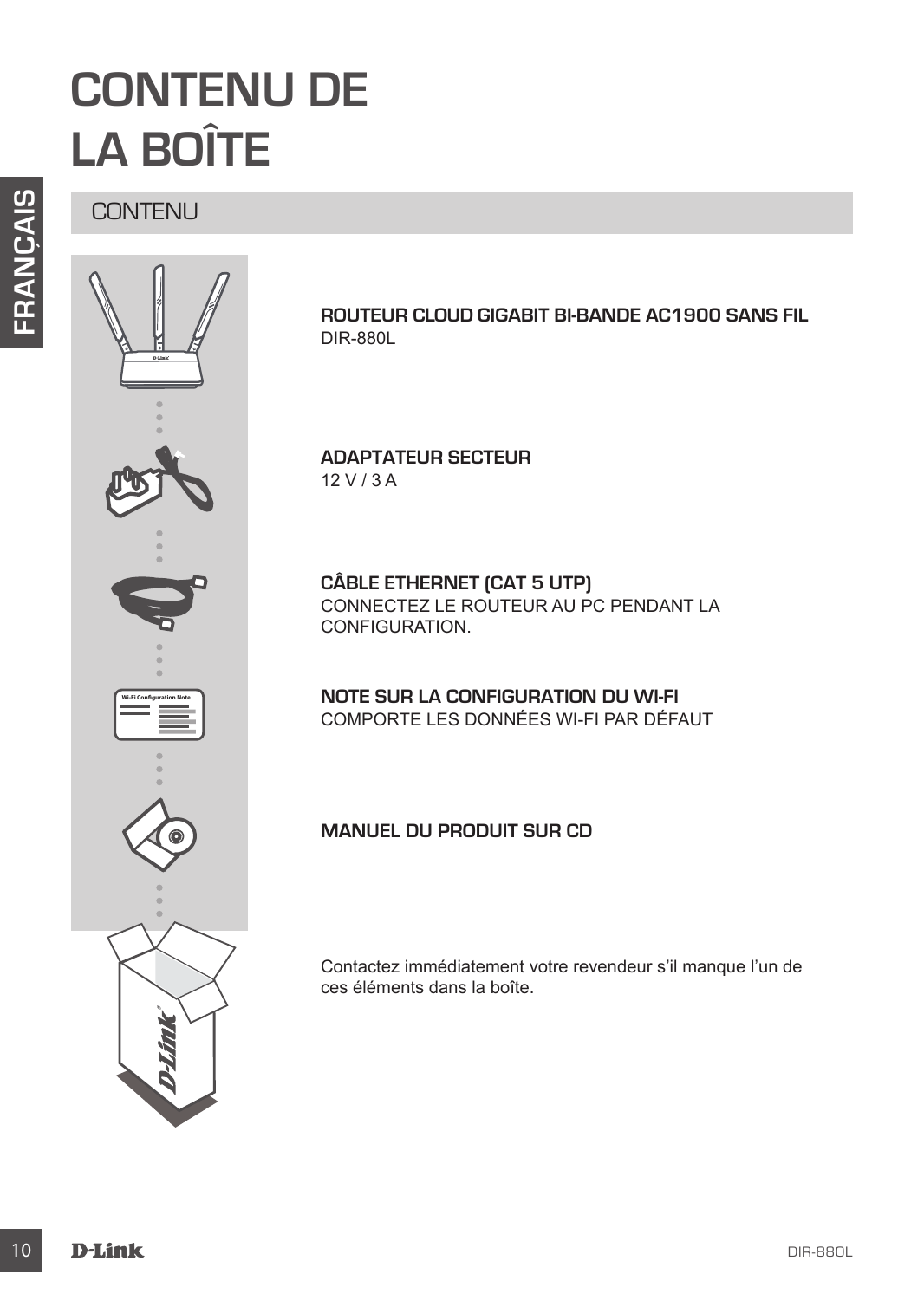## **CONFIGURATION DU PRODUI**

## CONFIGURATION WEB

**Pour utiliser toutes les fonctions de ce routeur, vous devez l'enregistrer sur mydlink.** Il suffit pour cela de suivre les étapes indiquées à la fin de l'Assistant de configuration, pendant l'installation, pour enregistrer le produit sur votre compte mydlink.

**REMARQUE :** Une fois l'enregistrement sur mydlink terminé, la connexion PPPoE, L2TP ou PPTP par défaut est définie sur Always On (Toujours active). Si votre FAI applique des frais de consommation, vous voudrez peut-être choisir manuellement Dial On Demand (Connexion à la demande) comme paramètre par défaut.









#### **Étape 1**

Placez votre DIR-880L à proximité de votre modem et de votre PC connectés à Internet. Laissez le routeur dans une zone ouverte pour obtenir une meilleure couverture sans fil.

REMARQUE : Pour des performances optimales, placez les antennes de gauche et de droite selon un angle de 45 degrés, le côté plat vers l'avant du routeur.

#### **Étape 2**

Débranchez le câble Ethernet du modem connecté à votre ordinateur et branchez-le dans le port étiqueté « INTERNET » du routeur.

Connectez l'adaptateur secteur fourni au routeur et à une prise de courant, puis vérifiez que le voyant d'alimentation s'allume.

#### **Étape 3**

Branchez une extrémité du câble Ethernet fourni au port étiqueté « 1 » à l'arrière du routeur et l'autre extrémité, au port Ethernet de votre ordinateur.

Pour configurer le DIR-880L avec une connexion Wi-Fi, accédez aux paramètres Wi-Fi de votre ordinateur ou de votre périphérique mobile, puis sélectionnez le réseau (par ex. **dlink-A8FA**). Entrez le mot de passe Wi-Fi (par ex. **akbdj19368**) indiqué sur la Note de configuration Wi-Fi fournie.

#### **Étape 4**

Pour utiliser founded to conduct you a down of the properties wire my with K. IIs uffit.<br>
Tour cela de suivre les étipes indiquées à la fin de l'Assistant de configuration, pendant l'Installation,<br>
pour déale suivre les pr Ouvrez un navigateur sur l'ordinateur connecté. Si vous n'êtes pas redirigé automatiquement vers l'Assistant de configuration D-Link, saisissez l'adresse « **http://dlinkrouter.local.** », puis suivez les instructions à l'écran pour configurer votre DIR-880L. Utilisez le nom d'utilisateur « **Admin** » et laissez le mot de passe vierge pour réaliser une configuration manuelle.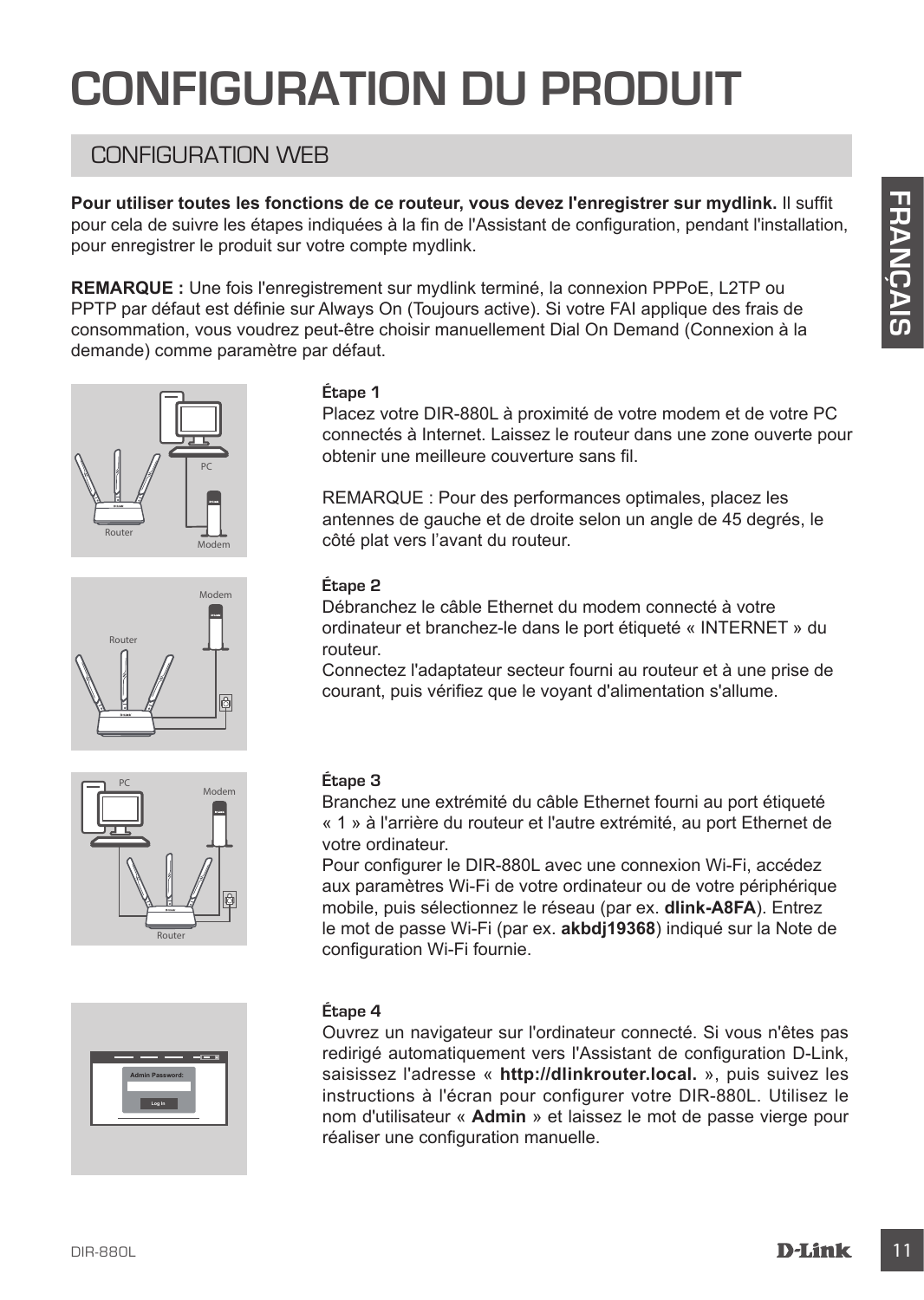## **RÉSOLUTION DES PROBLÈMES**

### PROBLÈMES D'INSTALLATION ET DE CONFIGURATION

#### **1. COMMENT CONFIGURER MON ROUTEUR DIR-880L manuellement ?**

- Connectez votre PC au routeur à l'aide d'un câble Ethernet.
- Ouvrez un navigateur Web, puis saisissez l'adresse « http://dlinkrouter.local » (ou 192.168.0.1).
- Le nom d'utilisateur par défaut est « Admin ». Le mot de passe doit rester vide par défaut.
- Si vous avez modifié le mot de passe et que vous ne vous en souvenez pas, vous devez réinitialiser le routeur pour que le champ Password (Mot de passe) redevienne vide.

#### **2. COMMENT RÉINITIALISER LE ROUTEUR DIR-880L AUX PARAMÈTRES D'USINE ?**

- Vérifiez que le routeur est sous tension.
- Appuyez sur le bouton de réinitialisation situé au-dessous de l'appareil pendant 5 secondes. **Remarque :** Le fait de rétablir les paramètres d'usine du routeur efface l'ensemble des paramètres de la configuration actuelle. Pour reconfigurer vos paramètres, connectez-vous au routeur comme expliqué en réponse à la question 1, puis lancez l'assistant de configuration.
- **3. COMMENT FAIRE POUR AJOUTER UN NOUVEAU CLIENT OU PC SANS FIL SI J'AI OUBLIÉ LE NOM DE MON RÉSEAU WI-FI (SSID) OU MON MOT DE PASSE WI-FI ?**
	- Pour pouvoir connecter sans fil un PC au routeur, vous devez utiliser le nom (SSID) et le mot de passe Wi-Fi corrects.
	- Utilisez l'interface utilisateur Web (comme décrit en réponse à la question 1) pour vérifier les paramètres sans fil ou en choisir d'autres.
	- Veillez à noter ces paramètres afin de pouvoir les entrer dans chaque PC connecté sans fil. Le verso de ce document comporte une zone où enregistrer ces informations importantes.

#### **4. POURQUOI EST-CE QUE JE NE PARVIENS PAS À ÉTABLIR UNE CONNEXION INTERNET ?**

Pour les utilisateurs de l'ADSL, contactez votre FAI pour vous assurer que le service est bien activé, et que le nom d'utilisateur et le mot de passe fournis sont corrects.

#### **5. POURQUOI EST-CE QUE JE NE PARVIENS PAS À ENREGISTRER MON PÉRIPHÉRIQUE SUR MYDLINK ?**

12 COMMENT CONFIGUERE MON ROLUTELIA DIR-880L MANUELLEMENT?<br>
-Connectes vorte PC au mouteur à faide d'un cable Elhernet.<br>
-Connectes vorte PC au mouteur à faide d'un cable Elhernet.<br>
-Le noon d'utilisatiesur Web, puis saiss Si vous rencontrez des problèmes pour enregistrer ce routeur sur votre compte mydlink, essayez d'effectuer une réinitialisation complète à l'aide d'un trombone déplié, que vous maintenez appuyé sur le bouton de réinitialisation pendant 5 secondes alors que le routeur est sous tension. Cette opération peut être nécessaire si vous avez acheté une boîte ouverte ou un périphérique de seconde main.

### ASSISTANCE TECHNIQUE

Assistance technique D-Link sur internet: http://www.dlink.com Assistance technique D-Link par téléphone : 01 76 54 84 17 Du lundi au vendredi de 9h à 19h (hors jours fériés)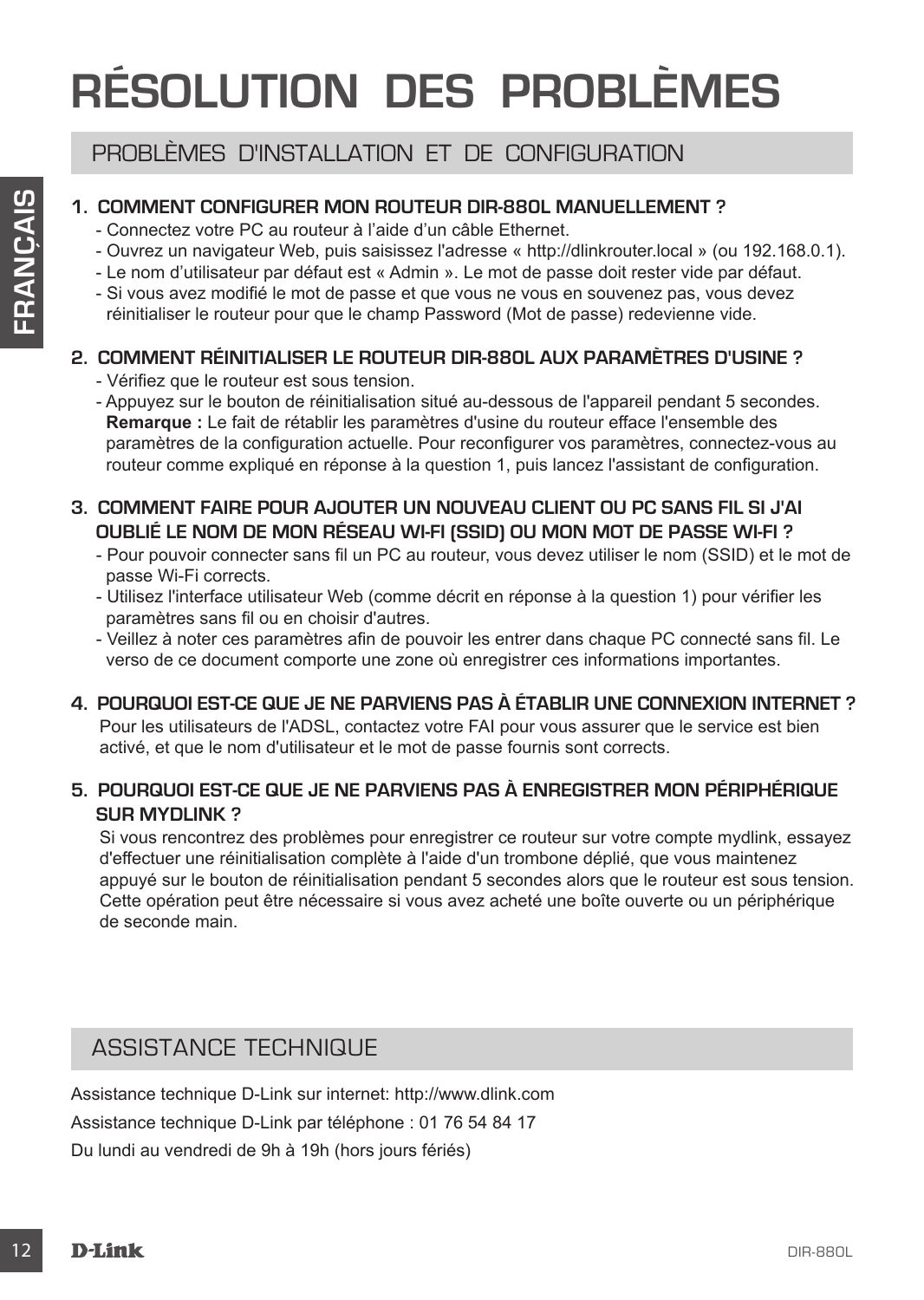## **CONTENIDO DEL PAQUETE**

CONTENIDO



**Wireless AC1900 Dual Band Gigabit Cloud Router** DIR-880L

**ADAPTADOR DE ALIMENTACIÓN** 12V / 3 A

**CABLE ETHERNET (CAT5 UTP)** CONECTE EL ROUTER AL PC DURANTE LA INSTALACIÓN

**NOTA DE CONFIGURACIÓN WI-FI** CONTIENE LA INFORMACIÓN DE WI-FI PREDETERMINADA

#### **CD con el manual del producto**

Si falta cualquiera de estos componentes del paquete, póngase en contacto con el proveedor.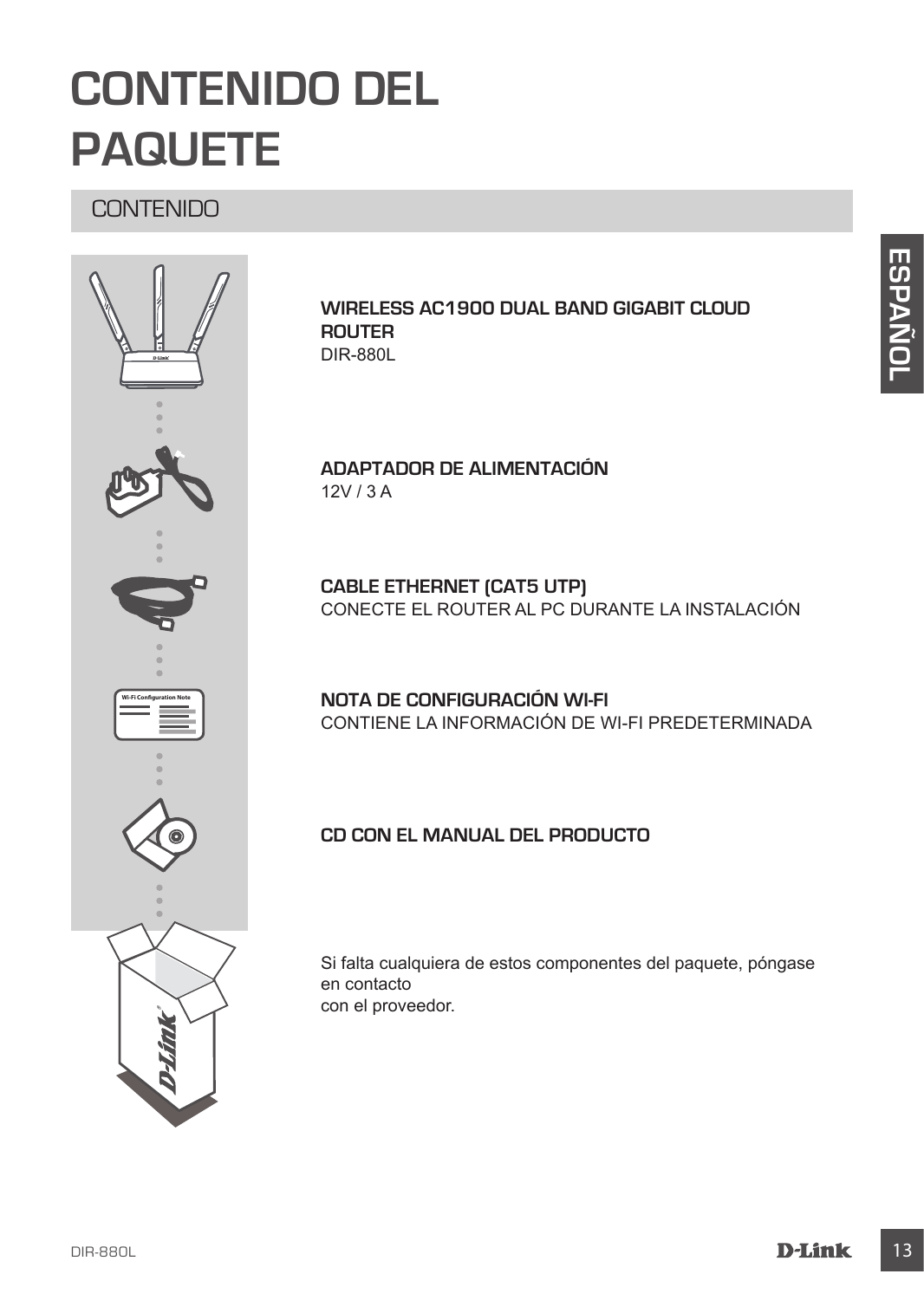## **CONFIGURACIÓN DEL PRODUCTO**

## CONFIGURACIÓN BASADA EN LA WEB

**Para utilizar todas las funciones de este router, debe registrarlo con mydlink.** Simplemente siga los pasos que aparecen al final del Asistente de configuración durante la instalación para registrar el producto con su cuenta de mydlink.

**NOTA:** una vez finalizado el registro en mydlink, la conexión PPPoE, L2TP, PPTP predeterminada del router se establecerá en Siempre activado. Si su ISP cobra por la utilización, puede que desee seleccionar manualmente Marcar a petición como su parámetro predeterminado.









#### **Paso 1**

Coloque el DIR-880L cerca del módem y el PC conectados a Internet Mantenga el router en una zona abierta para conseguir una mejor cobertura inalámbrica.

NOTA: Para lograr el mejor rendimiento, coloque las antenas del router con el lado plano hacia la parte frontal y las antenas izquierda y derecha en un ángulo de 45 grados.

#### **Paso 2**

Desenchufe el cable Ethernet del módem conectado al ordenador y enchúfelo en el puerto que lleva la etiqueta 'INTERNET' del router. Conecte el adaptador de alimentación suministrado al router y a una toma de alimentación y, a continuación compruebe que el LED está encendido.

#### **Paso 3**

Enchufe un extremo del cable Ethernet suministrado en el puerto que lleva la etiqueta '1' en la parte posterior del router y el otro extremo en el puerto Ethernet del ordenador.

Para configurar el DIR-880L a través de Wi-Fi, vaya a los parámetros Wi-Fi del ordenador o del dispositivo móvil y seleccione la red (ejemplo: **dlink-A8FA**). Introduzca la contraseña de Wi-Fi (ejemplo: **akbdj19368**) en la Nota de configuración Wi-Fi incluida.

#### **Paso 4**

**Example a** punction as uncertainties in exception on the trigonomic of the control of the control of the control of the control of the control of the control of the control of the control of the control of the control of Abra un explorador en el ordenador conectado. Si el sistema no le dirige automáticamente al Asistente de configuración D-Link, vaya a '**http://dlinkrouter.local.**' y siga las instrucciones que aparecen en pantalla para configurar el DIR-880L. Utilice '**Admin**' como nombre de usuario y deje la contraseña en blanco para configurarla manualmente.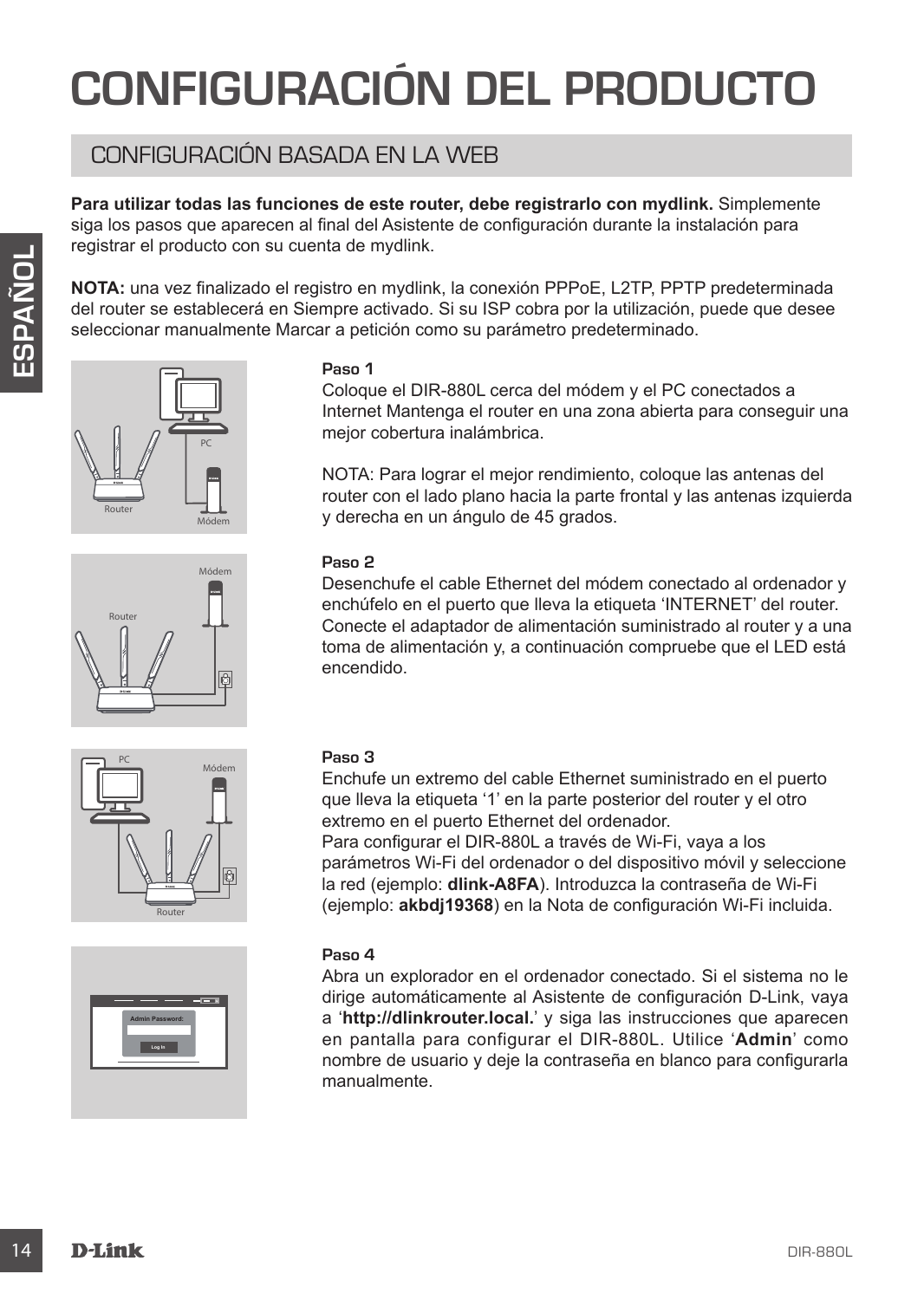## **SOLUCIÓN DE PROBLEMAS**

### PROBLEMAS DE INSTALACIÓN Y CONFIGURACIÓN

#### **1. ¿CÓMO DEBO CONFIGURAR MI ROUTER DIR-880L manualmente?**

- Conecte el PC al router con un cable Ethernet.
- Abra un explorador web e introduzca la dirección '**http://dlinkrouter.local.**' **(o '192.168.0.1').**
- El nombre de usuario predeterminado es 'Admin'. La contraseña se debe dejar en blanco de forma predeterminada.
- Si ha cambiado la contraseña y no puede recordarla, necesitará reiniciar el router para volver a un campo de contraseña vacío.

#### **2. ¿CÓMO PUEDO REINICIAR MI ROUTER DIR-880L EN LOS PARÁMETROS PREDETERMINADOS DE FÁBRICA?**

- Compruebe que el router está encendido.
- Pulse y mantenga pulsado durante 5 segundos el botón de reinicio en la parte inferior del dispositivo.

**Nota:** al restablecer la configuración predeterminada, se borrarán los ajustes de configuración actuales. Para reconfigurar los ajustes, acceda al router tal como se describe en la pregunta 1; a continuación, ejecute el asistente de configuración.

#### **3. ¿CÓMO PUEDO AGREGAR UN NUEVO CLIENTE O PC INALÁMBRICO SI HE OLVIDADO MI NOMBRE WI-FI (SSID) O LA CONTRASEÑA WI-FI?**

- Para cada uno de los PC que necesite conectar de forma inalámbrica al router, es necesario que se asegure de utilizar el nombre de Wi-Fi (SSID) y la contraseña de Wi-Fi correctos.
- Utilice la interfaz de usuario basada en Web (como se describe en la pregunta 1 anterior) para consultar o elegir su configuración inalámbrica.
- Asegúrese de anotar estos parámetros, de forma que pueda introducirlos para cada PC conectado de forma inalámbrica. La contraportada de este documento incorpora una zona para registrar esta información importante.

#### **4. ¿POR QUÉ NO CONSIGO CONECTARME A INTERNET?**

Para los usuarios de ADSL, póngase en contacto con su ISP para confirmar que ha activado/ conectado el servicio y que su nombre de usuario y contraseña de ISP son correctos.

#### **5. ¿POR QUÉ NO PUEDO REGISTRAR MI DISPOSITIVO CON MYDLINK?**

-AMB universidence into a constrained one control and a streament of the principal method. The control and the constrained the constrained the constrained the constrained the constrained the same of the constrained the con Si tiene problemas para registrar este router con su cuenta de mydlink, intente realizar una reinicialización completa manteniendo pulsado el botón Restablecer con el extremo de un clip durante 5 segundos mientras se enciende el router. Esto puede ser necesario si ha adquirido una unidad abierta o de segunda mano.

### ASISTENCIA TÉCNICA

http://www.dlink.com

Asistencia Técnica Telefónica de D-Link: +34 902 30 45 45 0,067 €/min

De Lunes a Viernes de 9:00 a 19:00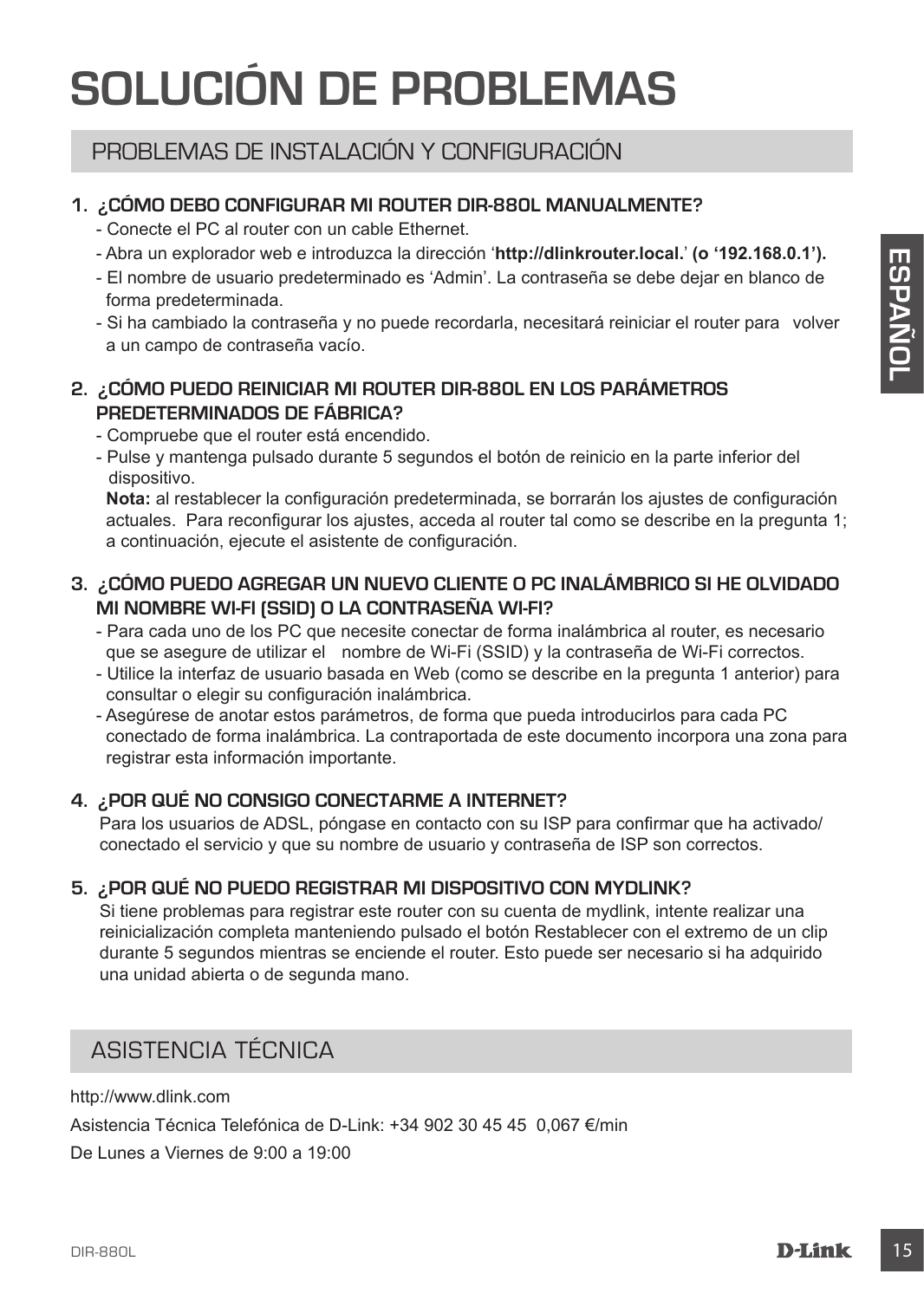## **CONTENUTO DELLA CONFEZIONE**

**SOMMARIO** 



#### **Wireless AC1900 Dual-Band Gigabit Cloud Router**  DIR-880L

#### **ALIMENTATORE** 12 V / 3 A

**CAVO ETHERNET (UTP CAT5)** CONSENTE DI COLLEGARE IL ROUTER AL PC DURANTE LA CONFIGURAZIONE

#### **NOTA SULLA CONFIGURAZIONE WI-FI** CONTIENE INFORMAZIONI SULLA IMPOSTAZIONI WI-FI PREDEFINITE

#### **Manuale del prodotto su CD**

Se uno di questi articoli non sono inclusi nella confezione, rivolgersi al rivenditore.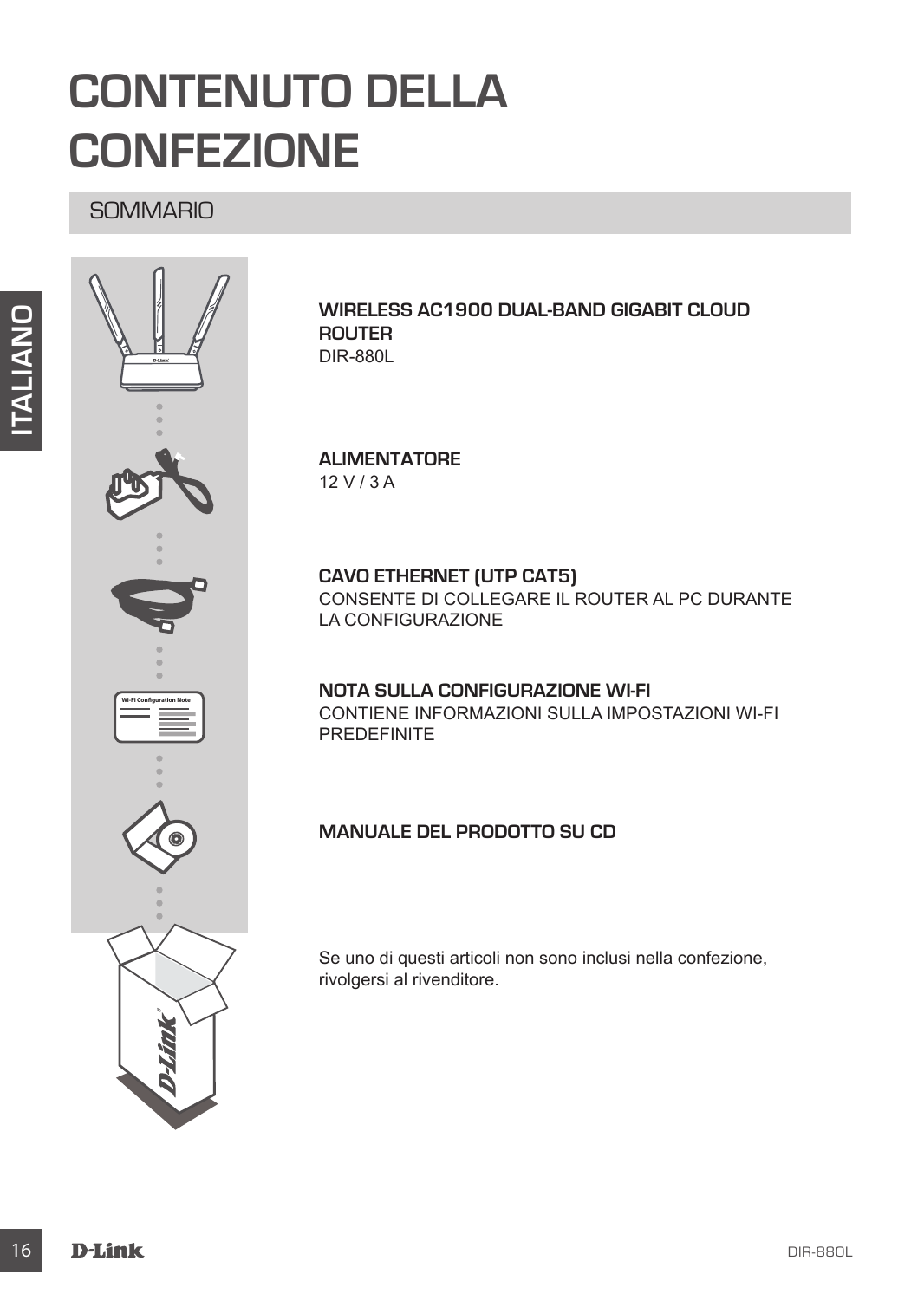## **CONFIGURAZIONE DEL PRODOTTO**

## CONFIGURAZIONE BASATA SUL WEB

**Per poter utilizzare tutte le funzioni del router, è necessario registrarlo in mydlink.** Attenersi alle istruzioni visualizzate al termine della Configurazione guidata durante l'installazione per registrare il prodotto con l'account mydlink.

**NOTA:** una volta completata la registrazione a mydlink, la connessione PPPoE, L2TP o PPTP predefinita del router verrà impostata su Sempre attiva. Se l'ISP prevede l'addebito in base all'utilizzo, è consigliabile scegliere manualmente la connessione a richiesta come impostazione predefinita.









#### **Passaggio 1**

Posizionare il dispositivo DIR-880L accanto al modem e al PC connessi a Internet. Per una migliore copertura wireless, sistemare il router in un'area priva di ostacoli.

NOTA: per prestazioni ottimali posizionare le antenne sinistra e destra del router con il lato piatto rivolto verso la parte anteriore e un'angolazione di 45 gradi.

#### **Passaggio 2**

Scollegare il cavo Ethernet del modem collegato al computer e collegarlo alla porta 'INTERNET' del router.

Collegare l'alimentatore in dotazione al router e a una presa elettrica, quindi verificare che il LED di alimentazione sia acceso.

#### **Passaggio 3**

Collegare un'estremità del cavo Ethernet in dotazione alla porta '1' sul retro del router e l'altra estremità alla porta Ethernet del computer.

**Processorial and the content in defining the content in the content of the content of the content of the content of the content of the content of the content of the content of the content of the content of the content of** Per configurare il dispositivo DIR-880L tramite Wi-Fi, passare alle impostazioni Wi-Fi del computer o del dispositivo mobile e selezionare la rete, ad esempio **dlink-A8FA**. Immettere la password della rete Wi-Fi, ad esempio **akbdj19368**, riportata nella nota sulla configurazione Wi-Fi inclusa.

#### **Passaggio 4**

Aprire un browser nel computer connesso. Se non si viene automaticamente reindirizzati alla pagina della Configurazione guidata D-Link, accedere alla pagina all'indirizzo

'**http://dlinkrouter.local.**' e attenersi alle istruzioni visualizzate per configurare il dispositivo DIR-880L. Utilizzare '**Admin**' come nome utente e lasciare vuoto il campo della password per eseguire la configurazione manuale.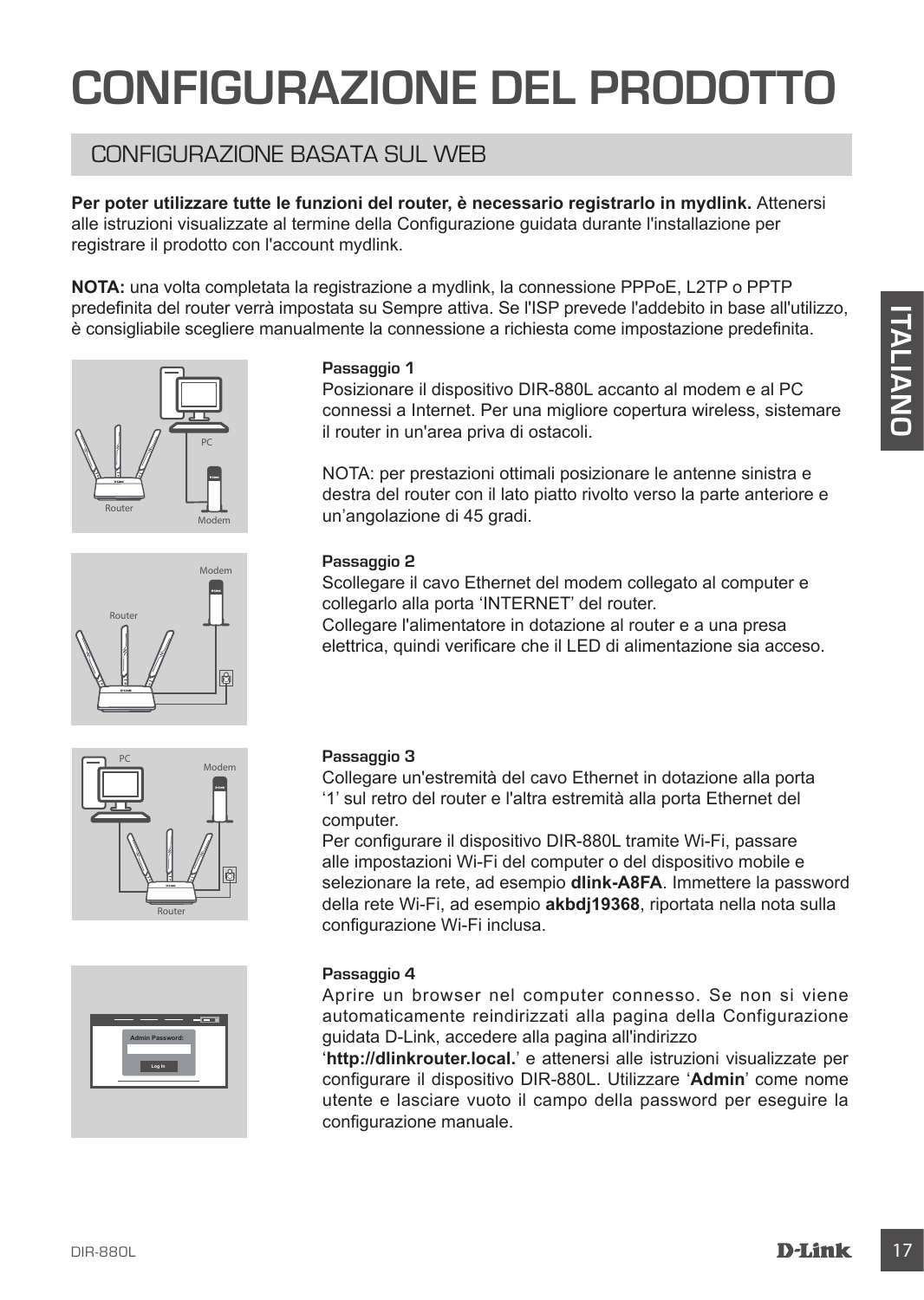## **RISOLUZIONE DEI PROBLEMI**

### PROBLEMI DI INSTALLAZIONE E CONFIGURAZIONE

#### **1. COME È POSSIBILE CONFIGURARE IL ROUTER DIR-880L manualmente?**

- Collegare il PC al router utilizzando un cavo Ethernet.
- Aprire un browser Web e immettere l'indirizzo 'http://dlinkrouter.local' (oppure '192.168.0.1').
- Il nome utente predefinito è 'Admin'. Per impostazione predefinita il campo della password deve essere lasciato vuoto.
- Se la password è stata modificata e non si riesce a ricordarla, sarà necessario ripristinare il router in modo da reimpostare la password su un campo vuoto.

#### **2. COME È POSSIBILE RIPRISTINARE LE IMPOSTAZIONI PREDEFINITE DEL ROUTER DIR-880L?**

- Assicurarsi che il router sia acceso.
- Premere e tenere premuto il pulsante di ripristino nella parte inferiore del dispositivo per 5 secondi.

**Nota:** il ripristino delle impostazioni predefinite del router comporterà la cancellazione delle attuali impostazioni di configurazione. Per configurare nuovamente le impostazioni accedere al router come descritto alla domanda 1, quindi avviare la Configurazione guidata.

#### **3. COME È POSSIBILE AGGIUNGERE UN NUOVO CLIENT O PC WIRELESS SE SI È DIMENTICATO IL NOME DELLA RETE WI-FI (SSID) O LA PASSWORD WI-FI?**

- È necessario verificare che per ogni PC da connettere al router in modalità wireless vengano utilizzati il nome della rete WI-FI (SSID) e la password Wi-Fi corretti.
- Utilizzare l'interfaccia utente basata sul Web (descritta nella risposta alla domanda 1) per verificare o selezionare le impostazioni wireless.
- Assicurarsi di prendere nota di queste impostazioni in modo da poterle immettere in ogni PC connesso alla rete wireless. Nel retro di questo documento è disponibile un'area in cui annotare queste importanti informazioni.

#### **4. PERCHÉ LA CONNESSIONE INTERNET NON È DISPONIBILE?**

Gli utenti della linea ADSL devono invece contattare l'ISP per verificare l'attivazione/connessione del servizio e la correttezza del nome utente e della password assegnata.

#### **5. PERCHÉ NON SI RIESCE A REGISTRARE IL DISPOSITIVO IN MYDLINK?**

- Sela passevord è siata molificiala e non si riesce a ricordata, sarà necessario ripristinare il<br>
2. COME È POSSIBILE RIPRISTINARE LE IMPOSTAZIONI PREDEFINITE DEL ROUTER DIR-<br>
8. COME È POSSIBILE RIPRISTINARE LE IMPOSTA Se si riscontrano problemi durante la registrazione del router con l'account mydlink, provare a eseguire una reimpostazione hardware, ovvero utilizzare una graffetta raddrizzata per tenere premuto il pulsante RESET per 5 secondi mentre il router è acceso. Tale operazione potrebbe essere necessaria se è stata acquistata un'unità in confezione aperta o rivenduta.

### SUPPORTO TECNICO

http://www.dlink.com

Supporto Tecnico dal lunedì al venerdì dalle ore 9.00 alle ore 19.00 con orario continuato Telefono: 02 87366396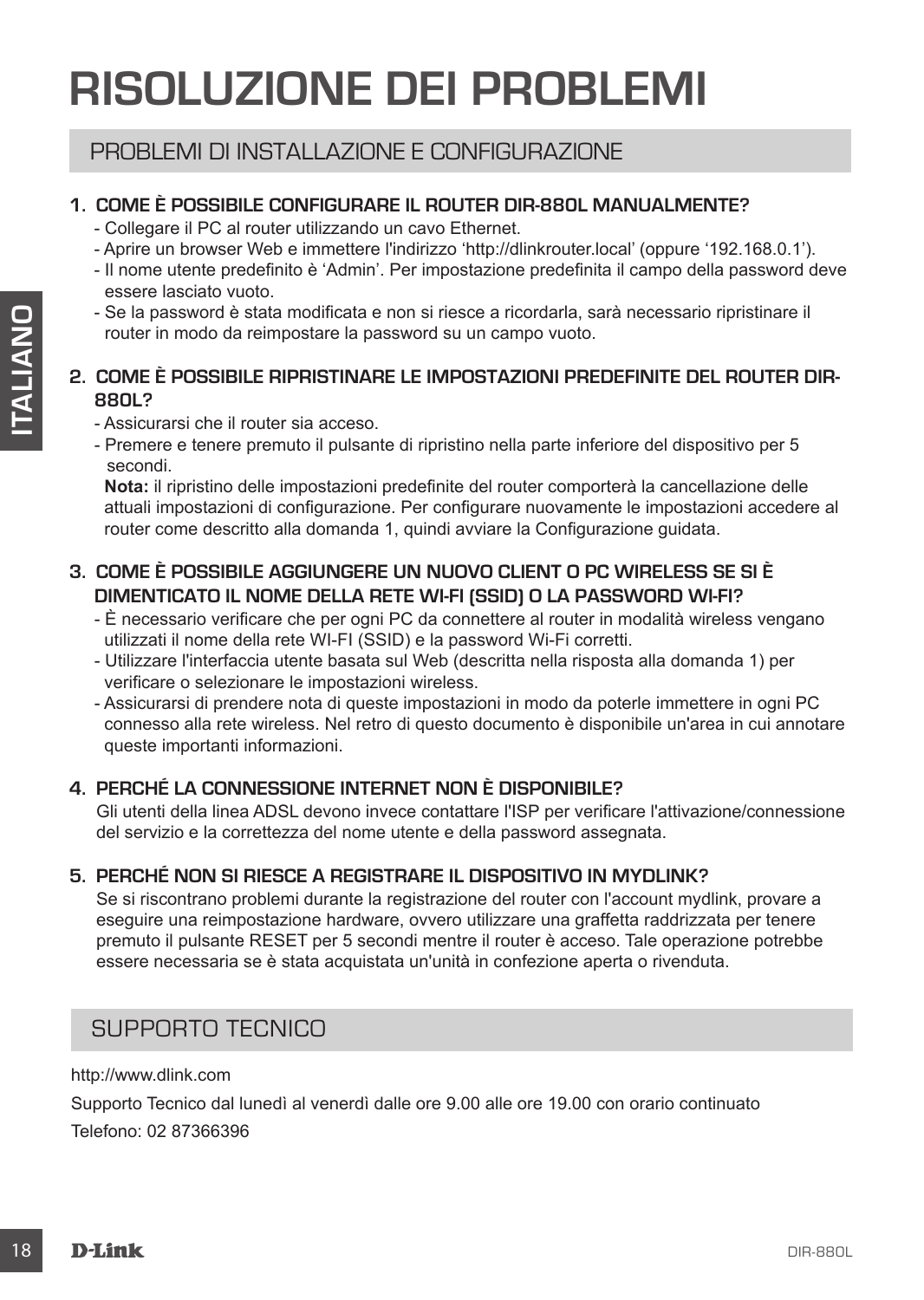## **INHOUD VAN VERPAKKING**

## INHOUDSOPGAVE



#### **Draadloze AC1900 Dual Band Gigabit Cloud Router**  DIR-880L

**STROOMADAPTER** 12V / 3A

**ETHERNET-KABEL (CAT5 UTP)** SLUIT TLIDENS DE INSTALLATIE DE ROUTER AAN OP UW PC

**WI-FI CONFIGURATIE-OPMERKING** BEVAT DE STANDAARD WI-FI INFORMATIE

#### **Producthandleiding op cd**

Neem contact op met uw wederverkoper indien één van deze items ontbreekt.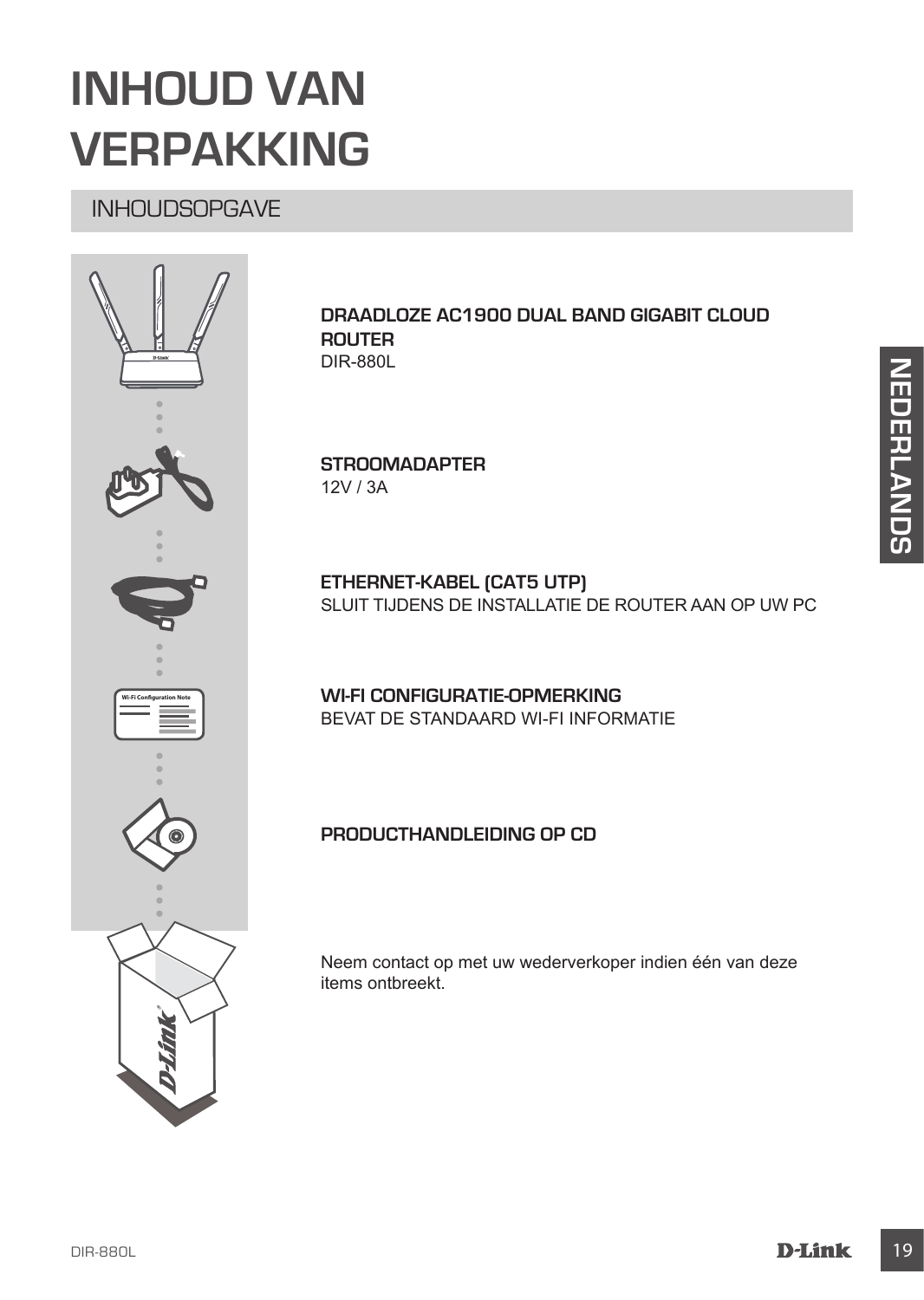## **PRODUCTINSTALLATIE**

### WEBGEBASEERDE INSTALLATIE

#### **U dient de router te registreren bij mydlink om alle functies van deze router te gebruiken.**

Volg gewoon de stappen aan het einde van de Installatiewizard tijdens de installatie om uw product te registreren met uw mydlink account.

**N.B.:** Nadat de mydlink-registratie is voltooid, wordt de standaard PPPoE, L2TP, PPTP aansluiting van uw router ingesteld op Altijd aan. Wanneer uw ISP laadt voor gebruik, kunt u eventueel handmatig Kiezen op verzoek kiezen als uw standaardinstelling.



# Modem Router





#### **Stap 1**

Plaats uw DIR-880L in de buurt van uw op het internet aangesloten modem en pc. Voor een betere draadloos bereik plaatst u de router in een open gebied.

OPMERKING: Voor de beste prestatie dient u de antennes van de router met de vlakke zijde naar voren te richten, met de linker- en rechterantennes in een hoek van 45 graden.

#### **Stap 2**

Koppel de modem Ethernet-kabel los die aangsloten is op uw computer en steek deze in de poort met als label 'INTERNET' op de router.

Sluit de meegeleverde stroomadapter aan de router en een stopcontact, controleer vervolgens of het aan/uit-lampje brandt.

#### **Stap 3**

Steek het ene uiteinde van de meegeleverde Ethernet-kabel in de poort met het label '1' op de achterzijde van de router, en het andere uiteinde in de Ethernet-poort op uw computer.

Voor de installatie van de DIR-880L via Wi-Fi, gaat u naar de Wi-Fi-instellingen van uw computer of mobiele toestel en selecteer het netwerk (ex: **dlink-A8FA**). Voer Wi-Fi wachtwoord in (ex. **akbdj19368**) op de meegeleverde Wi-Fi Configuratie-opmerking.

#### **Stap 4**

Start and the button of the button of the button of the button of the conduction of the set of the conduction of the set of the set of the set of the set of the set of the set of the set of the set of the set of the set of Open een browser op de aangesloten computer. Indien u niet automatisch naar de D-Link installatiewizard wordt gebracht, gaat u naar '**http://dlinkrouter.local.**' en volg de instructies op het scherm om uw DIR-880L te configureren. Gebruik '**admin**' als uw gebruikersnaam en laat het wachtwoord leeg voor handmatige configuratie.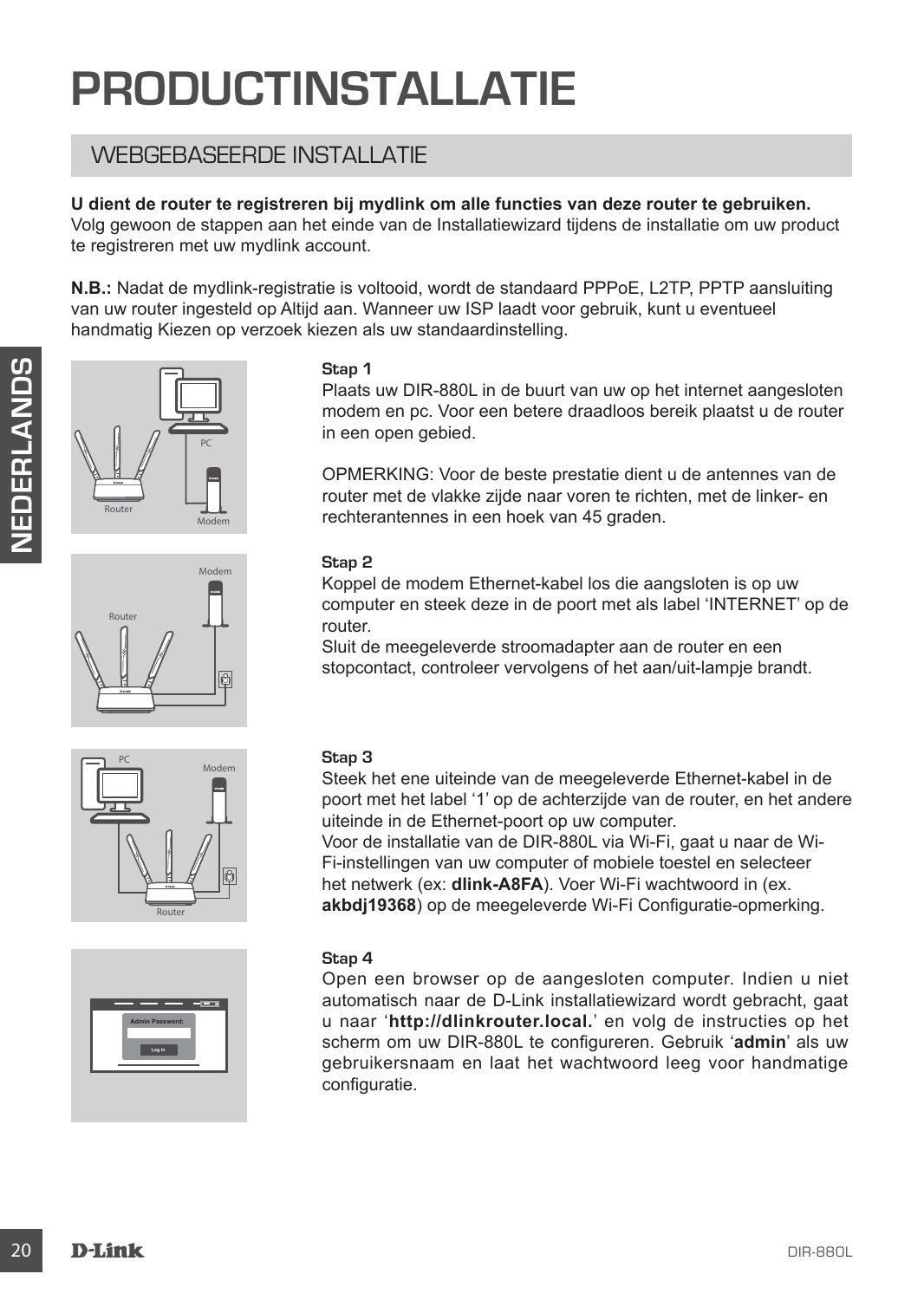## **PROBLEEMOPLOSSING**

## INSTALLATIE- EN CONFIGURATIEPROBLEMEN

### **1. HOE KAN IK MIJN DIR-880L ROUTER handmatig configureren?**

- Sluit uw pc aan op de router met behulp van een Ethernet-kabel.
- Open een webbrowser en voer het adres in '**http://dlinkrouter.local.**' **(of '192.168.0.1').**
- De standaard gebruikersnaam is 'Admin'. Het wachtwoord moet als standaard leeg blijven.
- Indien u het wachtwoord gewijzigd hebt en u het zich niet kunt herinneren, moet u de router resetten om ga terug naar een leeg wachtwoordveld.

### **2. HOE RESET IK MIJN DIR-880L ROUTER OP DE STANDAARD FABRIEKSINSTELLINGEN?**

- Controleer of de router is ingeschakeld.
- Druk op de reset-knop op de achterzijde van het apparaat en houd deze gedurende 5 seconden ingedrukt.

**Opmerking:** Door de router opnieuw in te stellen op de standaard fabrieksinstellingen worden de huidige configuratie-instellingen gewist. Om uw instellingen opnieuw te configureren meldt u zich aan op de router, zoals beschreven in vraag 1, voer vervolgens de installatiewizard uit.

#### **3. HOE VOEG IK EEN NIEUWE DRAADLOZE CLIENT OF PC TOE, INDIEN IK MIJN WI-FI-NAAM (SSID) OF WI-FI CODE VERGETEN BEN?**

- Voor iedere pc die een draadloze verbinding moet maken met de router dient u zeker te stellen dat u de correcte Wi-Fi naam (SSID) en Wi-Fi wachtwoord gebruikt.
- Gebruik de webgebaseerde gebruikersinterface (zoals beschreven in vraag 1 bovenstaand) om uw draadloze instellingen te controleren of te kiezen.
- Noteer deze instellingen zodat u ze later in elke draadloos aangesloten pc kunt invoeren. Op de ommezijde van dit document is ruimte voorzien om deze belangrijke informatie te noteren.

### **4. WAAROM KAN IK GEEN INTERNETVERBINDING KRIJGEN?**

ADSL-gebruikers dienen contact op te nemen met hun ISP om zeker te stellen dat de service geactiveerd/aangesloten werd door uw ISP en dat uw ISP gebruikersnaam en wachtwoord correct is.

#### **5. WAAROM KAN IK MIJN TOESTEL NIET REGISTREREN MET MYDLINK?**

**E. HOEFSET IV. MINN DIR-BEON ROUTER OP DE STANDAARD FABRIEKSINSTELLINGEN?**<br>
Controleer of de counter is ingeschaked.<br>
Integration of de achievation of the achievation of the activation of determinities in the activation o Indien u problemen ervaart met het registreren van deze router met uw mydlink account, probeert u best een harde reset uit te voeren met behulp van een opengevouwen papierklem. Druk met de punt van de klem op de reset-knop en houd deze gedurende 5 seconden ingedrukt, terwijl de router opstart. Dit is mogelijk noodzakelijk indien u een open doos of tweedehands toestel hebt gekocht.

## TECHNISCHE ONDERSTEUNING

Technische ondereuning voor klanten in Nederland:

http://www.dlink.com / 0107994344 / €0.15per minuut.

Technische ondereuning voor klanten in België:

http://www.dlink.com / 033039971 / €0.175per minuut(spitsuren), €0.0875per minuut(daluren)

Technische ondereuning voor klanten in Luxemburg:

http://www.dlink.com / +32 70 66 06 40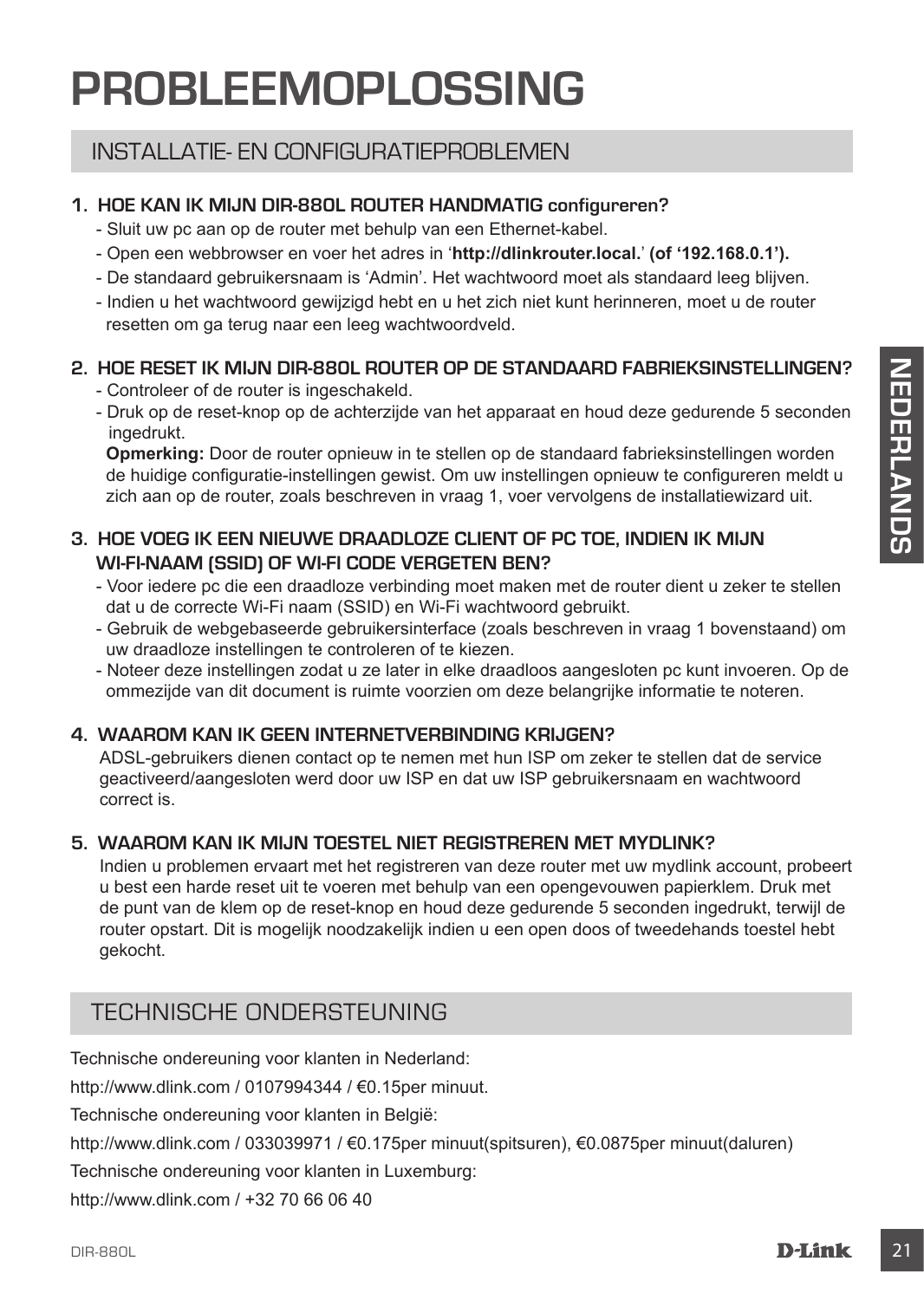## **ZAWARTOŚĆ OPAKOWANIA**

SPIS TREŚCI



**Dwupasmowy gigabitowy router bezprzewodowy AC1900**  DIR-880L

**ZASILACZ SIECIOWY** 12V / 3A

**KABEL ETHERNET (CAT5 UTP)** W CZASIE INSTALACJI NALEŻY PODŁĄCZYĆ ROUTER DO KOMPUTERA

**Informacja o konfiguracji Wi-Fi** ZAWIERA DOMYŚLNE INFORMACJE O ŁĄCZU WI-FI

### **Podręcznik użytkownika na dysku CD**

Jeśli w opakowaniu brakuje któregokolwiek z tych elementów, skontaktuj się ze sprzedawcą.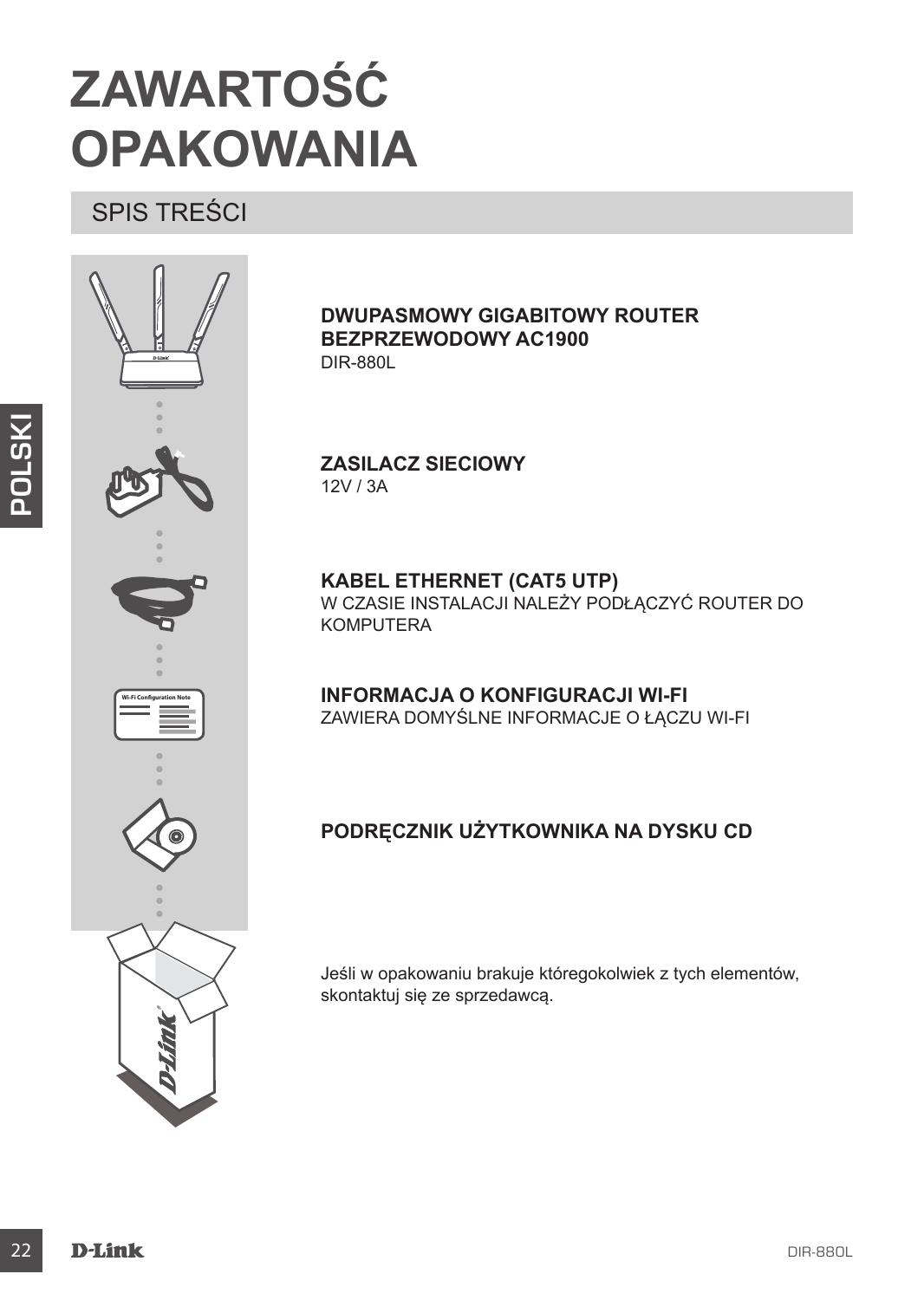## **INSTALACJA PRODUKTU**

## KONFIGURACJA SIECIOWA

**Aby móc korzystać ze wszystkich funkcji routera, należy zarejestrować się za pośrednictwem usługi mydlink.** W tym celu wystarczy postępować zgodnie z instrukcjami wyświetlanymi po zakończeniu instalacji za pomocą Kreatora instalacji.

**UWAGA:** Po zakończeniu rejestracji mydlink domyślne połączenie PPPoE, L2TP, PPTP zostanie ustawione dla routera jako Zawsze aktywne. Jeśli dostawca usług internetowych obciąża użytkownika kosztami za zużycie, można jako ustawienie domyślne ręcznie wybrać Połączenie na żądanie.









#### **Krok 1**

Ustawić router DIR-880L obok podłączonego do Internetu modemu i komputera. Ustawić router na otwartej przestrzeni w celu uzyskania lepszego zasięgu bezprzewodowego.

UWAGA: W celu zapewnienia najlepszej wydajności zaleca się ustawienie anten routera płaską stroną skierowaną do przodu z zachowaniem kąta 45 stopni pomiędzy prawą i lewą anteną.

#### **Krok 2**

Odłączyć kabel Ethernet modemu od komputera i podłączyć go do portu na routerze oznaczonego "INTERNET".

Podłączyć do routera i do gniazdka zasilania dostarczony zasilacz sieciowy i upewnić się, że dioda LED się świeci.

#### **Krok 3**

Podłączyć jeden koniec dostarczonego kabla Ethernet do portu oznaczonego "1" z tyłu routera, a drugi koniec na portu Ethernet w komputerze.

Aby zainstalować router DIR-880L przez sieć Wi-Fi, należy znaleźć na swoim komputerze lub urządzeniu przenośnym ustawienia sieci Wi-Fi i wybrać sieć (np. **dlink-A8FA**). WPROWADZIĆ HASŁO DO WI-FI (np. **akbdj19368**) w załączonej Informacji o konfiguracji Wi-Fi.

#### **Krok 4**

Lensixeyo zasiegu bezprzewodowego.<br>
UWAGA: W celu zapowienie najleszej wydajności zalece się<br>
ustawienie anten routera plaską stroną sterowaną do przodu z<br>
zachowaniem kąta 45 stopni pomiędzy prawą i lewą anteną.<br> **Exampl** Otworzyć przeglądarkę na komputerze podłączonym do Internetu. Jeśli nie nastąpi automatyczne przekierowanie do Kreatora instalacji D-Link, należy przejść na stronę **http://dlinkrouter. local.** i postępować zgodnie z wyświetlanymi instrukcjami w celu konfiguracji routera DIR-880L. Użyć "**Admin**" jako nazwy użytkownika, a pole hasła pozostawić puste, aby przeprowadzić ręczną konfigurację.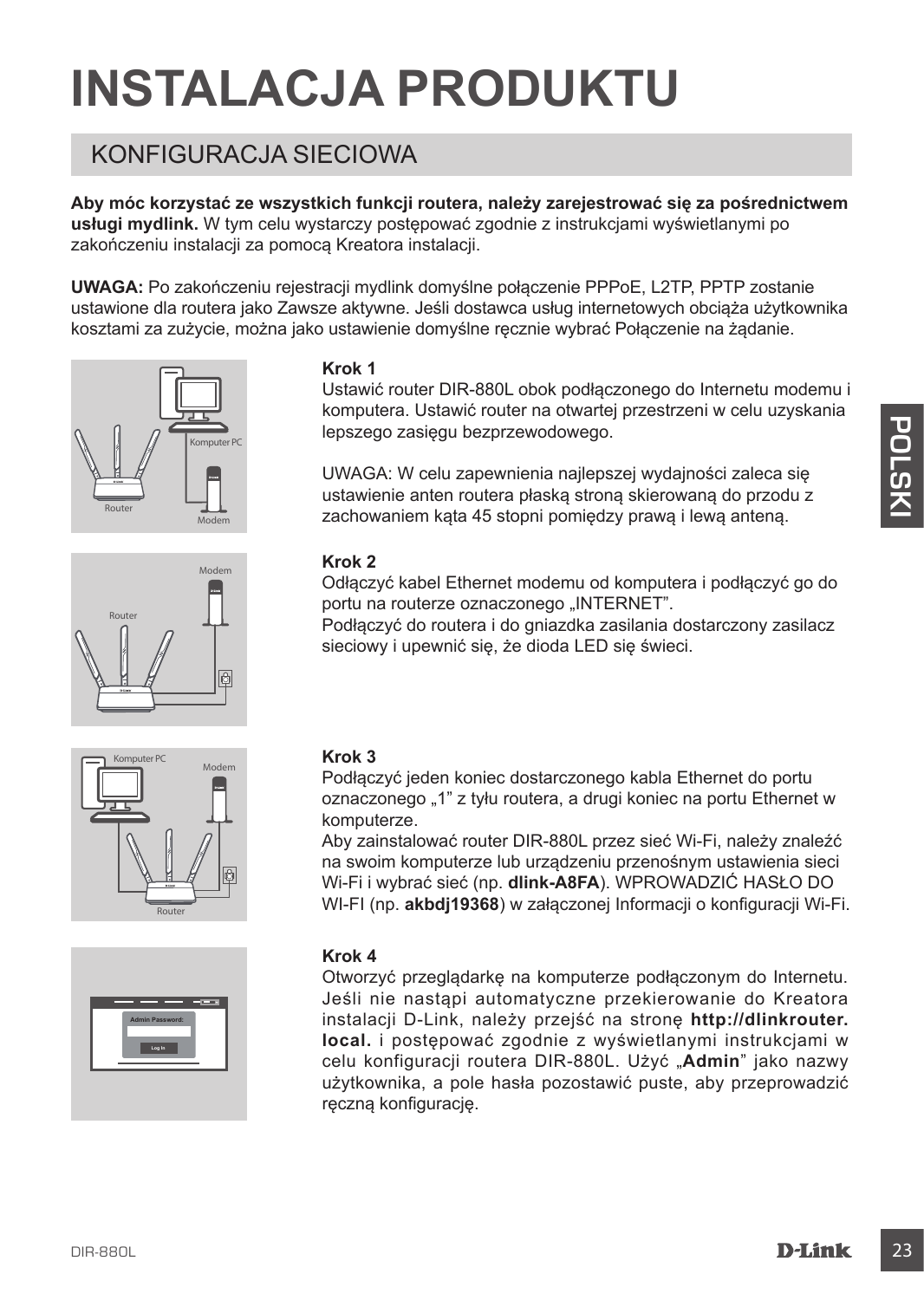# **ROZWIĄZYWANIE PROBLEMÓW**

## PROBLEMY Z INSTALACJĄ I KONFIGURACJĄ

### **1. JAK RĘCZNIE SKONFIGUROWAĆ ROUTER DIR-880L?**

- Podłączyć komputer PC do routera, używając kabla Ethernet.
- Uruchomić przeglądarkę internetową i wpisać adres **http://dlinkrouter.local. (lub 192.168.0.1).**
- Domyślna nazwa użytkownika to "Admin". Domyślnie pole hasła powinno pozostać puste.
- Jeśli użytkownik zmienił hasło i nie potrafi go odtworzyć, należy zresetować router w celu powrotu do pustego pola hasła.

#### **2. JAK ZRESETOWAĆ ROUTER DIR-880L DO DOMYŚLNYCH USTAWIEŃ FABRYCZNYCH?**

- Upewnić się, że router jest podłączony do zasilania.
- 24 Determines *is a* coluction to the most limit of the statistical contents of the compatition in teaching interaction in the statistic order is the compatition in the statistical contents and dominate observe the compa - Nacisnąć i przytrzymać przez 5 sekund znajdujący się z tyłu urządzenia przycisk reset. **Uwagi:** Zresetowanie routera do domyślnych ustawień fabrycznych usunie obecną konfigurację ustawień. Aby ponownie skonfigurować ustawienia, należy zalogować się do routera w sposób opisany w pytaniu 1, następnie uruchomić Kreator instalacji.

#### **3. JAK DODAĆ NOWY KOMPUTER LUB BEZPRZEWODOWEGO KLIENTA, JEŚLI NIE PAMIĘTAM NAZWY (SSID) LUB HASŁA SIECI WI-FI?**

- Upewnić się, że na każdym komputerze, który ma być bezprzewodowo podłączony do routera, używane są prawidłowe nazwa (SSID) i hasło sieci Wi-Fi.
- Użyć sieciowego interfejsu użytkownika (jak w pytaniu 1 powyżej), aby sprawdzić lub wybrać ustawienia sieci bezprzewodowej.
- Upewnić się, że ustawienia zostały zapisane, tak by możliwe było późniejsze ich wprowadzenie do każdego bezprzewodowo podłączonego komputera. Na drugiej stronie tego dokumentu znajduje się specjalne miejsce, w którym można zapisać te ważne informacje.

#### **4. DLACZEGO NIE MOGĘ POŁĄCZYĆ SIĘ Z INTERNETEM?**

W przypadku użytkowników ADSL: prosze skontaktować się z dostawca usług internetowych. aby upewnić się, że ta usługa została włączona/podłączona przez dostawcę usług internetowych oraz że nazwa użytkownika i hasło przydzielone przez dostawcę są właściwe.

#### **5. DLACZEGO NIE MOGĘ ZAREJESTROWAĆ URZĄDZENIA ZA POŚREDNICTWEM USŁUGI MYDLINK?**

Jeśli wystąpił problem z zarejestrowaniem routera za pomocą konta mydlik, należy przeprowadzić reset sprzętowy routera podłączonego do zasilania, naciskając i przytrzymując przez 5 sekund przycisk resetowania za pomocą rozprostowanego spinacza biurowego. Może to być konieczne, jeśli użytkownik zakupił urządzenie wcześniej używane.

### POMOC TECHNICZNA

Telefoniczna pomoc techniczna firmy D-Link: 0 801 022 021

Pomoc techniczna firmy D-Link świadczona przez Internet:

http://www.dlink.com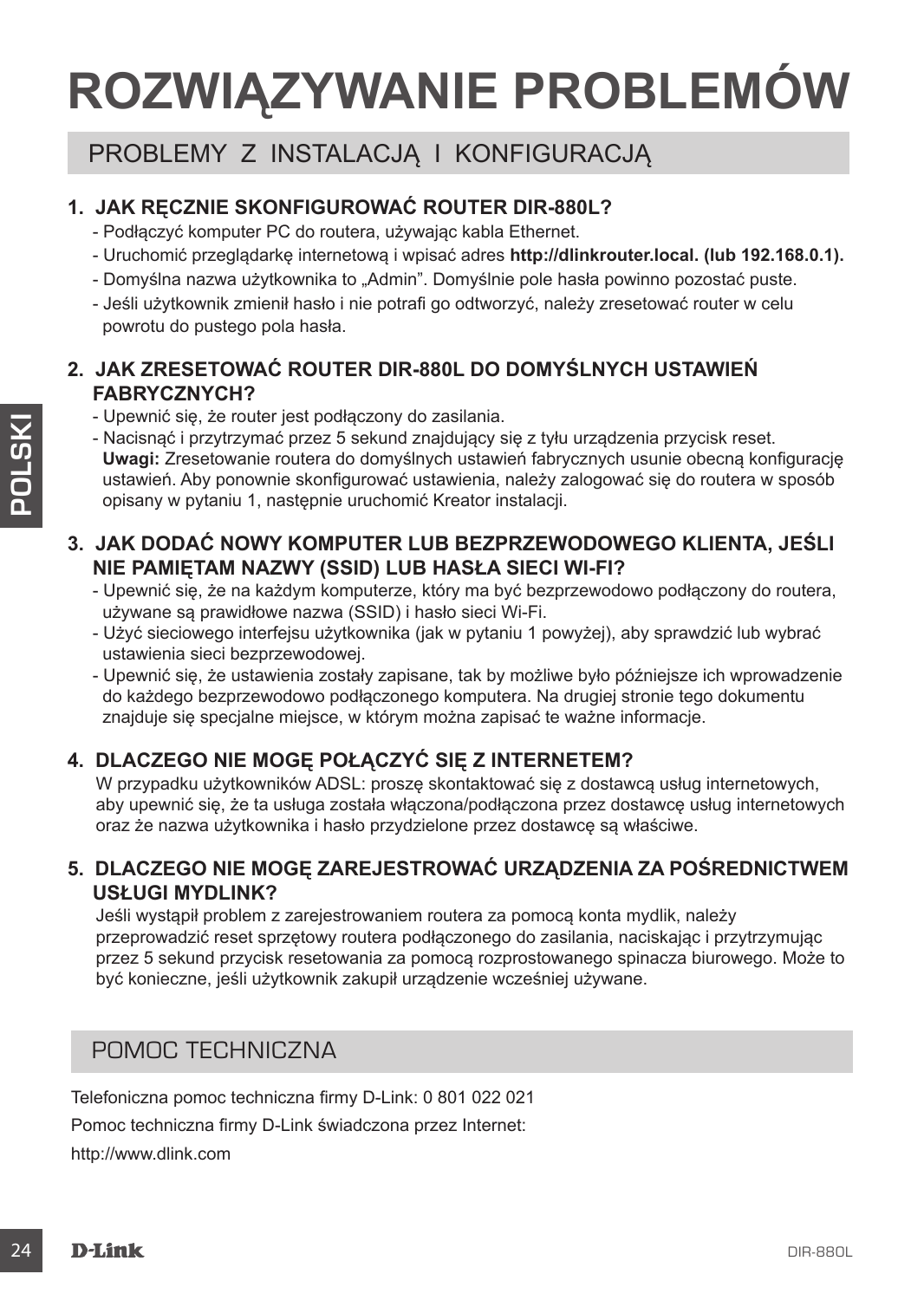## **OBSAH BALENÍ**

OBSAH



**Bezdrátový AC1900 dvoupásmový gigabitový cloudový směrovač**  DIR-880L

**NAPÁJECÍ ADAPTÉR** 12 V / 3 A

**ETHERNETOVÝ KABEL (CAT5 UTP)** PRI NASTAVENÍ PRIPOJTE SMEROVAČ KE SVÉMU PC

**LIST S KONFIGURACÍ SÍTĚ WI-FI** OBSAHUJE VÝCHOZÍ KONFIGURACI SÍTĚ WI-FI

### **Návod k výrobku na CD**

Pokud některá z uvedených položek v balení chybí, kontaktujte prosím svého prodejce.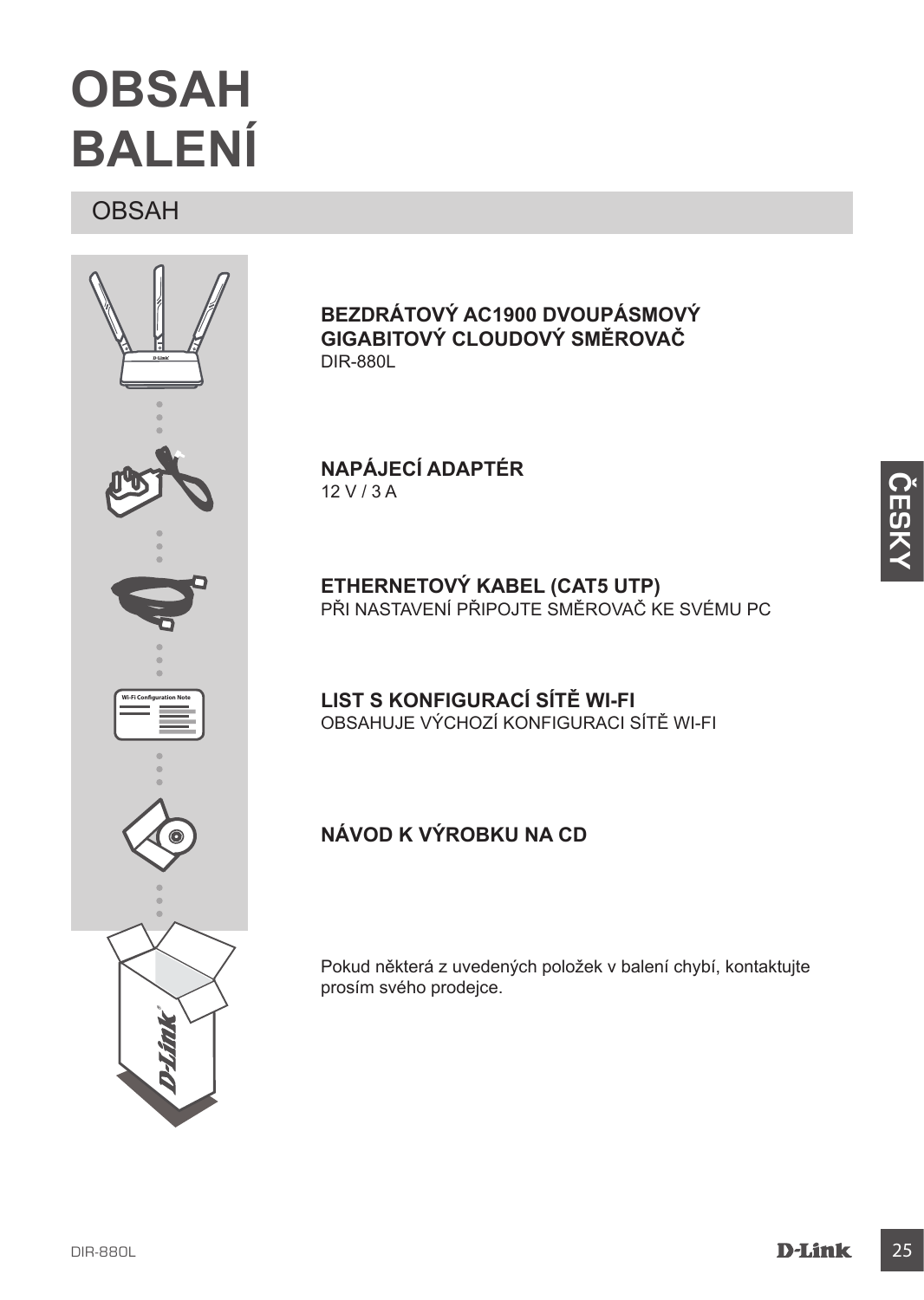# **NASTAVENÍ VÝROBKU**

## WEBOVÉ NASTAVENÍ

**Abyste mohli používat všechny funkce tohoto směrovače, musíte jej zaregistrovat na webu mydlink.** Jednoduše při instalaci zaregistrujte svůj produkt k účtu mydlink podle pokynů na konci průvodce nastavením.

**POZNÁMKA:** Po dokončení registrace ke službě mydlink bude výchozí připojení PPPoE, L2TP a PPTP ve směrovači nastaveno na Vždy připojeno. Pokud váš poskytovatel internetových služeb účtuje poplatky podle využívání, může být užitečné jako výchozí nastavení ručně zvolit Vytočit na vyžádání.











#### **Krok 1**

Umístěte směrovač DIR-880L poblíž počítače a modemu připojeného k internetu. Chcete-li dosáhnout lepšího pokrytí bezdrátovým signálem, umístěte směrovač do otevřeného prostoru.

POZNÁMKA: Pro nejlepší výkon umístěte antény směrovače plochou stranou směrem k přední straně, levou a pravou anténu nakloňte v úhlu 45°.

#### **Krok 2**

Odpojte od počítače ethernetový kabel, kterým je připojen modem, a zapojte jej do portu s označením "INTERNET" na směrovači. Přibalený napájecí adaptér připojte ke směrovači a zapojte do elektrické zásuvky. Poté ověřte, zda svítí kontrolka napájení.

#### **Krok 3**

Zapojte jeden konec přibaleného ethernetového kabelu do portu s označením "1" na zadní straně směrovače a druhý konec do ethernetového portu počítače.

Chcete-li směrovač DIR-880L nastavit prostřednictvím sítě Wi-Fi, v konfiguraci připojení Wi-Fi v počítači nebo mobilním přístroji vyberte síť (např. **dlink-A8FA**). Zadejte heslo sítě Wi-Fi (např. **akbdj19368**) uvedené na přiloženém listu s konfigurací sítě Wi-Fi.

#### **Krok 4**

Na připojeném počítači otevřete prohlížeč. Pokud nebudete automaticky přesměrováni na stránku průvodce nastavením D-Link, přejděte na "http://dlinkrouter.local." a podle pokynů na obrazovce nakonfigurujte svůj směrovač DIR-880L. Při ruční konfiguraci použijte uživatelské jméno "**Admin**" a heslo nechejte prázdné.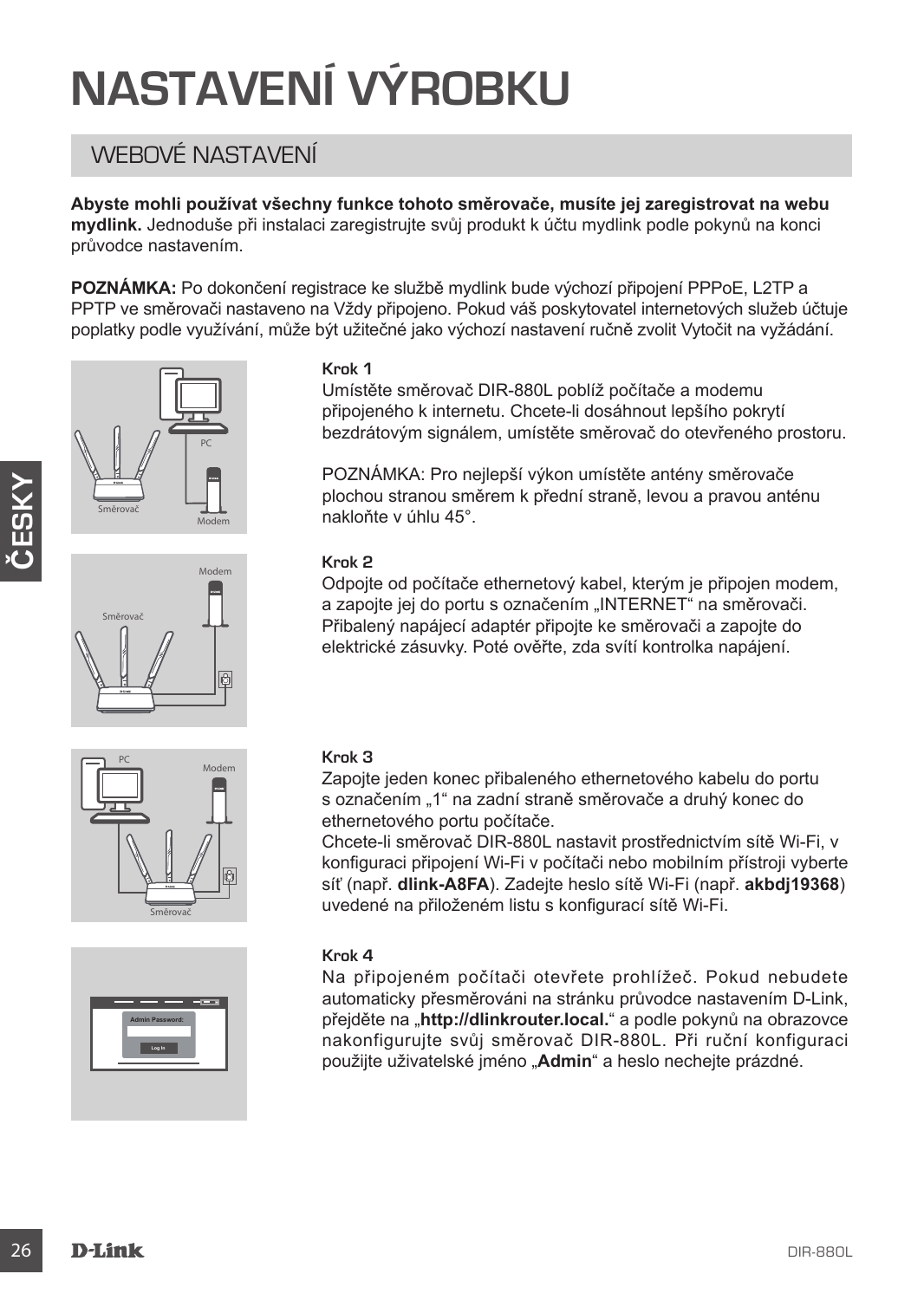# **ŘEŠENÍ PROBLÉMŮ**

## PROBLÉMY S INSTALACÍ A KONFIGURACÍ

### **1. JAK NAKONFIGURUJI SMĚROVAČ DIR-880L ručně?**

- Připojte svůj počítač ethernetovým kabelem ke směrovači.
- Otevřete webový prohlížeč a zadejte adresu "http://dlinkrouter.local." (nebo "192.168.0.1").
- Výchozí uživatelské jméno je "Admin". Heslo by standardně mělo být prázdné.
- Jestliže jste heslo změnili a nepamatujete si jej, musíte směrovač vyresetovat, aby se heslo opět vymazalo.

### **2. JAK OBNOVÍM VÝCHOZÍ TOVÁRNÍ NASTAVENÍ SMĚROVAČE DIR-880L?**

- Ujistěte se, že je směrovač zapnutý.
- Stiskněte a 5 sekund podržte resetovací tlačítko na spodní straně zařízení. **Poznámka:** Obnovením továrního nastavení směrovače se vymaže aktuální nastavení konfigurace. Chcete-li nastavení znovu zkonfigurovat, přihlaste se ke směrovači podle postupu uvedeného v otázce 1 a spusťte průvodce nastavením.

#### **3. JAK PŘIDÁM DALŠÍHO BEZDRÁTOVÉHO KLIENTA NEBO PC, KDYŽ SI NEPAMATUJI NÁZEV SÍTĚ WI-FI (SSID) NEBO HESLO?**

- Na každém PC, které je třeba bezdrátově připojit ke směrovači, musíte použít správný název sítě Wi-Fi (SSID) a její heslo.
- Pomocí webového uživatelského rozhraní (viz otázka 1 výše) zkontrolujte a případně změňte nastavení bezdrátové sítě.
- Nezapomeňte si tato nastavení zapsat, abyste je mohli zadat na každém bezdrátově připojeném PC. Na zadní straně této příručky najdete místo pro poznamenání těchto důležitých informací.

### **4. PROČ SE NEMOHU PŘIPOJIT K INTERNETU?**

Uživatelé ADSL by se měli obrátit na svého poskytovatele připojení k internetu a ujistit se, že služba byla poskytovatelem povolena/zapojena a zda je správné uživatelské jméno a heslo.

### **5. PROČ NEMŮŽU SVÉ ZAŘÍZENÍ ZAREGISTROVAT NA WEBU MYDLINK?**

Máte-li problémy s registrací směrovače ke svému účtu mydlink, zkuste provést tvrdý reset – rozloženou kancelářskou sponkou stiskněte a 5 sekund podržte resetovací tlačítko na zapnutém směrovači. Může to být zapotřebí, pokud jste zařízení koupili rozbalené nebo z druhé ruky.

## TECHNICKÁ PODPORA

Web: http://www.dlink.com E-mail: support@dlink.cz Telefon ČR: +420 211 151 640 nebo SK: +421 (0)692 147 110 Telefonická podpora je v provozu: PO - PÁ od 09:00 do 17:00 Volání je zpoplatněno dle příslušných tarifů Vašeho operátora.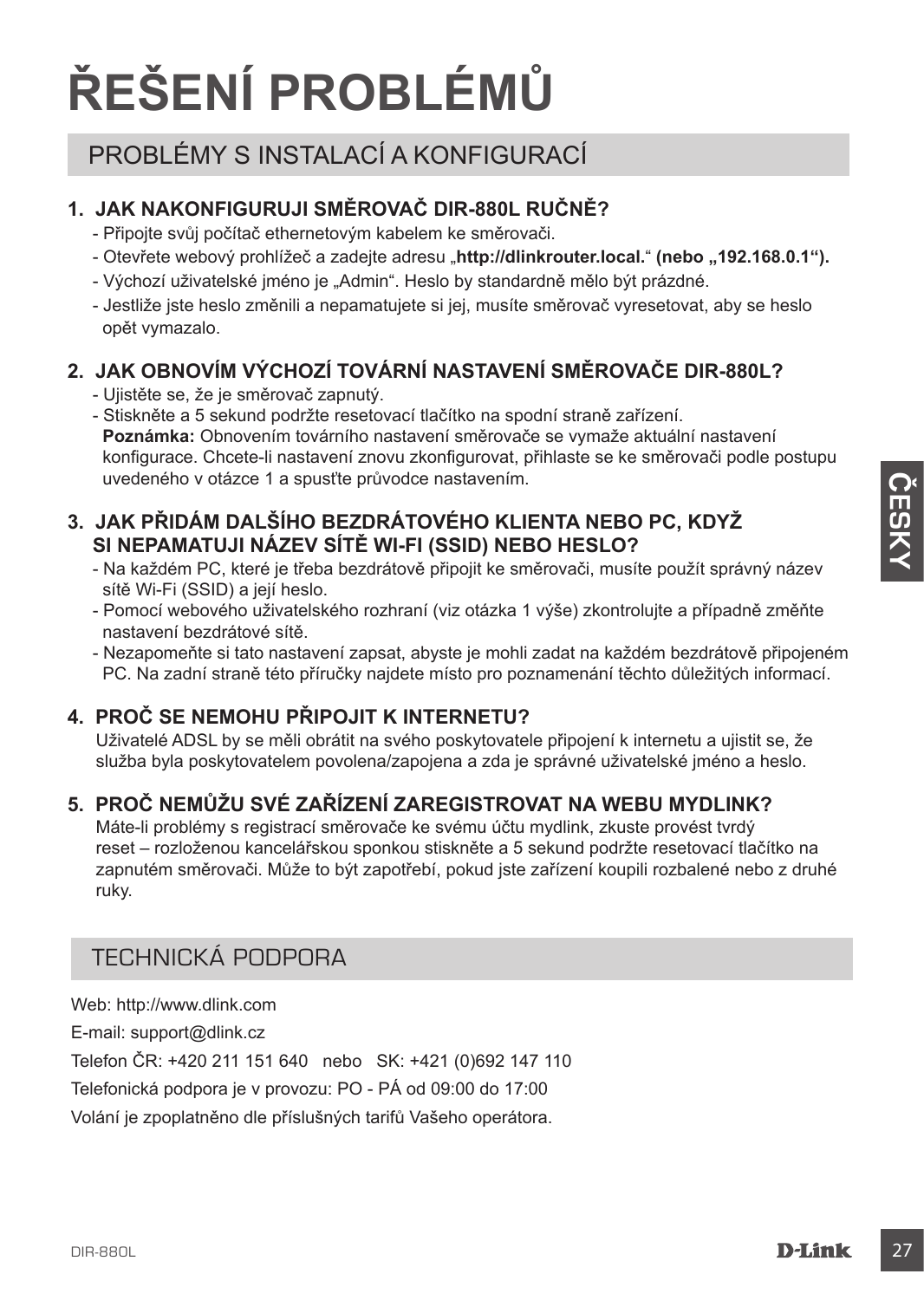## **A CSOMAG TARTALMA**

### TARTALOM



**Wireless AC1900 Dual Band Gigabit Cloud Router**  DIR-880L

#### **TÁPADAPTER** 12 V / 3 A

**ETHERNET KÁBEL (CAT5 UTP)** CSATLAKOZTASSA A ROUTERT SZÁMÍTÓGÉPÉHEZ BEÁLLÍTÁS KÖZBEN

**WI-FI KONFIGURÁCIÓS MEGJEGYZÉS** TARTALMAZZA AZ ALAPÉRTELMEZETT WI-FI INFORMÁCIÓKAT

#### **CD-n található Termék kézikönyv**

Ha ezen elemek bármelyike hiányzik a csomagolásból, vegye fel a kapcsolatot viszonteladójával.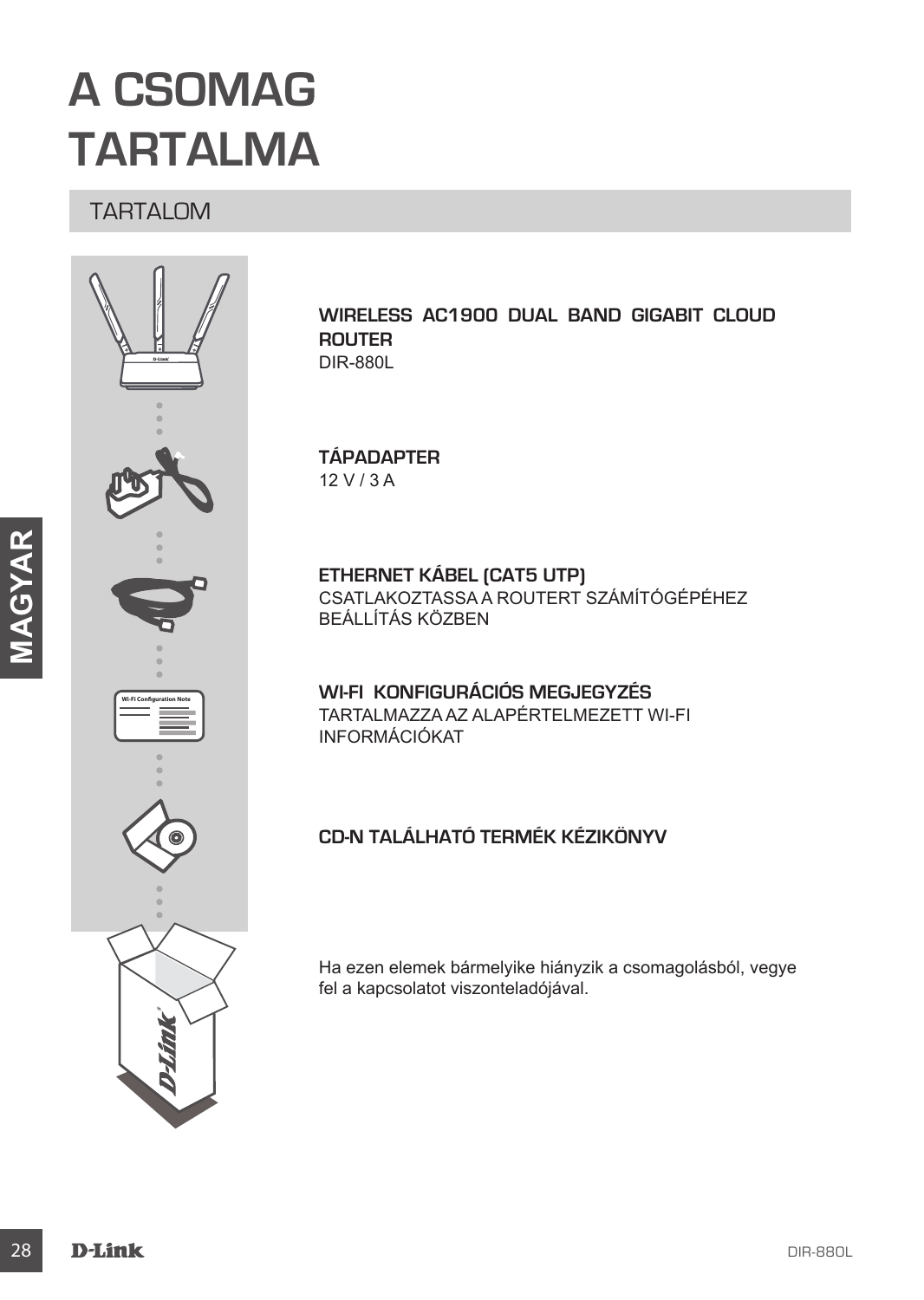# **TERMÉKBEÁLLÍTÁS**

## WEB ALAPÚ BEÁLLÍTÁS

**Annak érdekében, hogy a router minden funkcióját használni tudja, regisztrálnia kell azt a mydlink-nél.** Egyszerűen kövesse a Telepítő varázsló végén található lépéseket a telepítés során, hogy regisztrálja a terméket az Ön mydlink fiókjában.

**MEGJEGYZÉS:** Miután a mydlink regisztrációja befejeződött, a router alapértelmezett PPPoE, L2TP, PPTP kapcsolata Mindig be értékre lesz állítva. Ha az Ön internet-szolgáltatója számláz a használatért, lehetősége van manuálisan kiválasztani alapértelmezett beállításként az Igény szerinti tárcsázás lehetőséget.









#### **1. lépés**

Helyezze a DIR-880L-t az internetkapcsolattal rendelkező modem és számítógép közelébe. A jobb vezeték nélküli lefedettségért tartsa a routert nyitott területen.

MEGJEGYZÉS: A lehető legjobb teljesítmény érdekében úgy helyezze a ruter antennáit, hogy a lapos oldaluk előre nézzen, valamint a bal és a jobb antenna 45 fokos szögben legyen egymáshoz képest.

#### **2. lépés**

Húzza ki a számítógéphez csatlakoztatott modem Ethernet kábelt, majd csatlakoztassa a router 'INTERNET' portjába.

Csatlakoztassa a csomagolásban található tápadaptert a routerbe és egy fali aljzatba, majd ellenőrizze, hogy a táp-jelzőfény világít-e.

#### **3. lépés**

Csatlakoztassa a mellékelt Ethernet kábel egyik végét a router hátulján lévő '1'-es portba, a másik végét pedig a számítógépén lévő Ethernet portba.

A DIR-880L Wi-Fi-n keresztüli beállításához menjen a számítógép vagy a mobil eszköz Wi-Fi beállításaihoz, majd válassza ki a hálózatot (pl.: **dlink-A8FA**). Írja be a Wi-Fi jelszót (pl.: **akbdj19368**) - ez a mellékelt Wi-Fi konfigurációs megjegyzésen szerepel.

#### **4. lépés**

state and the state of the state of the state of the state of the state of the state of the state of the state of the state of the state of the state of the state of the state of the state of the state of the state of the A csatlakoztatott számítógépen nyisson meg egy böngészőt. Amennyiben nem kerül automatikusan a D-Link Telepítő varázslóra, menjen a '**http://dlinkrouter.local.**' oldalra és kövesse a képernyőn megjelenő utasításokat a DIR-880L konfigurálásához. Használja az '**Admin**' szót felhasználónévnek, a jelszó mezőt pedig hagyja üresen a manuális konfiguráláshoz.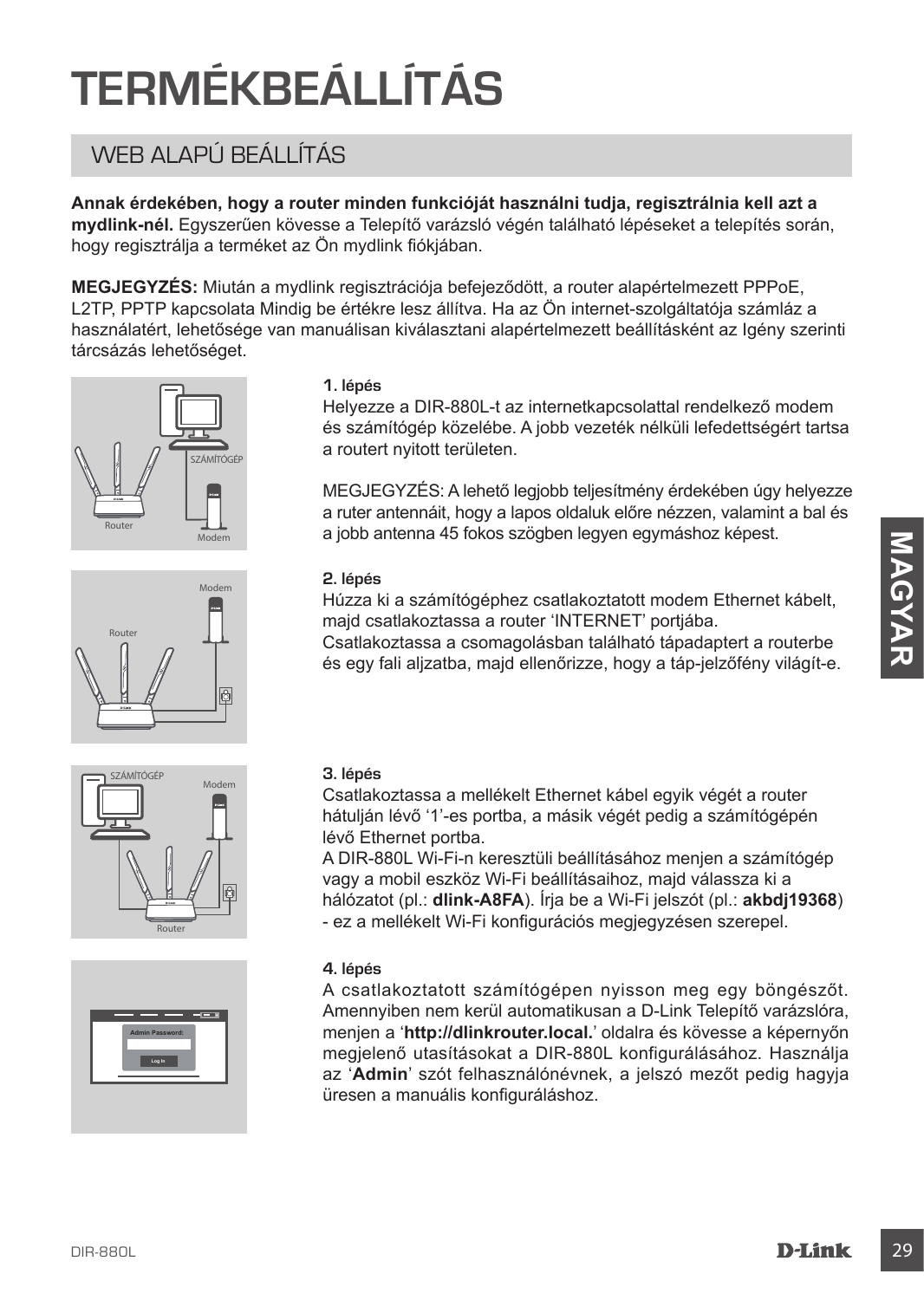## **HIBAELHÁRÍTÁS**

## BEÁLLÍTÁSI ÉS KONFIGURÁCIÓS PROBLÉMÁK

#### **1. HOGYAN KONFIGURÁLJAM A DIR-880L ROUTEREMET manuálisan?**

- Csatlakoztassa számítógépét a routerhez Ethernet kábel segítségével.
- Nyisson meg egy webböngészőt és írja be a 'http://dlinkrouter.local.' (vagy '192.168.0.1') címet.
- Az alapértelmezett felhasználónév az 'Admin'. Alapértelmezettként a jelszó mezőt üresen kell hagynia.
- Ha megváltoztatta a jelszót és nem emlékszik rá, akkor vissza kell állítania a routert az üres jelszó mezőhöz való visszatéréshez.

#### **2. HOGYAN ÁLLÍTHATOM VISSZA A DIR-880L ROUTEREMET ALAPÉRTELMEZETT GYÁRI BEÁLLÍTÁSOKRA?**

- Győződjön meg arról, hogy a router be van kapcsolva.
- Nyomja be, és tartsa benyomva az eszköz alján lévő reset gombot 5 másodpercig. **Megjegyzés:** A router alapértelmezett gyári beállításainak visszaállítása törli a jelenlegi konfigurációs beállítást. A beállítások újrakonfigurálásához lépjen be a router weboldalára az első kérdésben leírtak alapján, majd futtassa a Telepítő varázslót.

#### **3. HOGYAN ADHATOK HOZZÁ EGY ÚJ VEZETÉK NÉLKÜLI KLIENST VAGY SZÁMÍTÓGÉPET, HA ELFELEJTETTEM A WI-FI NEVÉT (SSID) VAGY JELSZAVÁT?**

- Minden, a routerhez vezeték nélkül kapcsolódó számítógép esetén szüksége lesz a helyes Wi-Fi névre (SSID) és Wi-Fi jelszóra.
- Használja a webes felhasználói felületet (az 1. kérdésben leírtak alapján) a vezeték nélküli beállítások ellenőrzéséhez vagy kiválasztásához.
- Bizonyosodjon meg arról, hogy leírta ezeket a beállításokat, így a későbbiek során minden vezeték nélkül kapcsolódó számítógép esetén meg tudja azokat adni. A dokumentum hátoldalán található területen rögzítheti az ezen fontos információkat.

#### **4. MIÉRT NEM TUDOK CSATLAKOZNI AZ INTERNETRE?**

ADSL felhasználók esetén kérjük, lépjenek kapcsolatba az Internetszolgáltatóval annak ellenőrzése érdekében, hogy a szolgáltatás engedélyezett/csatlakoztatva van-e a szolgáltató által, valamint a szolgáltató felhasználóneve és jelszava helyes-e.

#### **5. MIÉRT NEM TUDOM REGISZTRÁLNI AZ ESZKÖZÖMET A MYDLINK-NÉL?**

France (Solu) es Wi-Friescoria.<br>
France (Soluties (az 1. kérdésben leíritak alapján) a vezeték nélküli belültások ellenőzsélész vagy kivilataztásokat, így a későbbiek során minden vezeték nélküli kepcsolód szamítógép eseté Ha problémát tapasztal a router regisztrációja során a mydlink fiókjával, próbálja meg a teljes visszaállítást a reset gomb egy kiegyenesített tűzőkapoccsal történő megnyomásával és legalább 5 másodperces nyomva tartásával, miközben a router be van kapcsolva. Erre akkor lehet szükség, ha egy kibontott dobozt vagy újraértékesített egységet vásárolt.

### TECHNIKAI TÁMOGATÁS

URL : http://www.dlink.com Tel. : 06 1 461-3001 Fax : 06 1 461-3004 Land Line 14,99 HUG/min - Mobile 49.99,HUF/min email : support@dlink.hu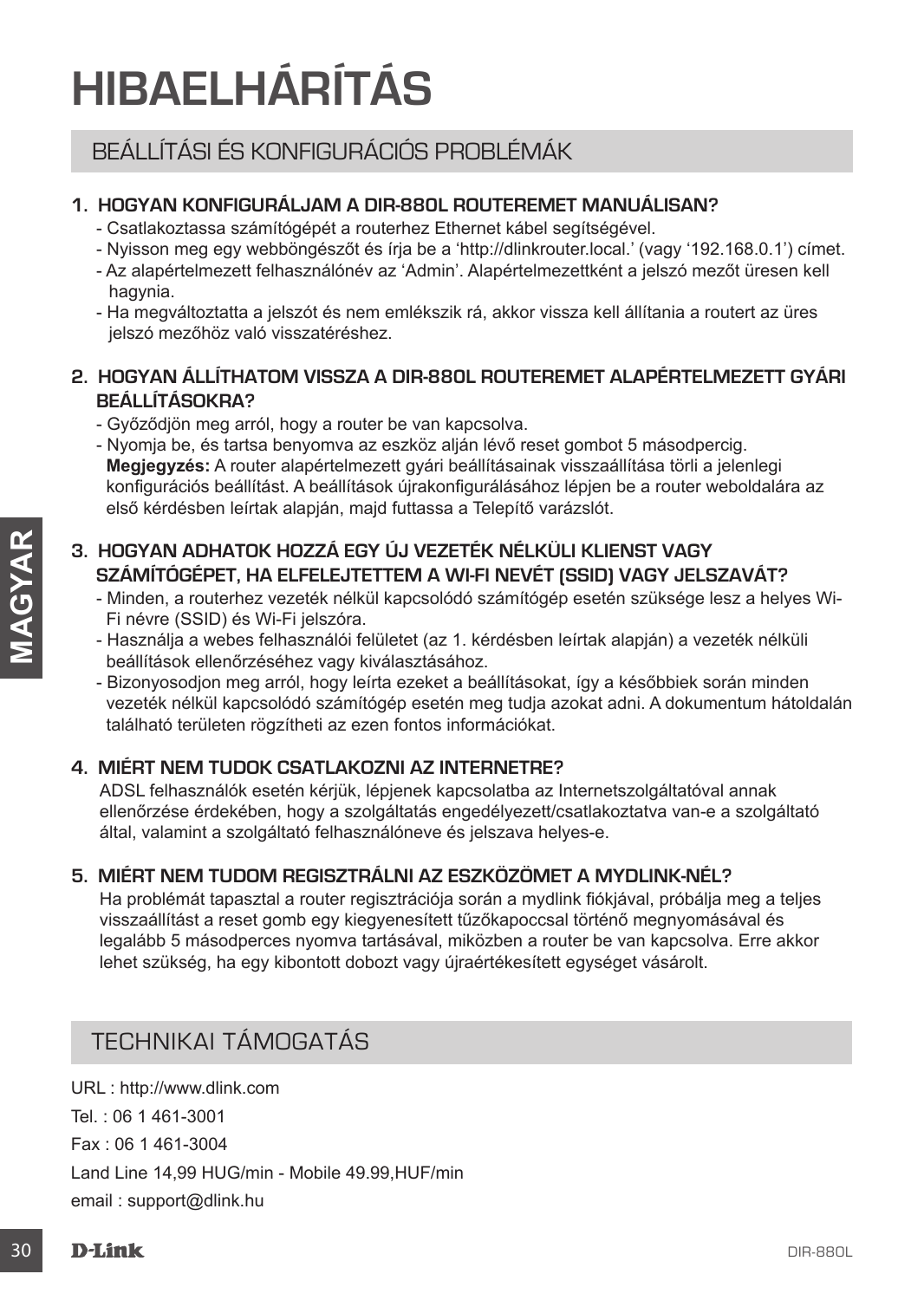## **INNHOLD I PAKKEN**

## INNHOLD



**Trådløs AC1900 Dual Band Gigabit-skyruter**  DIR-880L

**STRØMADAPTER** 12 V 3A

**ETHERNETKABEL (CAT5 UTP)** KOBLE RUTEREN TIL PC-EN UNDER OPPSETT

**Wi-Fi KONFIGURERINGSMERKNAD** INNEHOLDER STANDARD WiFi-INFORMATION

**Bruksanvisning på CD**

Hvis noen av postene mangler må du kontakte forhandleren.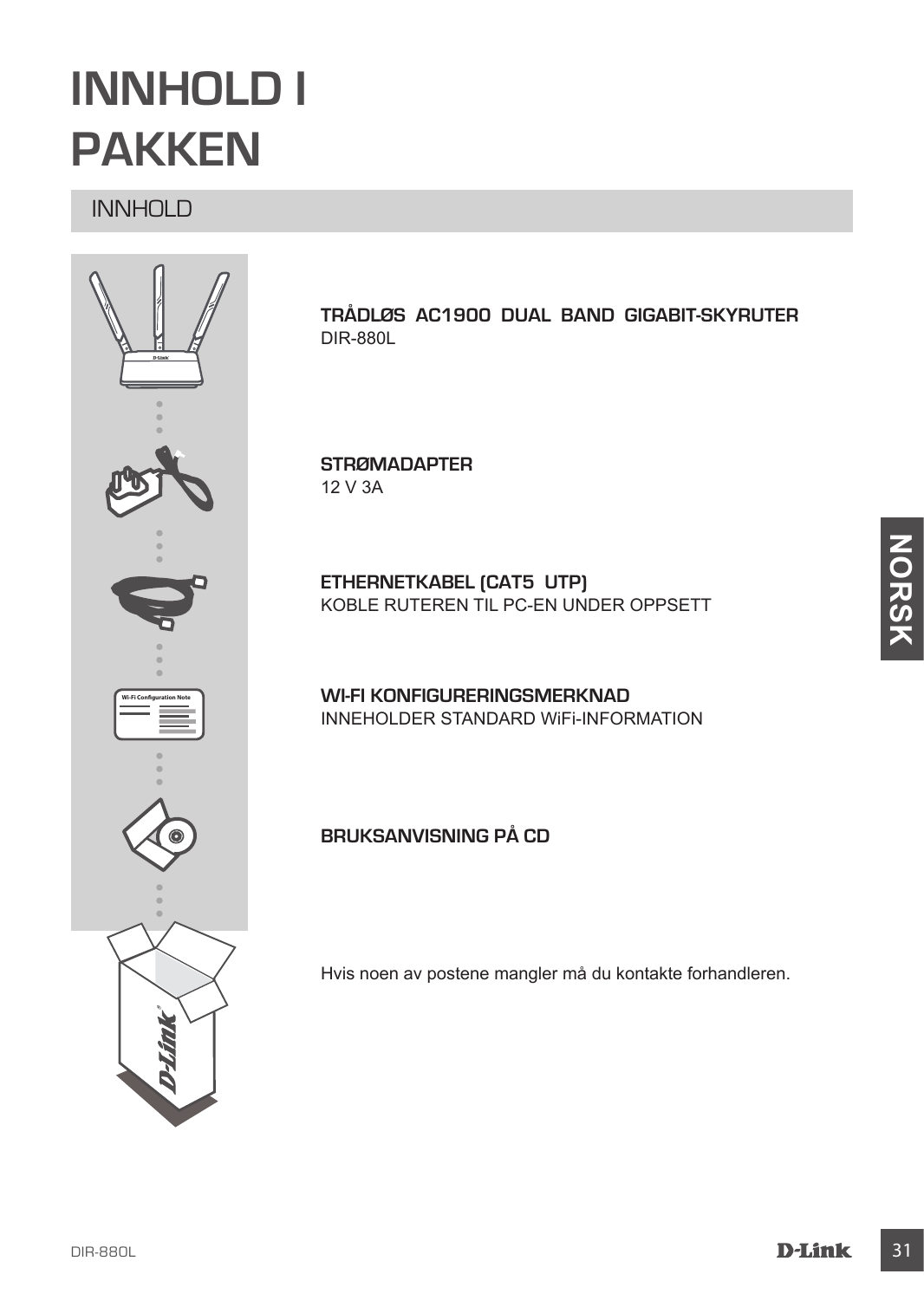## **PRODUKTOPPSETT**

### NETTBASERT OPPSETT

**For å kunne bruke alle funksjonene til denne ruteren, må du registrere den hos mydlink.** Bare følg trinnene på slutten av oppsettveiviseren under installasjon for å registrere produktet med din mydlink-konto.

**MERK:** Etter at du er ferdig med mydlink-registreringen settes ruterens standard PPPoE-, L2TP-, PPTP-tilkobling til Alltid på. Hvis din ISP tar betaling for bruk kan du velge Dial On Demand manuelt som din standardinnstilling.









#### **Trinn 1**

Plasser DIR-880L i nærheten av ditt modem som er tilkoblet Internett og PC-en. La ruteren stå i et åpent område for bedre trådløs dekning.

MERK: For beste ytelse bør du plassere ruterens antenner med den flate siden vendt mot fronten, med venstre og høyre antenner i en 45 graders vinkel.

#### **Trinn 2**

Frakoble modem-ethernetkabelen som er tilkoblet datamaskinen og sett den i porten kalt "INTERNET" på ruteren. Koble den medfølgende strømadapteren til ruteren og en veggkontakt og kontroller at strøm-LED-en er på.

#### **Trinn 3**

Sett den ene enden av ethernet-kabelen som fulgte med i porten merket "1" på baksiden av ruteren. Sett den andre enden av kabelen i PC-ens ethernet-port.

Trim 2<br>
Frakoble modem-ethernetkabelen som er tilkoblet datamaskinen<br>
og sett den i porten kalt "INTERNET" på ruteren. Koble den<br>
medfølgende størmadapteren til ruteren og en veggkontakt og<br>
(a)<br>
Sint den ene enden av ethe For å sette opp DIR-880L gjennom Wi-Fi, gå til datamaskinens eller mobile enhetens Wi-Fi-innstillinger og velg nettverk (f.eks. **dlink-A8FA**). Tast inn WiFi-passordet (f.eks. **akbdj19368**) på den medfølgende Wi-Fi-konfigurasjonsmeldingen.

#### **Trinn 4**

Åpne en nettleser på den tilkoblede datamaskinen. Hvis du ikke automatisk sendes til D-Links oppsettveiviseren, gå til

"**http://dlinkrouter.local.**" og følg instruksjonene på skjermen for å konfigurere DIR-880L. Bruk "**Admin**" som brukernavn og la passordet være tomt, kan konfigureres manuelt.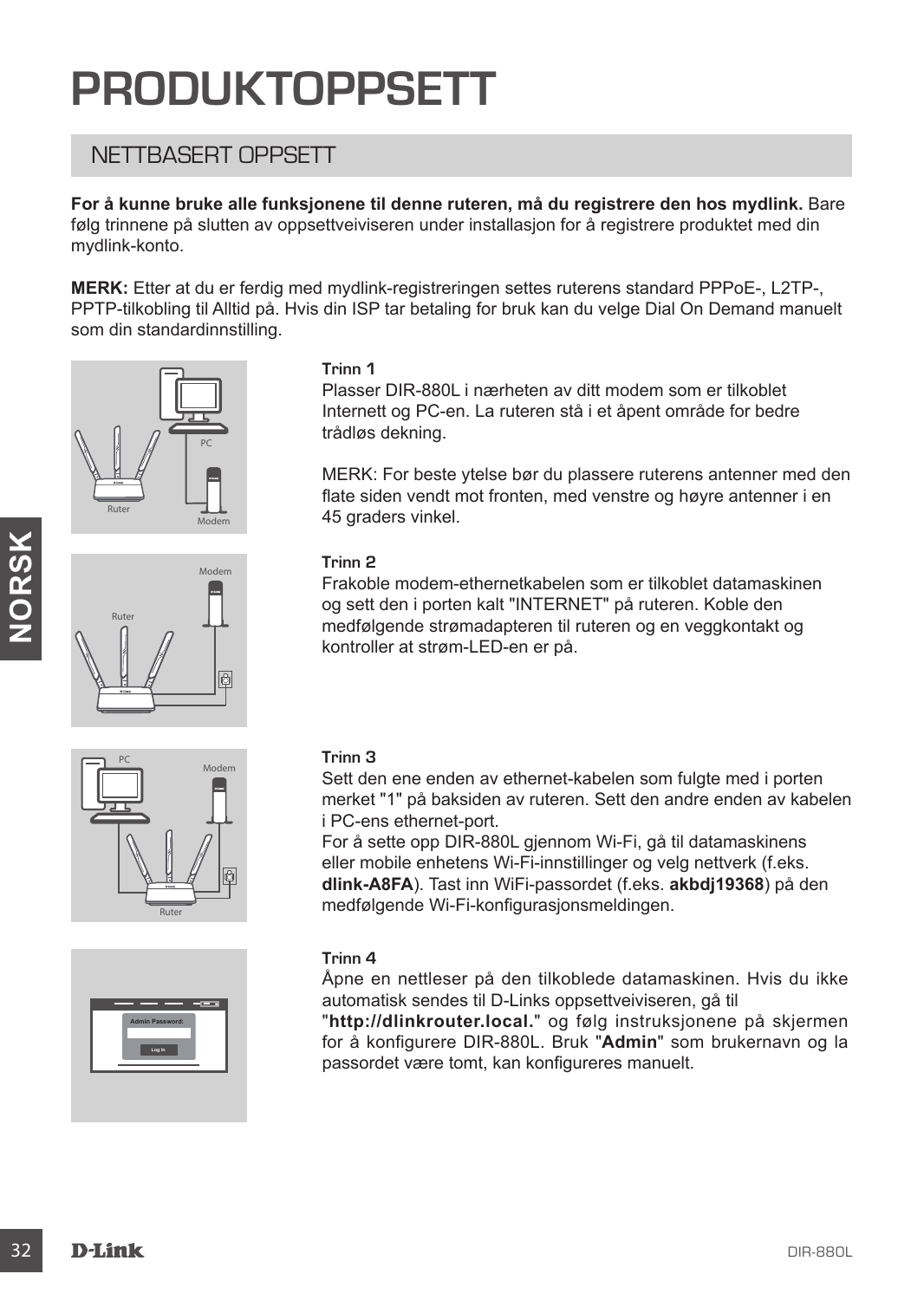## **FEILSØKING**

### OPPSETT- OG KONFIGRASJONSPROBLEMER

#### **1. HVORDAN KONFIGURER JEG DIR-880L-RUTEREN manuelt?**

- Koble PC-en til ruteren med en ethernetkabel.
- Åpne en nettleser og tast inn adressen "**http://dlinkrouter.local.**" **(eller "192.168.0.1").**
- Standard brukernavnet er 'Admin'. passordet skal være tomt som standard.
- Hvis du har endret passordet og ikke kan huske det, må du tilbakestille ruteren til et tomt passordfelt.

#### **2. HVORDAN TILBAKESTILLER JEG MIN DIR-880L-RUTER TIL FABRIKKSINNSTILLINGENE?**

- Kontroller at ruteren er slått på.

- Trykk og hold tilbakestillingsknappen på baksiden av enheten i 5 sekunder. **Merk:** Ved å nullstille ruteren til standard fabrikksinnstilling slettes de gjeldende konfigureringsinnstillingene. For å rekonfigurere innstillingene kan du logge på ruteren som beskrevet i spørsmål 1, og kjøre oppsettveiviseren.

#### **3. HVORDAN KAN JEG LEGGE TIL EN NY TRÅDLØS KLIENT ELLER PC HVIS JEG HAR GLEMT NAVNET PÅ MITT TRÅDLØSE NETTVERK (SSID) ELLER WIFI-PASSORDET?**

- For hver PC som må kobles trådløst til ruteren, må du kontrollere at du bruker riktig WiFi-navn (SSID) of WiFi-passord.
- Bruk det web-baserte brukergrensesnittet (som beskrevet i spørsmål 1 ovenfor) for å kontrollere eller velge trådløse innstillinger.

- Skriv ned disse innstillingene slik at du kan taste dem inn i hver trådløst tilkoblede PC. Baksiden på dette dokumentet har et område hvor du kan skrive ned denne viktige informasjonen.

### **4. HVORFOR KAN JEG IKKE FÅ EN INTERNETT-TILKOBLING?**

ADSL-brukere bør kontakte ISP-en for å kontroller at tjenesten er aktivert/tilkoblet av ISP-en og at ditt ISP-brukernavn og -passord er riktig.

### **5. HVORFOR KAN JEG IKKE REGISTRERE ENHETEN MED MYDLINK?**

3. HVORPAN KAN JEG LEGGET TIL EN NY TRADLØS KUEITHE PC HVIS HEN PC HVIS JEG HAR PORT TRAD (SSID) ELLER WIFH-PASSORIOFT?<br>
For twe PC som må kolles trådigst till ruteren, må du kontrollere at du bruker riktig WiFi-navn<br>
For Hvis du opplever problemer når du registrerer denne ruteren med din mydlink-konto, kan du prøve en hard reset (nullstilling) ved hjelp av en utbrettet binders til å trykke og holde resetknappen i 5 sekunder mens ruteren er slått på. Dette kan være nødvendig hvis du har kjøpt en åpen boks eller en videresolgt enhet.

### TEKNISK SUPPORT

D-Link Teknisk Support over Internett: http://www.dlink.com

D-Link Teknisk telefonsupport: 820 00 755

(Hverdager 08:00 – 20:00)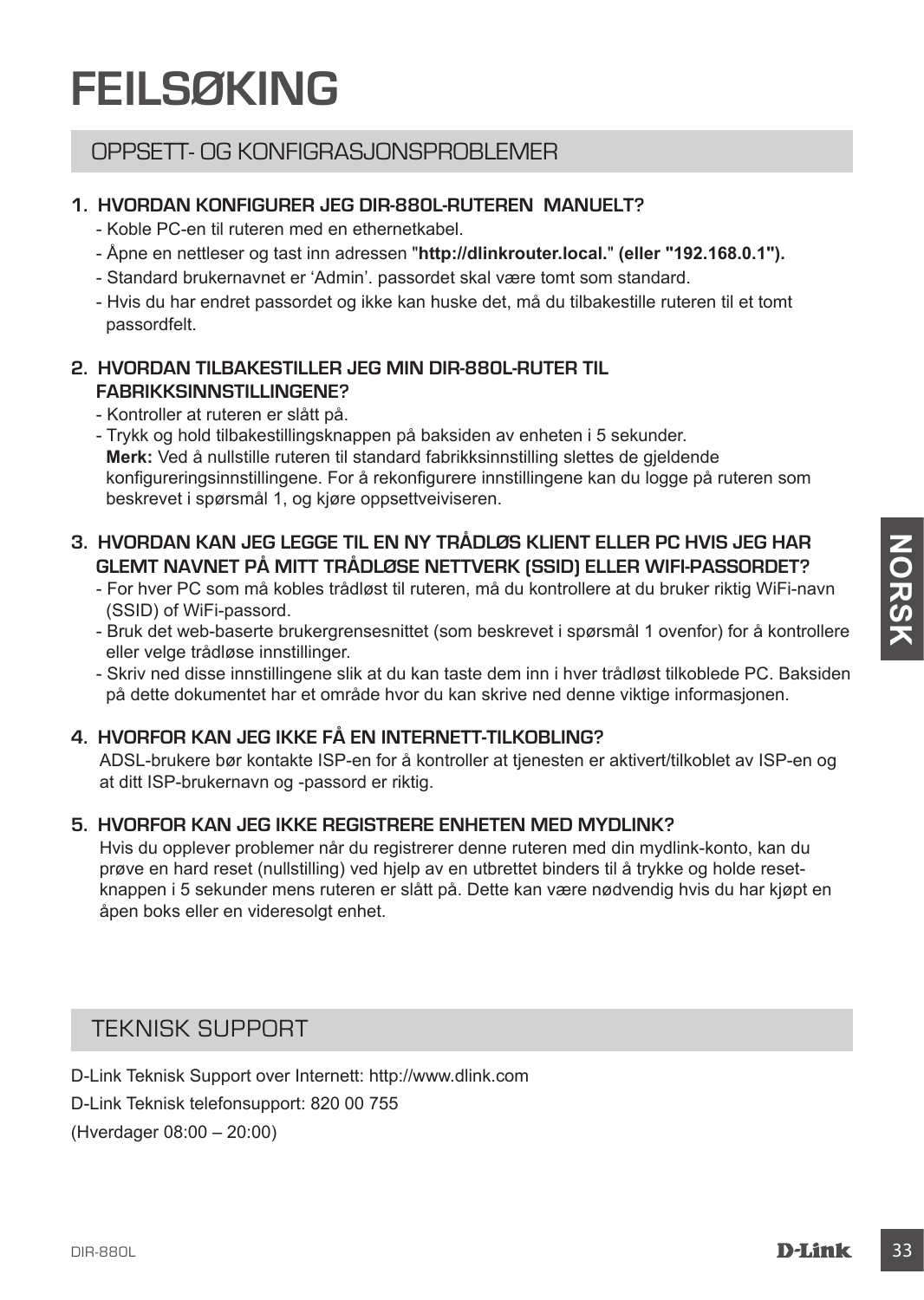## **INDHOLD AF ÆSKE**

## INDHOLDSFORTEGNELSE



**Trådløs AC1900 Dual-band gigabit Cloud-router**  DIR-880L

**SPÆNDINGSADAPTER** 12 V, 3 A

**ETHERNET-KABEL (CAT5 UTP)** TILSLUT ROUTEREN TIL PC'EN UNDER KONFIGURATIONEN

**BEMÆRKNIKNING OM Wi-Fi-KONFIGURATION** INDEHOLDER STANDARD-Wi-Fi-INFORMATION

#### **Produktmanual på CD**

Hvis én eller flere dele mangler i æsken, skal du kontakte forhandleren.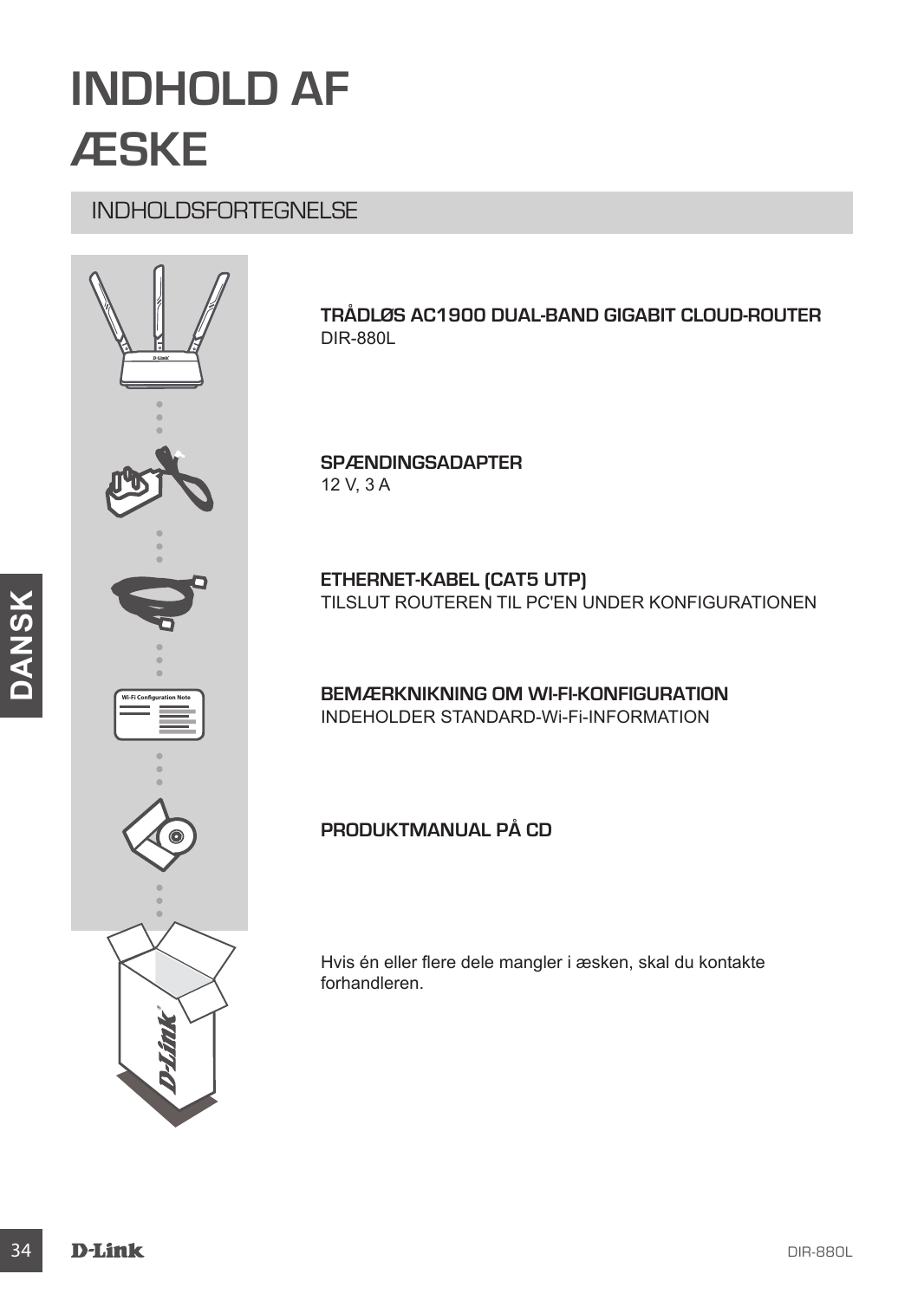## **INDSTILLING AF PRODUKTET**

### WFB-BASERET INDSTILLING

**For at anvende alle denne routers funktioner skal du registrere den hos mydlink.** Følg blot de enkelte trin i slutningen af Indstillingsguiden under installationen for at registrere produktet til din mydlink-konto.

**BEMÆRK:** Når registreringen hos mydlink er gennemført, er routerens standard PPPoE-, L2TP- , PPTP-forbindelse indstillet til "Always On" [Altid tilsluttet]. Hvis din internetudbyder betales efter forbrug, kan du manuelt vælge "Dial On Demand" [Opkald efter behov] som standardindstilling.









#### **Trin 1**

Anbring DIR-880L tæt på dit internet-tilsluttede modem og din PC. Anbring routeren i et åbent område for bedre, trådløs dækning.

BEMÆRK: For bedste ydelse anbringes routerens antenner med den flade side mod forsiden, med venstre og højre antenne i en vinkel på 45 grader.

#### **Trin 2**

Tag det ethernet-kabel, der er tilsluttet computeren, ud af modemet, og stik det i porten, mærket 'INTERNET' på routeren. Tilslut den medfølgende spændingsadapter til routeren og en stikkontakt; kontrollér derefter, at spændings-LED'en er tændt.

#### **Trin 3**

Stik den ene ende af det medfølgende ethernet-kabel i porten, mærket '1', på routerens bagside, og den anden ende i ethernetporten på computeren.

For at indstille DIR-880L via Wi-Fi anvendes din computers eller mobile enheds Wi-Fi-indstillinger til at vælge netværket (f.eks. **dlink-A8FA**). Indtast Wi-Fi-kodeordet (f.eks. **akbdj19368**) på den medfølgende Wi-Fi-konfigurationsnote.

#### **Trin 4**

og stik det i protect i NITERNETT på routern.<br>
Tislut den medfølgende spændingsadapter til routeren og en<br>
stikkortakt, kontrollér derefter, at spændings-LED'en er tændt.<br>
DIR-880L via Pierre bagside, og den anden ende i e Åbn en browser på den tilsluttede computer. Hvis du ikke automatisk dirigeres til D-Link's Indstillingsguide, kan du gå til '**http://dlinkrouter.local.**' og følge vejledningen på skærmen for at konfigurere din DIR-880L. Anvend '**Admin**' som dit brugernavn, og lad kodeordet være tomt for at konfigurere manuelt.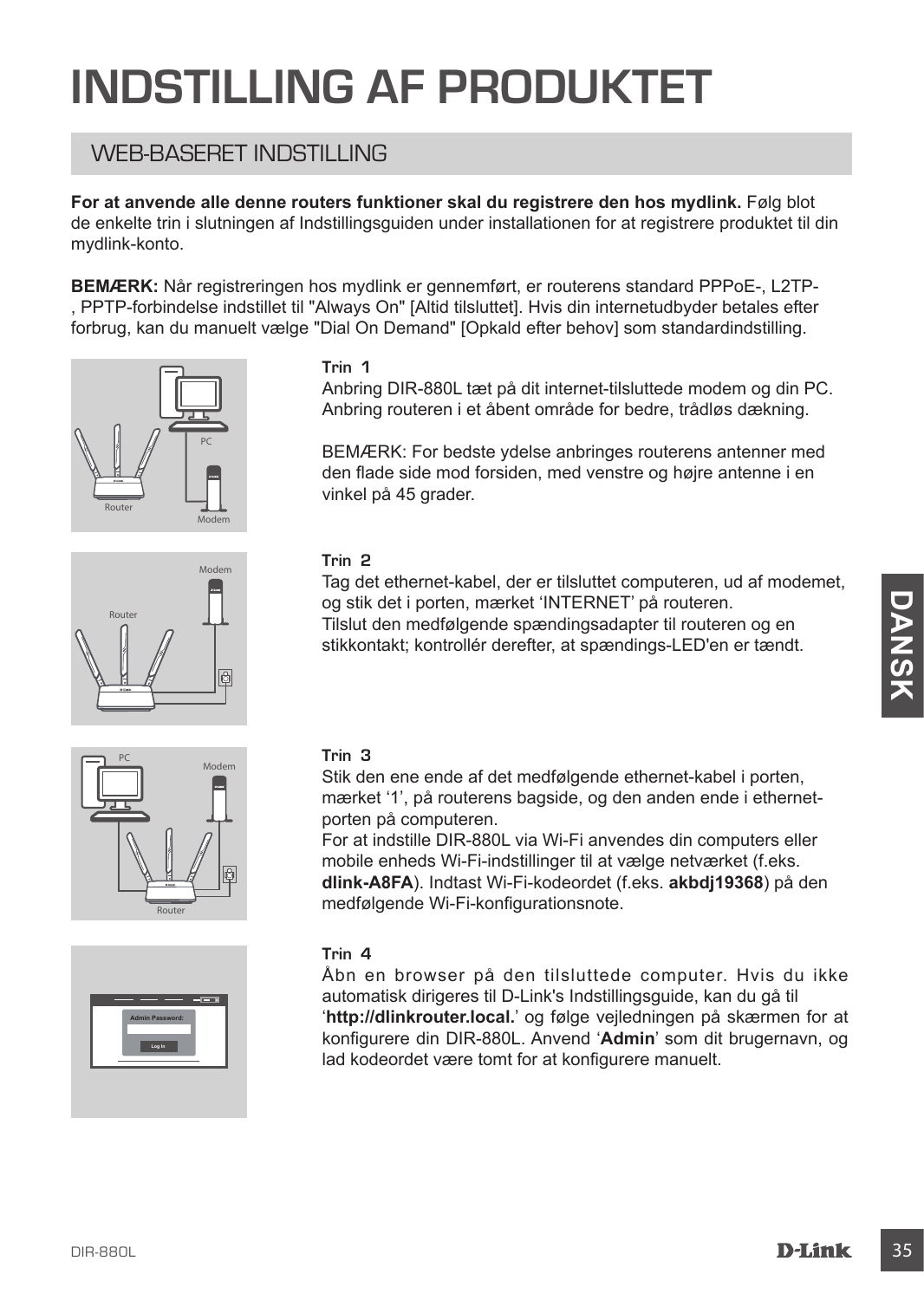## **FEJLFINDING**

### INDSTILLINGS- OG KONFIGURATIONSPROBLEMER

#### **1. HVORDAN KONFIGURERER JEG MIN DIR-880L-ROUTER manuelt?**

- Tilslut PC'en til routeren ved hjælp af et ethernet-kabel.
- Åbn en web-browser, og indtast adressen '**http://dlinkrouter.local.**' **(eller '192.168.0.1').**
- Standard-brugernavnet er 'Admin'. Kodeordet efterlades tomt som standard.
- Hvis du har ændret kodeordet og ikke kan huske det, skal du nulstille routeren for at vende tilbage til et tomt kodeordsfelt.

#### **2. HVORDAN NULSTILLER JEG MIN DIR-880L-ROUTER TIL FABRIKKENS STANDARDINDSTILLINGER?**

- Sørg for, at routeren er tændt.
- Tryk på og hold reset-knappen på enhedens underside inde i 5 sekunder. **Bemærk:** Ved at nulstille routeren til fabriksindstillingerne slettes de aktuelle konfigurationsindstillinger. For at konfigurere dine indstillinger påny logges ind på routeren som skitseret i spørgsmål 1; derpå køres Indstillingsguiden.

#### **3. HVORDAN TILFØJER JEG EN NY, TRÅDLØS KLIENT ELLER PC, HVIS JEG HAR GLEMT MITWI-FI-NAVN (SSID) ELLER Wi-Fi-KODEORD?**

- På hver PC, der skal tilsluttes trådløst til routeren, skal du sørge for at anvende det korrekte Wi-Fi-navn (SSID) og Wi-Fi-kodeord.
- Anvend den web-baserede brugerflade (beskrevet i spørgsmål 1 ovenfor) for at kontrollere eller vælge de trådløse indstillinger.
- Sørg for at nedskrive disse indstillinger, så at du kan indtaste dem for hver trådløst tilsluttede PC. Bagsiden af dette hefte omfatter et felt til at notere disse vigtige oplysninger.

#### **4. HVORFOR KAN JEG IKKE FÅ INTERNET-FORBINDELSE?**

Hvis du har en ADSL-forbindelse, skal du kontakte din internetudbyder for at kontrollere, at internetudbyderen har aktiveret/tilsluttet tjenesten, og at dit brugernavn og din adgangskode til internetudbyderen er korrekte.

#### **5. HVORFOR KAN JEG IKKE REGISTRERE MIN ENHED HOS MYDLINK?**

Fractive Price in Constrained a statistic statistic statistic of the statistic of the statistic of the statistic of the statistic of the statistic of the statistic defining the attack defining the statistic of the statis Hvis du oplever problemer med at registrere denne router til din mydlink-konto, kan du prøve en nulstilling ved at anvende en udrettet papirclips til at nedtrykke og holde reset-knappen inde i 5 sekunder, mens routeren er tændt. Dette kan være nødvendigt, hvis du har købt en åbnet æske eller en videresolgt enhed.

### TEKNISK SUPPORT

D-Link teknisk support på Internettet: http://www.dlink.com D-Link teknisk support over telefonen: Tlf.: 901 388 99 Normale åbningstider: Hverdage kl. 08:00 – 20:00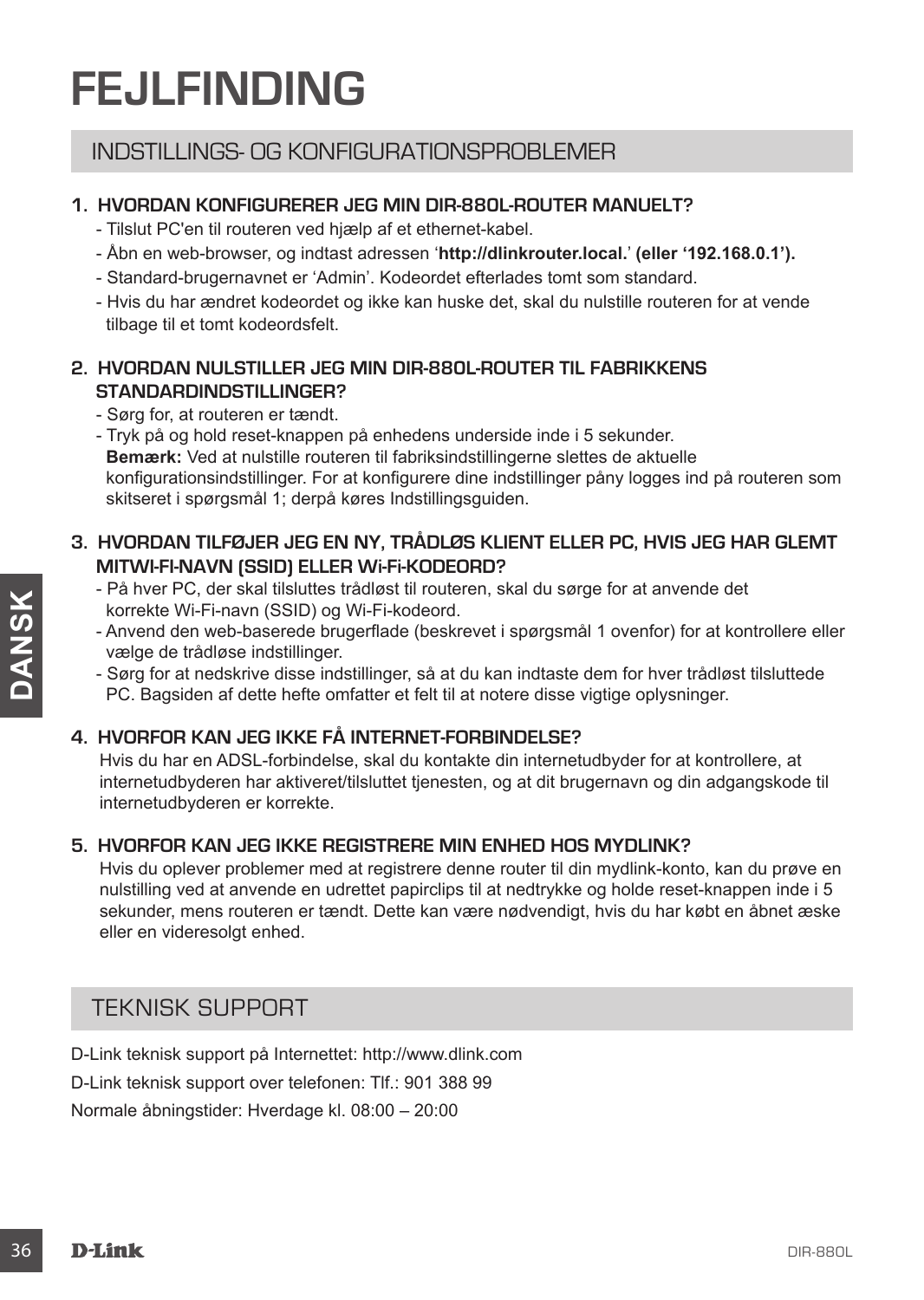## **PAKKAUKSEN SISÄLLYS**

SISÄLTÖ



**Langaton kaksikaistainen gigabitin AC1900-reititin** DIR-880L

#### **VIRTASOVITIN** 12 V / 3 A

**ETHERNET (CAT5 UTP) -KAAPELI** YHDISTÄ REITITIN TIETOKONEESEEN LAITTEEN ASENNUKSEN AIKANA

**WI-FI-ASETUSHUOMAUTUS** SISÄLTÄÄ OLETUS-WI-FI-TIEDOT

#### **Tuotteen käyttöopas CD:llä**

Jos pakkauksesta puuttuu jokin näistä osista, ota yhteyttä myyjään.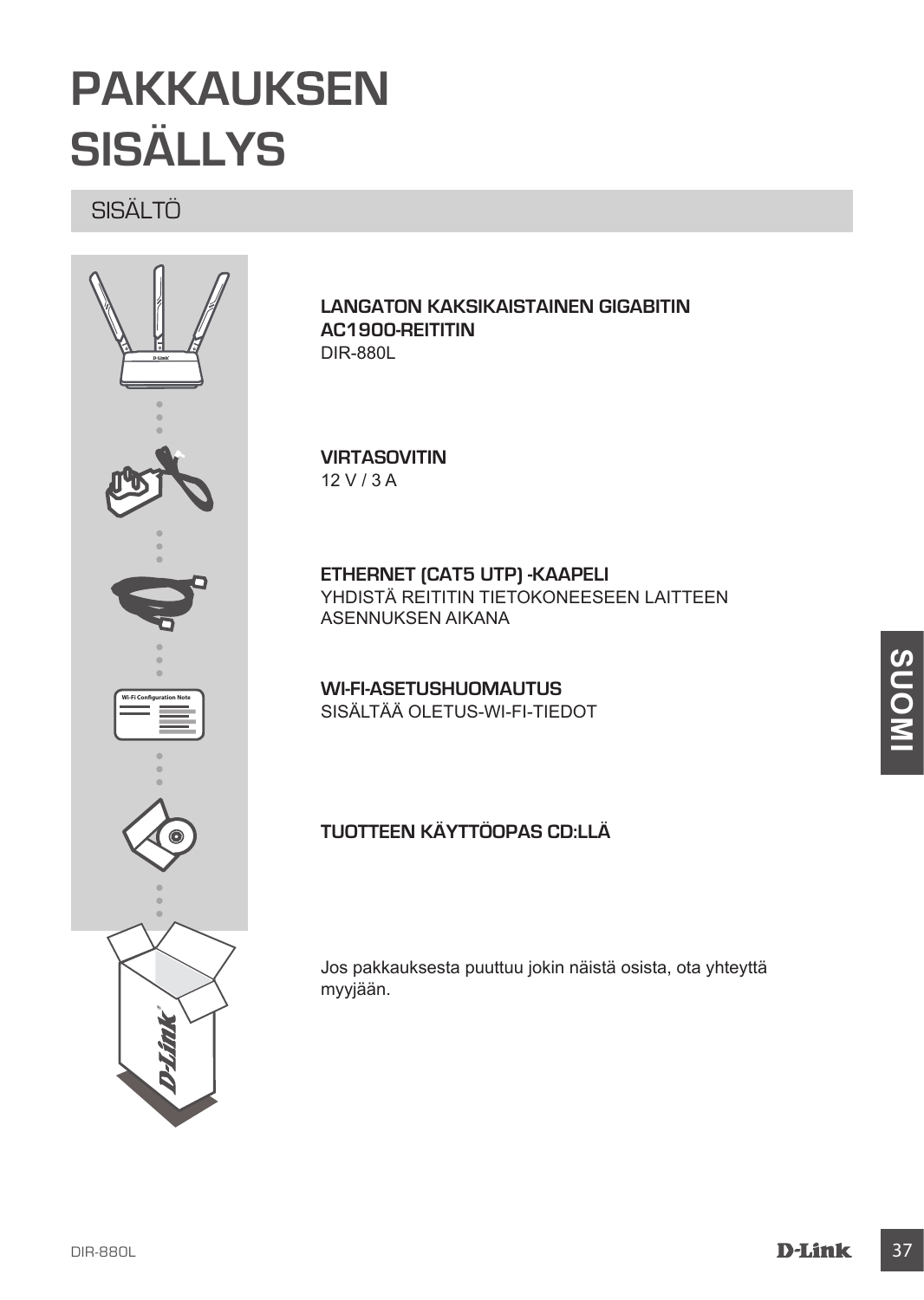## **TUOTTEEN ASETUKSET**

## WEB-POHJAINEN ASETTAMINEN

**Jos haluat käyttää kaikkia tämän reitittimen toimintoja, sinun on rekisteröitävä se mydlinktilille.** Rekisteröi tuotteesi mydlink-tilille yksinkertaisesti seuraamalla ohjatun asennuksen lopussa kuvattavia vaiheita.

**HUOMAA:** Kun mydlink-rekisteröinti on valmis, reitittimen PPPoE-, L2TP- tai PPTP-yhteyden oletusarvo on Aina päällä. Jos Internet-palveluntarjoajasi veloittaa käytöstä, kannattaa oletusasetuksi ehkä valita manuaalisesti Dial On Demand.









#### **Vaihe 1**

Aseta DIR-880L lähelle Internet-yhteydessä olevaa modeemia ja tietokonetta. Aseta reititin avoimeen paikkaan, jotta langattoman verkon peittävyys on mahdollisimman hyvä.

HUOMAA: Reititin toimii tehokkaimmin, kun sen antennit sijoitetaan litteä puoli eteenpäin, vasemman- ja oikeanpuoleiset antennit 45 asteen kulmassa.

#### **Vaihe 2**

Irrota modeemin Ethernet-kaapeli tietokoneesta ja kytke se reitittimen "INTERNET"-porttiin.

Kytke toimitettu virtasovitin reitittimeen ja pistorasiaan ja varmista sitten, että virran LED-valo palaa.

#### **Vaihe 3**

Kytke toinen pää toimitetusta Ethernet-kaapelista porttiin "1" reitittimen takana ja toinen pää tietokoneen Ethernet-porttiin. Jos haluat asettaa DIR-880L-reitittimen Wi-Fi-yhteydellä, siirry tietokoneen tai mobiililaitteen Wi-Fi-asetuksiin ja valitse verkko (esim.: **dlink-A8FA**). Anna Wi-Fi-salasana (esim: **akbdj19368**), joka löytyy Wi-Fi-asetushuomautuksesta.

#### **Vaihe 4**

**Example 18 DIR-880**<br> **38 D-Link**<br> **38 D-Link**<br> **38 D-Link**<br> **38 D-Link**<br> **38 D-Link**<br> **38 D-Link**<br> **38 D-Link**<br> **38 D-Link**<br> **38 D-Link**<br> **38**<br> **38**<br> **38**<br> **38**<br> **38**<br> **38**<br> **38**<br> **38**<br> **38**<br> **38**<br> **38**<br> **38**<br> **38**<br> **38**<br> Avaa selain reitittimeen kytketyllä tietokoneella. Jos sinua ei yhdistetä automaattisesti ohjatun D-Link-asennuksen sivulle, siirry osoitteeseen **http://dlinkrouter.local.** ja aseta DIR-880L seuraamalla näytölle tulevia ohjeita. Syötä oletuskäyttäjänimeksi "**Admin**" ja jätä salasanakenttä tyhjäksi määrittääksesi reitittimen manuaalisesti.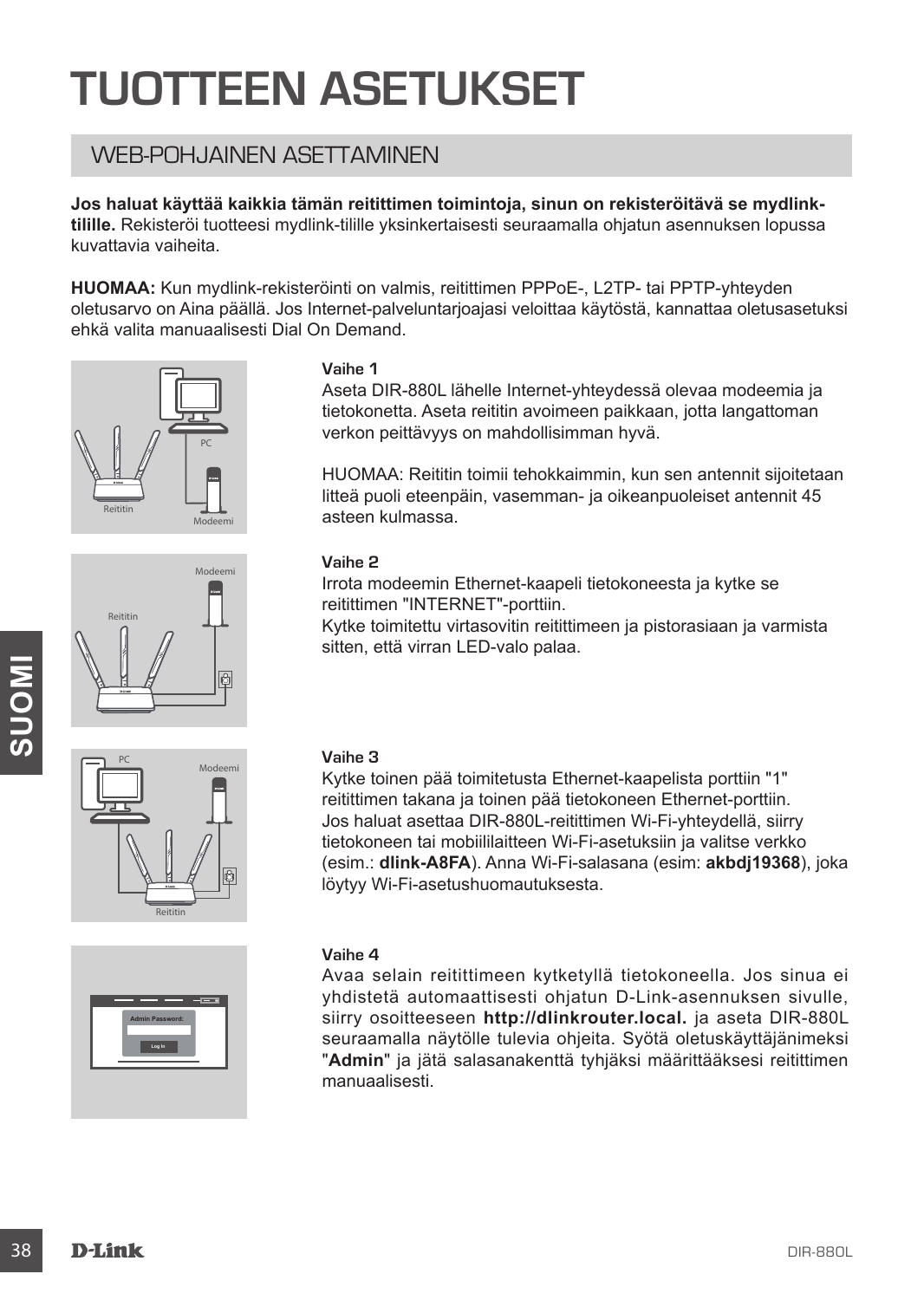## **ONGELMATILANTEET**

### ASENNUS- JA ASETUSONGELMAT

#### **1. KUINKA ASETAN DIR-880L-REITITTIMEN manuaalisesti?**

- Kytke tietokoneesi verkkoon Ethernet-kaapelin avulla.
- Avaa Internet-selain ja syötä osoitteeksi **http://dlinkrouter.local. (tai 192.168.0.1).**
- Oletuskäyttäjänimi on "Admin". Oletuksena salasanakenttä jätetään tyhjäksi.
- Jos olet vaihtanut salasanan, mutta et muista sitä, joudut nollaamaan reitittimen palauttaaksesi tyhjän salasanakentän.

#### **2. MITEN PALAUTAN DIR-880L-REITITTIMEN TEHDASASETUKSIIN?**

- Varmista, että reitittimessä on virta päällä.
- Paina ja pidä laitteen pohjassa olevaa painiketta pohjassa 5 sekunnin ajan. **Huomaa:**Reitittimen nollaaminen takaisin tehdasasetuksiin pyyhkii kaikki käyttäjän määrittelemät asetukset. Määrittääksesi reitittimesi asetukset uudelleen kirjaudu reitittimeen (kts. kysymyksen 1 vastaus) ja suorita sitten ohjattu asennus.

#### **3. KUINKA LISÄÄN UUDEN LANGATTOMAN ASIAKKAAN TAI TIETOKONEEN, JOS OLEN UNOHTANUT WI-FI-NIMENI (SSID) TAI WI-FI-SALASANANI?**

- Jokaisen reitittimeen langattomasti kytkettävän tietokoneen kohdalla on varmistettava, että käytetään oikeaa Wi-Fi-verkon nimeä (SSID) ja Wi-Fi-salasanaa.
- Voit tarkistaa/muuttaa näitä langattomia asetuksia web-käyttöliittymästä (kts. kysymyksen 1 vastaus).
- Laita tiedot ylös niin, että voit helposti syöttää ne jokaiseen langattomasti liitettävään tietokoneeseen. Tämän asiakirjan takasivulle on varattu tilaa näille tärkeille tiedoille.

#### **4. MIKSI EN PYSTY MUODOSTAMAAN INTERNET-YHTEYTTÄ?**

ADSL-käyttäjien kannattaa ottaa yhteyttä Internet-palveluntarjoajaansa ja varmistaa, että yhteys on kytketty päälle ja käytössä, ja että saadut käyttäjätunnus ja salasana ovat oikein.

#### **5. MIKSI EN PYSTY REKISTERÖIMÄÄN LAITETTANI MYDLINK-TILILLE?**

<sup>2</sup> Land ateuty nois<sup>1</sup> min; eus voit inejous syoual ne ponsaser nangatomals mencavaser.<br>
4. MIKSI EN PYSTY MUODOSTAMAAN INTERNET-YHTEYTTÄ?<br>
4. ADSL-käyttäjäen kannatta ottaa yhteyttä Internet-pakveluntarjoojaansa ja varm Jos sinulla on ongelmia tämän reitittimen rekisteröimisessä mydlink-tilillesi, kokeile nollata laite painamalla nollauspainiketta avatulla paperiliittimellä 5 sekunnin ajan, kun reittimessä on virta. Tämä voi olla välttämätöntä, jos olet ostanut avatun pakkauksen tai käytetyn laitteen.

### TEKNISTÄ TUKEA ASIAKKAILLE SUOMESSA

Internetin kautta : http://www.dlink.com Arkisin klo. 09:00 – 21:00 Numerosta : 0600 - 155 57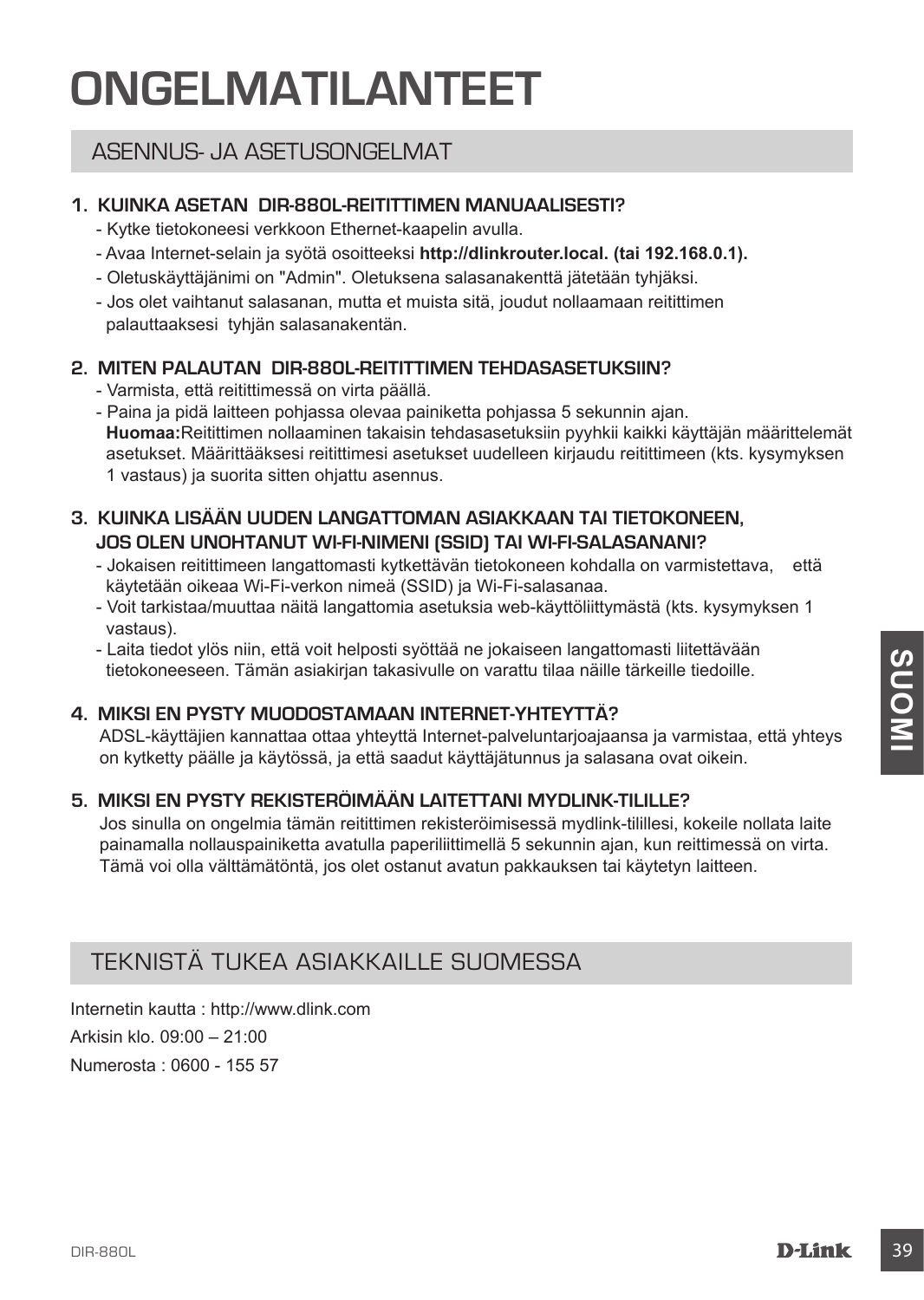## **FÖRPACKNINGS-INNEHÅLL**

INNEHÅLL



**Wireless AC1900 Dual Band Gigabit Cloud Router** DIR-880L

**NÄTADAPTER** 12V / 3A

**ETHERNET-KABEL (CAT5 UTP)** ANSLUT ROUTERN TILL DATORN UNDER INSTALLATIONEN

**INFORMATION OM WI-FI-KONFIGURATION** INNEHÅLLER WI-FI-STANDARDINFORMATION

**Produktmanual på CD**

Om någon av artiklarna saknas i förpackningen var vänlig kontakta din återförsäljare.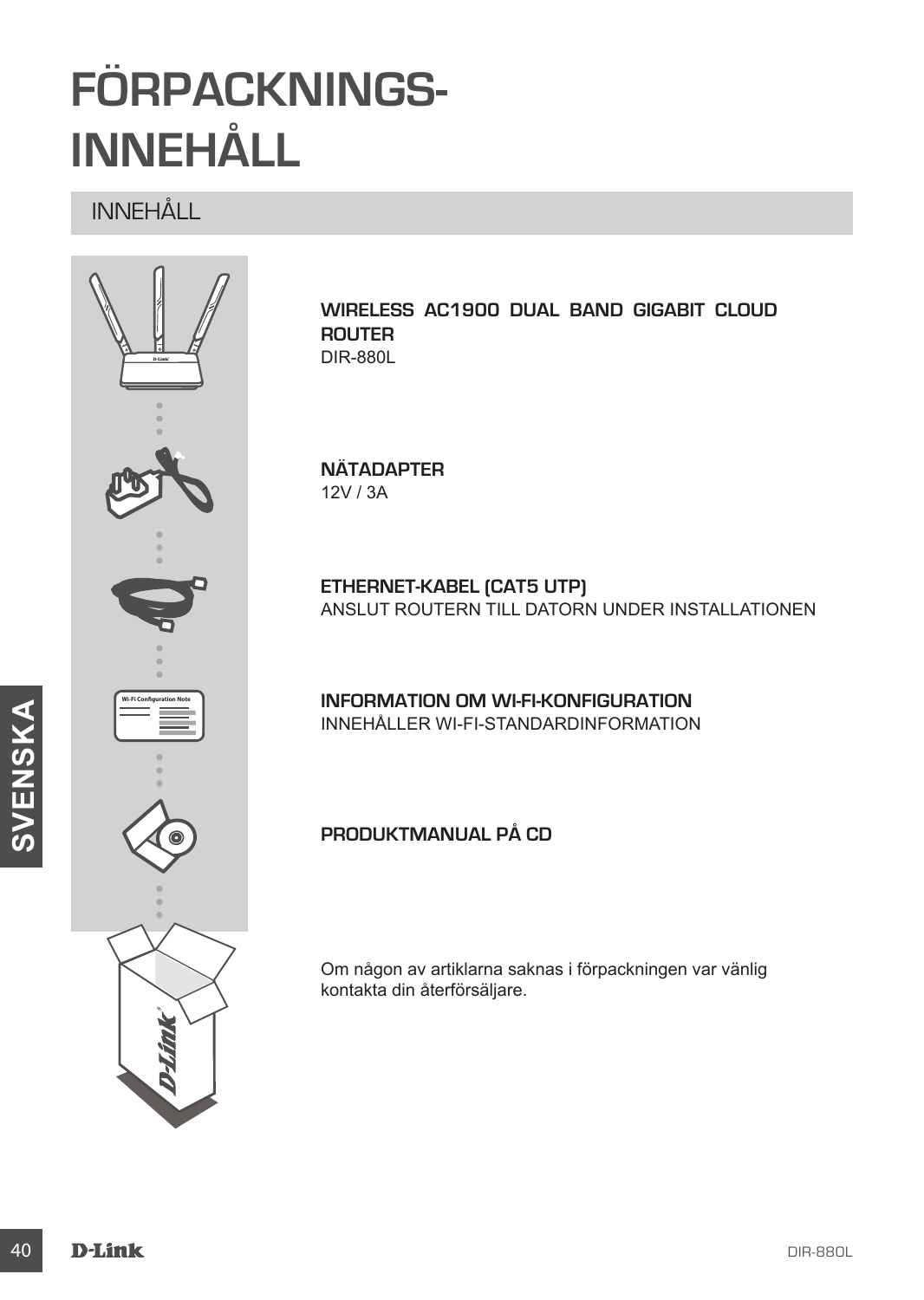## **PRODUKTKONFIGURATION**

## WEBBASERAD KONFIGURATION

**För att kunna använda alla funktioner på routern måste du registrera den med mydlink.** Följ helt enkelt stegen i slutet av installationsguiden under installationen för att registrera produkten med ditt mydlink-konto.

**OBS!** När mydlink-registreringen är klar kommer routerns standardinställning för PPoE-, L2TP- och PPTP-anslutning att sättas till Alltid på. Om din Internetleverantör tar betalt för användning bör du kanske manuellt välja Uppringning på begäran som standardinställning.









#### **Steg 1**

Placera din DIR-880L nära ditt modem och din dator som är anslutna till Internet. Placera routern i ett öppet område för bättre trådlös täckning.

OBS! För bästa prestanda ska routerns antenn placeras med den plana sidan vänd framåt, med den vänstra och högra antennen i 45 graders vinkel.

#### **Steg 2**

Koppla bort Ethernet-kabeln som är ansluten till datorn från modemet och anslut den till porten märkt med 'INTERNET' på din router.

Anslut den medföljande nätadaptern till routern och ett strömuttag, kontrollera sedan att strömlysdioden lyser.

#### **Steg 3**

Anslut ena änden av den medföljande Ethernet-kabeln till porten märkt med '1' på routerns baksida, och den andra änden till Ethernet-porten på datorn.

För att ställa in DIR-880L via Wi-Fi, gå till Wi-Fi-inställningarna på din dator eller mobila enhet och välj nätverk (t.ex. **dlink-A8FA**). Anteckna W-Fi-lösenordet (t.ex. **akbdj19368**) på den medföljande Information om Wi-Fi-konfiguration.

#### **Steg 4**

Steg 3<br>
Maskut ena anden av den medföljande Ethernet-kabeln till porten<br>
markit med '1' på routerns baksida, och den andra änden till<br>
Erbernet-borten på datorn.<br>
For att ställa in DIR-880L via Wi-F-i, gå till Wi-Fi-instäl Öppna en webbläsare på den anslutna datorn. Om du inte automatiskt dirigeras till D-Links installationsguide, gå till "**http://dlinkrouter.local.**" och följ anvisningarna på skärmen för att konfigurera din DIR-880L. Använd "**Admin**" som användarnamn och lämna lösenordsfältet blankt (tomt) för manuell konfiguration.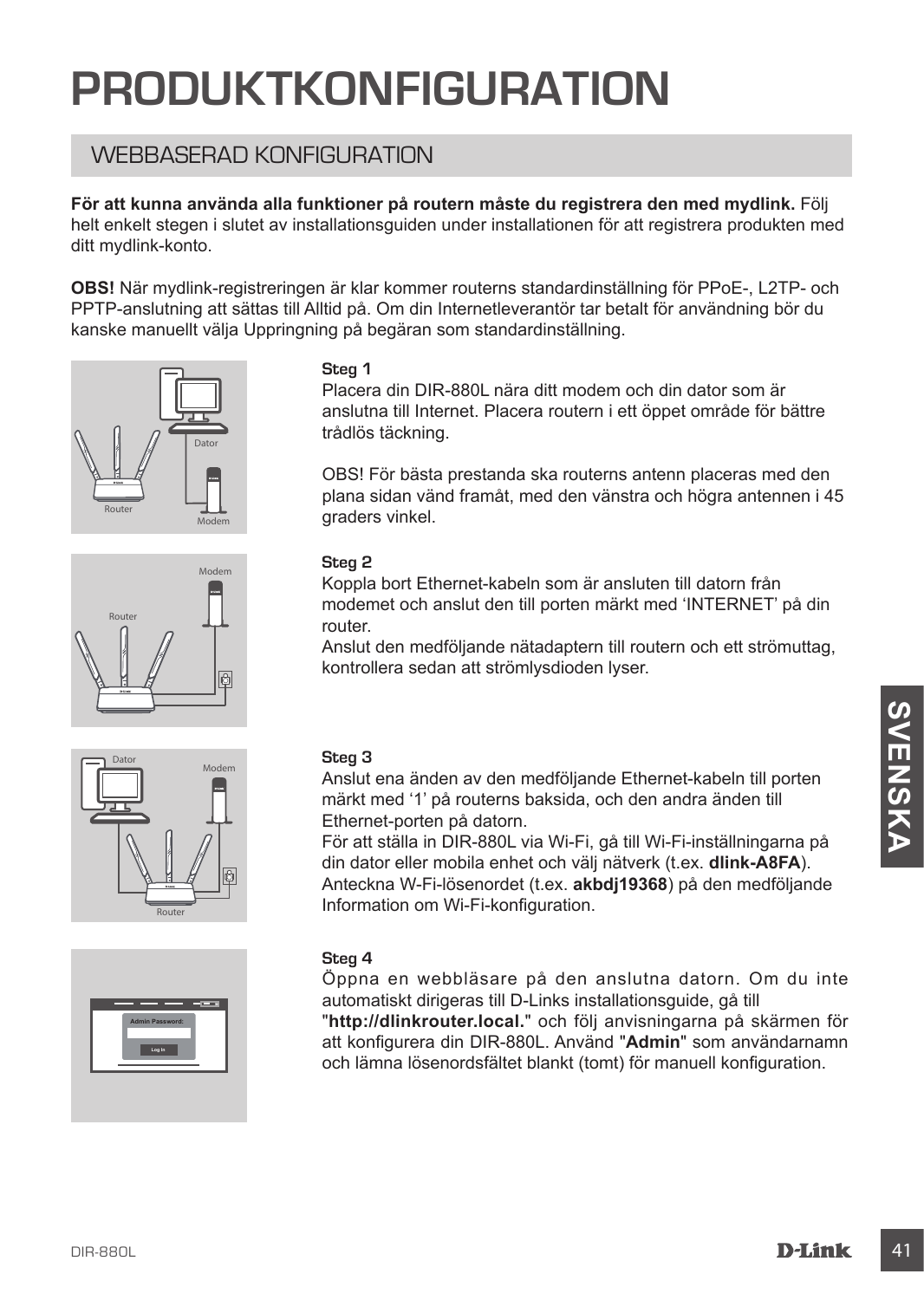## **FELSÖKNING**

### PROBLEM MED INSTÄLLNING OCH KONFIGURATION

#### **1. HUR KONFIGURERAR JAG MIN DIR-880L-ROUTER manuellt?**

- Anslut datorn till routern med en Ethernet-kabel.
- Öppna en webbläsare och skriv in adressen '**http://dlinkrouter.local.**' **(eller "192.168.0.1").**
- Standardanvändarnamnet är "Admin". Lösenordet är blankt (tomt) som standard.
- Om du har ändrat lösenordet och inte kommer ihåg det måste du återställa routern för att återgå till ett tomt lösenordsfält.

#### **2. HUR ÅTERSTÄLLER JAG MIN DIR-880L-ROUTER TILL FABRIKSINSTÄLLNINGARNA?**

- Kontrollera att routern är påslagen.
- Tryck på återställningsknappen på enhetens undersida och håll den nere i 5 sekunder. **Obs!** Vid återställning av routern till fabriksinställningar försvinner befintliga konfigurationsinställningar. För att konfigurera den igen loggar du in till routern enligt fråga ett och kör installationsguiden.

#### **3. HUR LÄGGER JAG TILL EN NY TRÅDLÖS KLIENT ELLER DATOR OM JAG HAR GLÖMT WI-FI-NAMNET (SSID) ELLER WI-FI-LÖSENORDET?**

- För alla datorer som ansluter till routern via trådlöst nätverk måste du använda rätt Wi-Fi-namn (SSID) och -lösenord.
- Använd det webbaserade användargränssnittet (beskrivet i fråga ett ovan) för att kontrollera dina inställningar för det trådlösa nätverket.
- Var noga med att anteckna inställningarna så att du kan skriva in dem i alla datorer som är trådlöst anslutna. På baksidan av detta dokument finns plats för att anteckna denna viktiga information.

#### **4. VARFÖR KAN JAG INTE ANSLUTA TILL INTERNET?**

Om du använder ADSL kontaktar du din Internetleverantör för att kontrollera att tjänsten har aktiverats/anslutits av leverantören och att användarnamnet och lösenordet för tjänsten är korrekt.

#### **5. VARFÖR KAN JAG INTE REGISTRERA MIN ENHET MED MYDLINK?**

**Example 12 DENTRE ANSLUTA TILL INTERNET?**<br>
22 Om du använder ADSL kontaktar du din Internetteverantör för att kontrollera att tjänsten har<br>
aktiveratskansluttis av leverantören och att användamammet och lösenordet för tj Om du har problem med att registrera routern med ditt mydlink-konto så kan du försöka med en maskinvaruåterställning genom att använda ett uträtat gem och hålla återställningsknappen intryckt i 5 sekunder när routern är påslagen. Detta kan vara nödvändigt om du köpt en enhet som används tidigare eller en begagnad enhet.

### TEKNISK SUPPORT

D-Link Teknisk Support via Internet: http://www.dlink.com D-Link Teknisk Support via telefon: 0900 - 100 77 00 Vardagar 08:00 – 20:00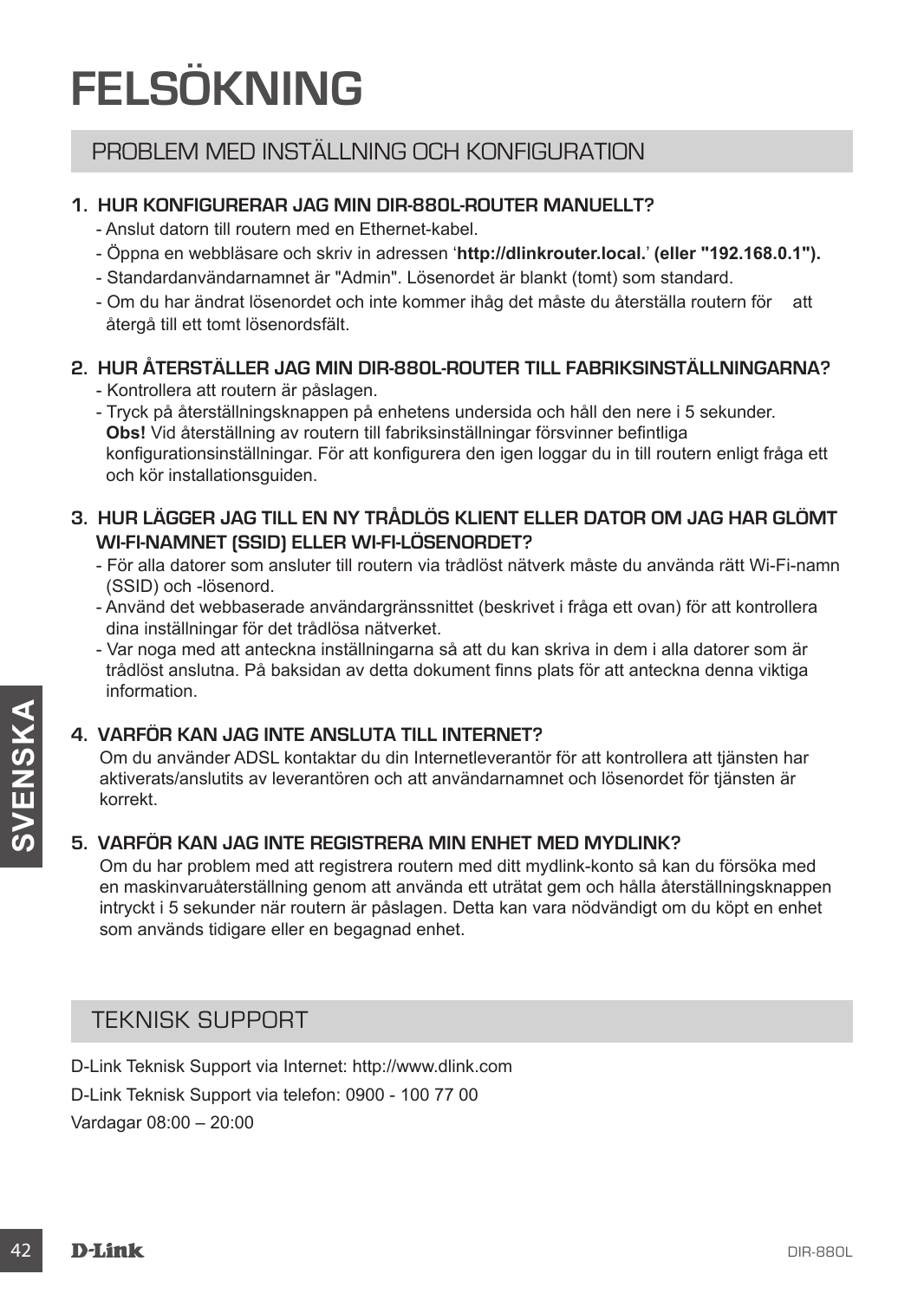

## **CONTEÚDO DA EMBALAGEM**

ÍNDICE



**Router Cloud Sem Fios AC1900 Dual Band Gigabit**  DIR-880L

**ADAPTADOR DE CORRENTE** 12V / 3 A

**CABO ETHERNET (CAT5 UTP)** LIGUE O ROUTER AO SEU COMPUTADOR DURANTE A CONFIGURAÇÃO

**NOTA DE CONFIGURAÇÃO Wi-Fi** CONTÉM A INFORMAÇÃO WI-FI DE FÁBRICA

**Manual do produto em CD**

Se algum destes itens estiverem ausentes da embalagem, contacte o seu revendedor.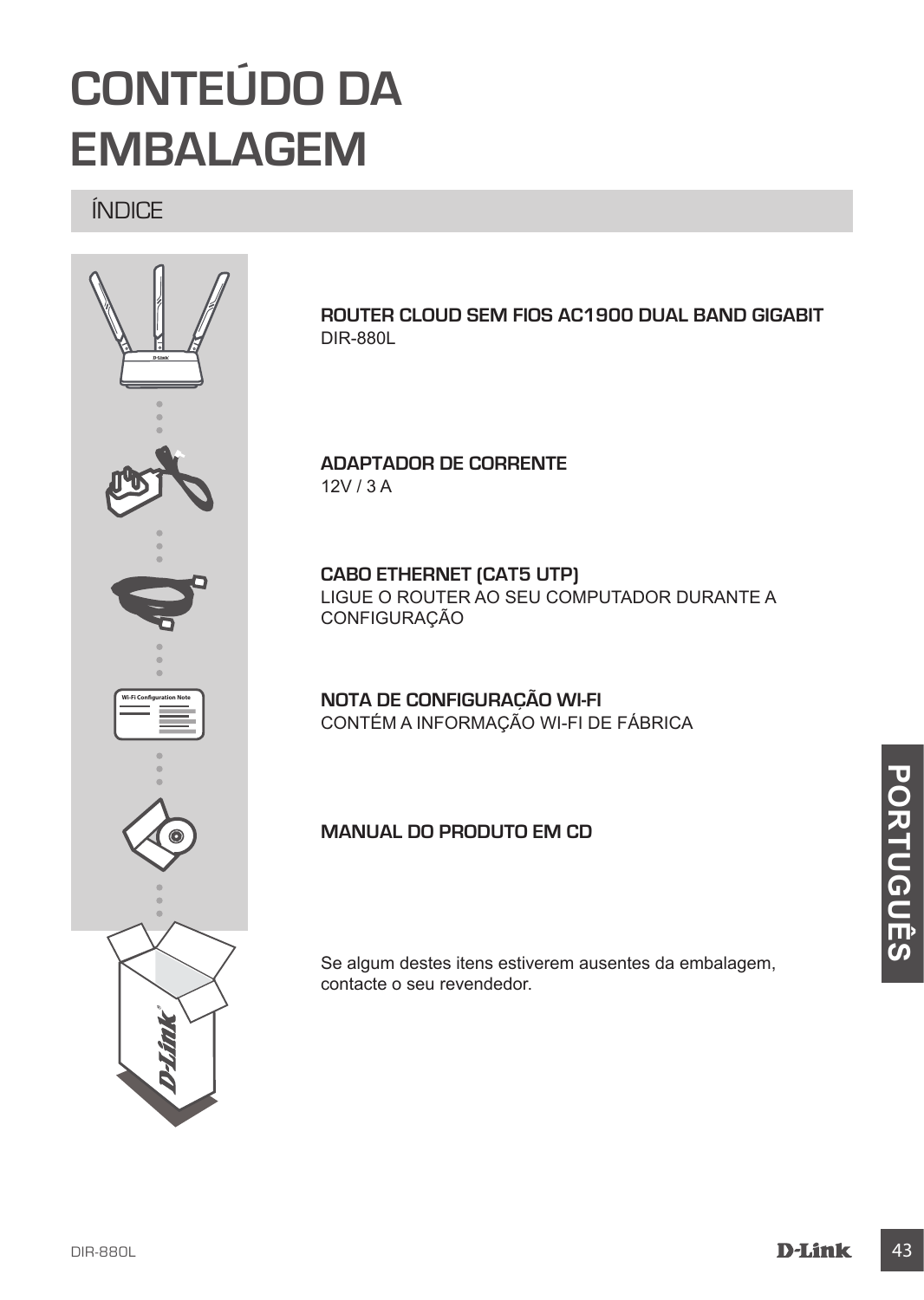## **CONFIGURAÇÃO DO PRODUTO**

## CONFIGURAÇÃO COM BASE NA WEB

**De forma a poder utilizar todas as funções deste router, deve registá-lo no mydlink.** Basta seguir os passos no final do Assistente de Configuração durante a instalação para registar o seu produto na sua conta mydlink.

**NOTA:** Após o registo em mydlink estar concluído, a ligação PPPoE, L2TP, PPTP predefinida do seu router será definida para Sempre Ligada. Se o seu ISP cobrar a utilização, pode preferir selecionar manualmente Marcação a Pedido como predefinição.









#### **Passo 1:**

Posicione o seu DIR-880L próximo do seu modem e computador ligados à Internet. Mantenha o seu router numa área aberta para uma melhor cobertura sem fios.

NOTA: Para um melhor desempenho, posicione as antenas do router com o lado plano virado para a frente, com as antenas esquerda e direita a um ângulo de 45 graus.

#### **Passo 2:**

Desligue o cabo Ethernet do modem ligado ao seu computador e ligue-o na porta com o nome 'INTERNET' no router. Ligue o adaptador de corrente fornecido ao router e a uma tomada e verifique se a luz LED está acesa.

#### **Passo 3:**

Ligue uma extremidade do seu cabo Ethernet fornecido na porta chamada '1' na parte de trás do router, e a outra extremidade na porta Ethernet do seu computador.

Para definir o DIR-880L através de Wi-Fi, vá para as definições do seu computador ou dispositivos móveis Wi-Fi e selecione a rede (ex.: **dlink-A8FA**). Introduza uma palavra-passe Wi-Fi (ex.: **akbdj19368**) na Nota de Configuração Wi-Fi incluída.

#### **Passo 4:**

do seu computador ou dispositivos móveis Wi-Fi e selecione a<br>rede (ex.: dihit-ABFA). Introduza uma palavra-passe Wi-Fi (ex.:<br>akbdj19368) na Nota de Configuração Wi-Fi incluída.<br>Passo 4:<br>Abra um explorador no computador lig Abra um explorador no computador ligado. Se não abrir automaticamente o Assistente de Configuração D-Link, vá a '**http://dlinkrouter.local.**' e siga as instruções no ecrã para configurar o seu DIR-880L. Utilize '**Admin**' como o seu nome de utilizador e deixe em branco a palavra-passe para configurar manualmente.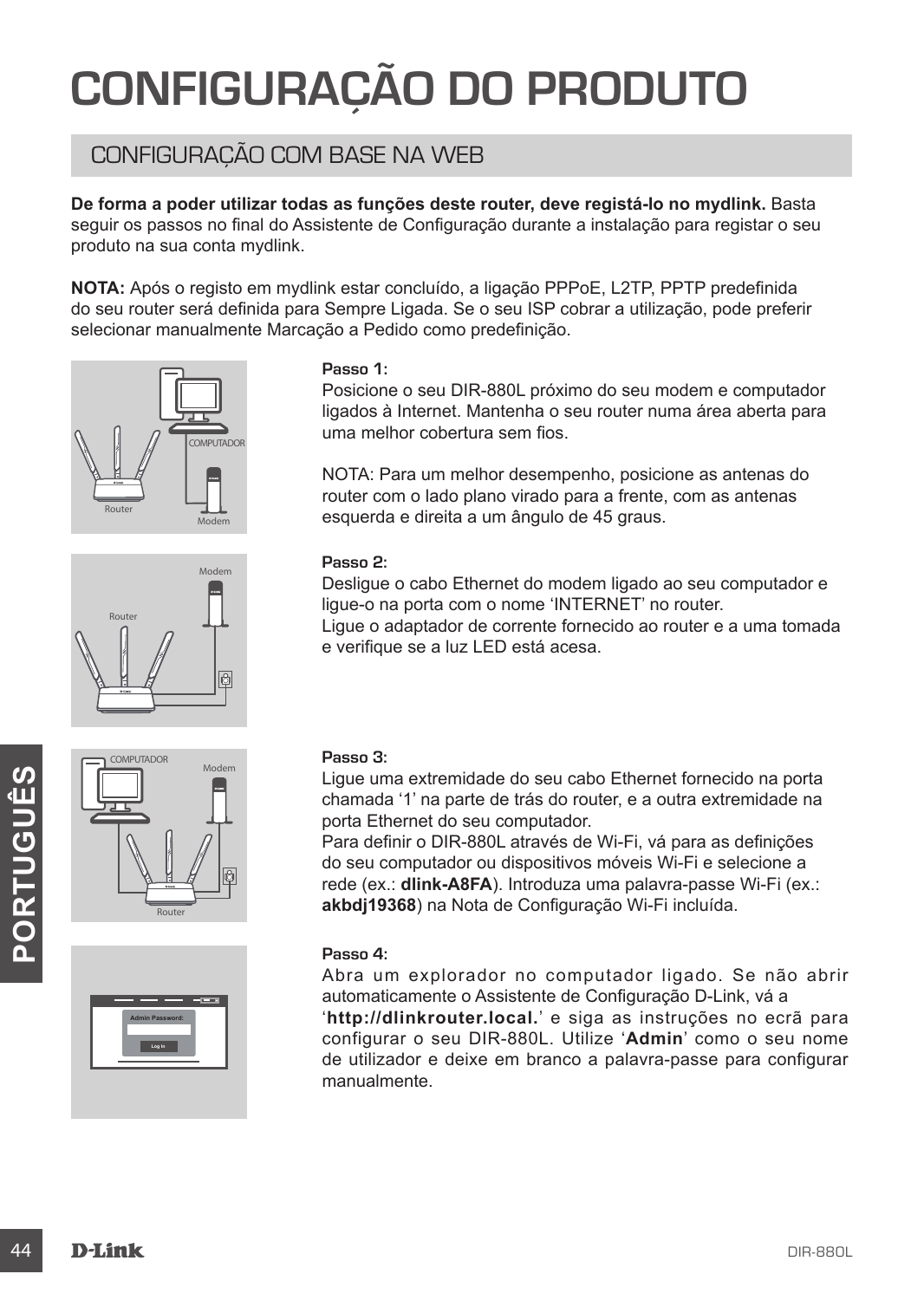## **RESOLUÇÃO DE PROBLEMAS**

### PROBLEMAS DE CONFIGURAÇÃO E DEFINIÇÃO

#### **1. COMO É QUE CONFIGURO O MEU ROUTER DIR-880L Manualmente?**

- Ligue o seu PC ao router através de um cabo Ethernet.
- Abra um explorador da Internet e introduza o endereço 'http://dlinkrouter.local.' (ou '192.168.0.1').
- O nome de utilizador predefinido é 'Admin'. Por predefinição a palavra-passe tem de ficar em branco.
- Se tiver alterado a palavra-passe e não se lembrar dela, terá de reiniciar o router para regressar a um campo de palavra-passe em branco.

#### **2. COMO É QUE REPONHO AS DEFINIÇÕES DE FÁBRICA DO MEU ROUTER DIR-880L?**

- Assegure-se de que o router se encontra ligado.
- Pressione e mantenha pressionado o botão Reset na parte de trás do dispositivo durante 5 segundos.

**Nota:** Ao restaurar o router para as definições de fábrica, apagará as definições de configuração atuais. Para configurar novamente as suas definições, aceda ao router conforme descrito na pergunta 1 e, em seguida, execute o Assistente de Configuração.

#### **3. COMO É QUE ADICIONO UM NOVO CLIENTE OU PC DE REDE SEM FIOS SE ME TIVER ESQUECIDODO NOME DA MINHA REDE SEM FIOS (SSID) OU DA PALAVRA-PASSE WI-FI?**

- Para cada computador que necessitar de ligar ao router sem fios terá de assegurar que utiliza o Nome de Rede Sem Fios (SSID) e a palavra-passe de Rede Sem Fios corretos.

- Utilize a interface de utilizador com base na Internet (conforme descrito na pergunta 1 acima) para verificar ou escolher as suas definições sem fios.
- Assegure-se de que anota estas definições para que possa introduzi-las em cada PC com ligação sem fios. O verso deste documento mostra uma área para registar esta informação importante.

#### **4. POR QUE É QUE NÃO CONSIGO OBTER UMA LIGAÇÃO DE INTERNET?**

Para utilizadores de ADSL, contacte o seu ISP para se assegurar de que o serviço foi ativado/ ligado pelo seu ISP e que o nome de utilizador e a palavra-passe do seu ISP se encontram corretos.

#### **5. POR QUE NÃO CONSIGO REGISTAR O DISPOSITIVO NO MYDLINK?**

**En autilizadores de ADSL, contacte o seu ISP para se assegurar de que o serviço foi ativado/<br>
Igado pelo seu ISP e que o nome de utilizador e a palavra-passe do seu ISP se encontram<br>
Correto.<br>
DIR-DIR-NÃO CONSIGO REGIST** Se tiver problemas no registo do seu router com a sua conta mydlink, experimente executar um reinício forçado utilizando um clip desdobrado para pressionar e manter pressionado o botão Reset durante 5 segundos enquanto liga o router. Isto pode ser necessário se comprou uma open box ou unidade seminova.

## ASSISTÊNCIA TÉCNICA

Assistência Técnica da D-Link na Internet: http://www.dlink.com Assistência Técnica Telefónica da D-Link: +351 707 78 00 10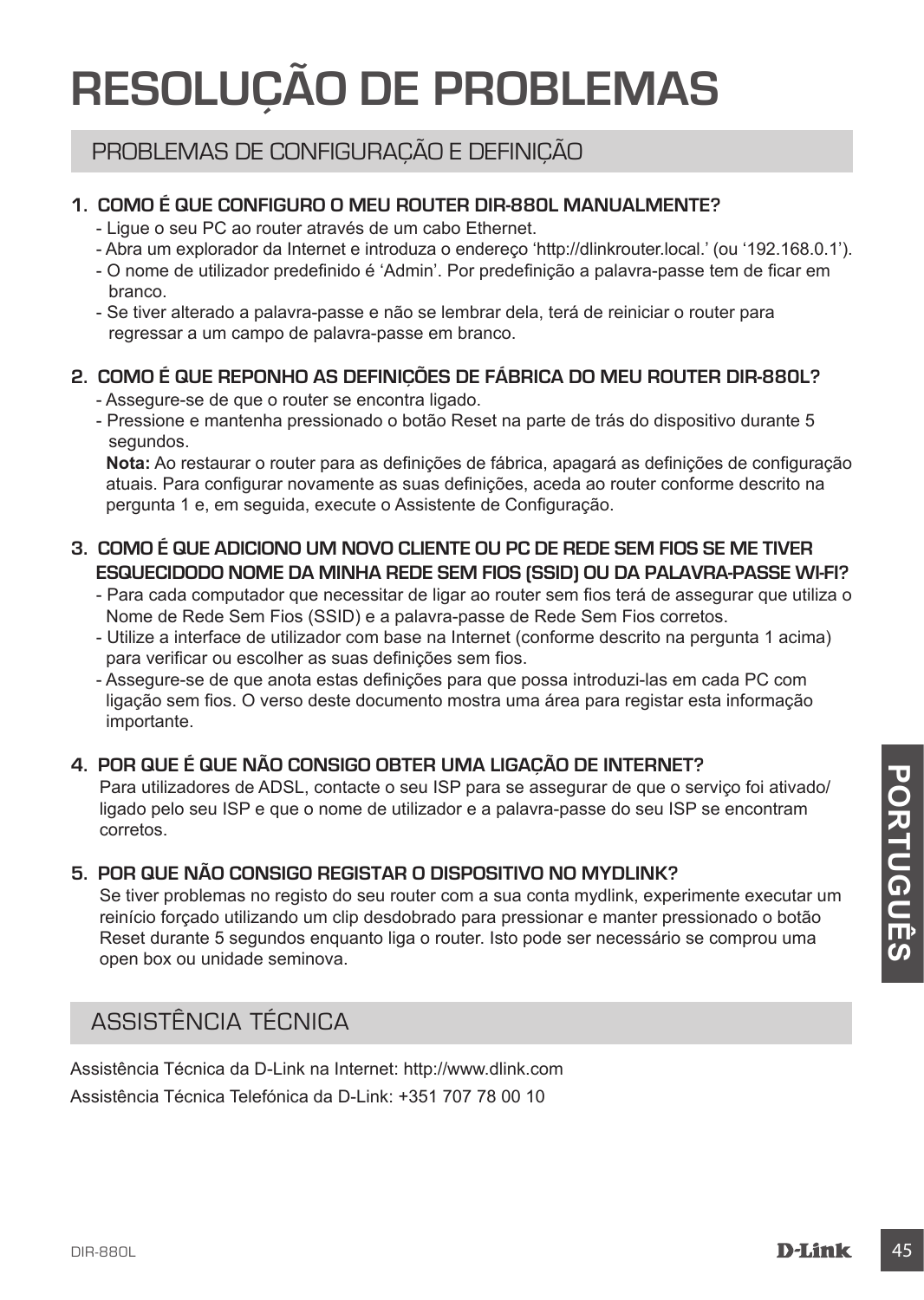## **ΠΕΡΙΕΧΟΜΕΝΑ ΣΥΣΚΕΥΑΣΙΑΣ**

## ΠΕΡΙΕΧΟΜΕΝΑ



#### **Ασύρματος δρομολογητής διπλής συχνότητας AC1900 Dual Band Gigabit Cloud Router**  DIR-880L

**ΤΡΟΦΟΔΟΤΙΚΟ** 12V / 3A

**ΚΑΛΩΔΙΟ ETHERNET (CAT5 UTP)** ΓΙΑ ΣΥΝΔΕΣΗ ΤΟΥ ΔΡΟΜΟΛΟΓΗΤΗ ΣΤΟΝ Η/Υ ΣΑΣ ΚΑΤΑ ΤΗΝ ΕΓΚΑΤΑΣΤΑΣΗ

**ΣΗΜΕΙΩΣΗ ΔΙΑΜΟΡΦΩΣΗΣ Wi-Fi** ΠΕΡΙΕΧΕΙ ΤΙΣ ΠΡΟΕΠΙΛΕΓΜΕΝΕΣ ΠΛΗΡΟΦΟΡΙΕΣ WI-FI

### **Εγχειρίδιο προϊόντος σε CD**

Εάν κάποιο από αυτά τα αντικείμενα δεν υπάρχει στη συσκευασία σας, επικοινωνήστε με το μεταπωλητή σας.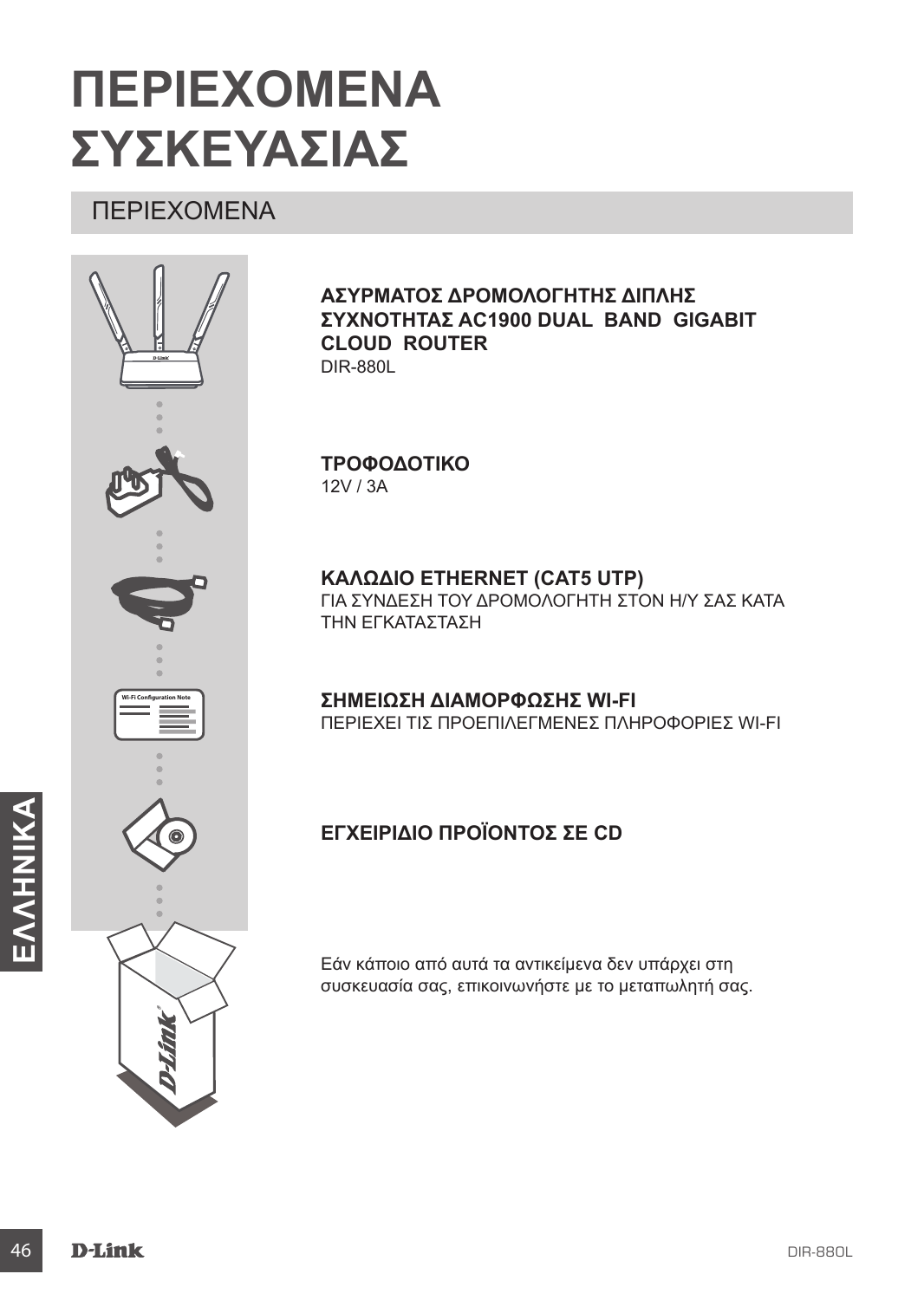# **ΡΥΘΜΙΣΗ ΠΡΟΪΟΝΤΟΣ**

## ΡΥΘΜΙΣΗ ΜΕ ΒΑΣΗ ΤΟ WEB

**Για να χρησιμοποιήσετε όλες τις λειτουργίες αυτού του δρομολογητή, πρέπει να τον εγγράψετε στο mydlink.** Απλώς, ακολουθήστε τα βήματα στο τέλος του Οδηγού ρύθμισης κατά την εγκατάσταση για την εγγραφή του προϊόντος σας στο λογαριασμό σας mydlink.

**ΣΗΜΕΙΩΣΗ:** Μετά την ολοκλήρωση της εγγραφής στο mydlink, η προεπιλεγμένη σύνδεση PPPoE, L2TP, PPTP του δρομολογητή σας θα είναι πάντα ρυθμισμένη στην επιλογή "Πάντα ενεργοποιημένο" (Always on). Εάν ο ISP σας χρεώνει τη χρήση, ίσως θέλετε να επιλέξετε χειροκίνητα τη ρύθμιση Dial On Demand (Κλήση κατ' απαίτηση) ως προεπιλεγμένη ρύθμιση.









#### **Βήμα 1ο**

Τοποθετήστε το δρομολογητή DIR-880L κοντά στο μόντεμ και στον Η/Υ σας που είναι συνδεδεμένα στο internet. Τοποθετήστε το δρομολογητή σε μια ανοικτή περιοχή για καλύτερη ασύρματη κάλυψη.

ΣΗΜΕΙΩΣΗ: Για καλύτερη απόδοση, τοποθετήστε τις κεραίες του δρομολογητή με την επίπεδη πλευρά προς τα εμπρός και τη δεξιά και την αριστερή κεραία με κλίση 45 μοιρών.

#### **Βήμα 2ο**

Αποσυνδέστε το καλώδιο Ethernet του μόντεμ που συνδέεται με τον υπολογιστή σας και συνδέστε το σε μια θύρα με την ετικέτα 'INTERNET'' στο δρομολογητή.

Συνδέστε το παρεχόμενο τροφοδοτικό στο δρομολογητή και σε μια πρίζα και στη συνέχεια βεβαιωθείτε ότι η λυχνία ισχύος LED είναι αναμμένη.

#### **Βήμα 3ο**

στη θύρα με την επικέτα 11 στο πίσω μέρος του δρομολογητή και το<br>
αλλο άκρο στη θύρα Ειτηκείτα 11 στο πίσω μέρος του δρομολογητή και το<br>
Για να ρυθμίσεις Wi-Fi του H/Y ή της κινητής συσκευής σας και<br>
πικέτε το δρομολογητή Συνδέστε το ένα άκρο του συμπεριλαμβανόμενου καλωδίου Ethernet στη θύρα με την ετικέτα '1' στο πίσω μέρος του δρομολογητή και το άλλο άκρο στη θύρα Ethernet στον υπολογιστή σας. Για να ρυθμίσετε το δρομολογητή DIR-880L μέσω Wi-Fi, μεταβείτε στις ρυθμίσεις Wi-Fi του H/Y ή της κινητής συσκευής σας και επιλέξτε το δίκτυο (π.χ.: **dlink-A8FA**). Εισαγάγετε τον κωδικό πρόσβασης Wi-Fi (π.χ.: **akbdj19368**) στη συμπεριλαμβανόμενη Σημείωση Διαμόρφωσης Wi-Fi.

#### **Βήμα 4ο**

Ανοίξτε ένα πρόγραμμα περιήγησης στον υπολογιστή που είναι συνδεδεμένος. Εάν δεν κατευθυνθείτε αυτόματα στον Οδηγό ρύθμισης της D-Link, μεταβείτε στην τοποθεσία

'**http://dlinkrouter.local.**' και ακολουθήστε τις οδηγίες στην οθόνη για να διαμορφώσετε το δρομολογητή DIR-880L. Χρησιμοποιήστε το '**Admin**' ως το όνομα χρήστη σας και αφήστε κενό τον κωδικό πρόσβασης για να τον ορίσετε χειροκίνητα.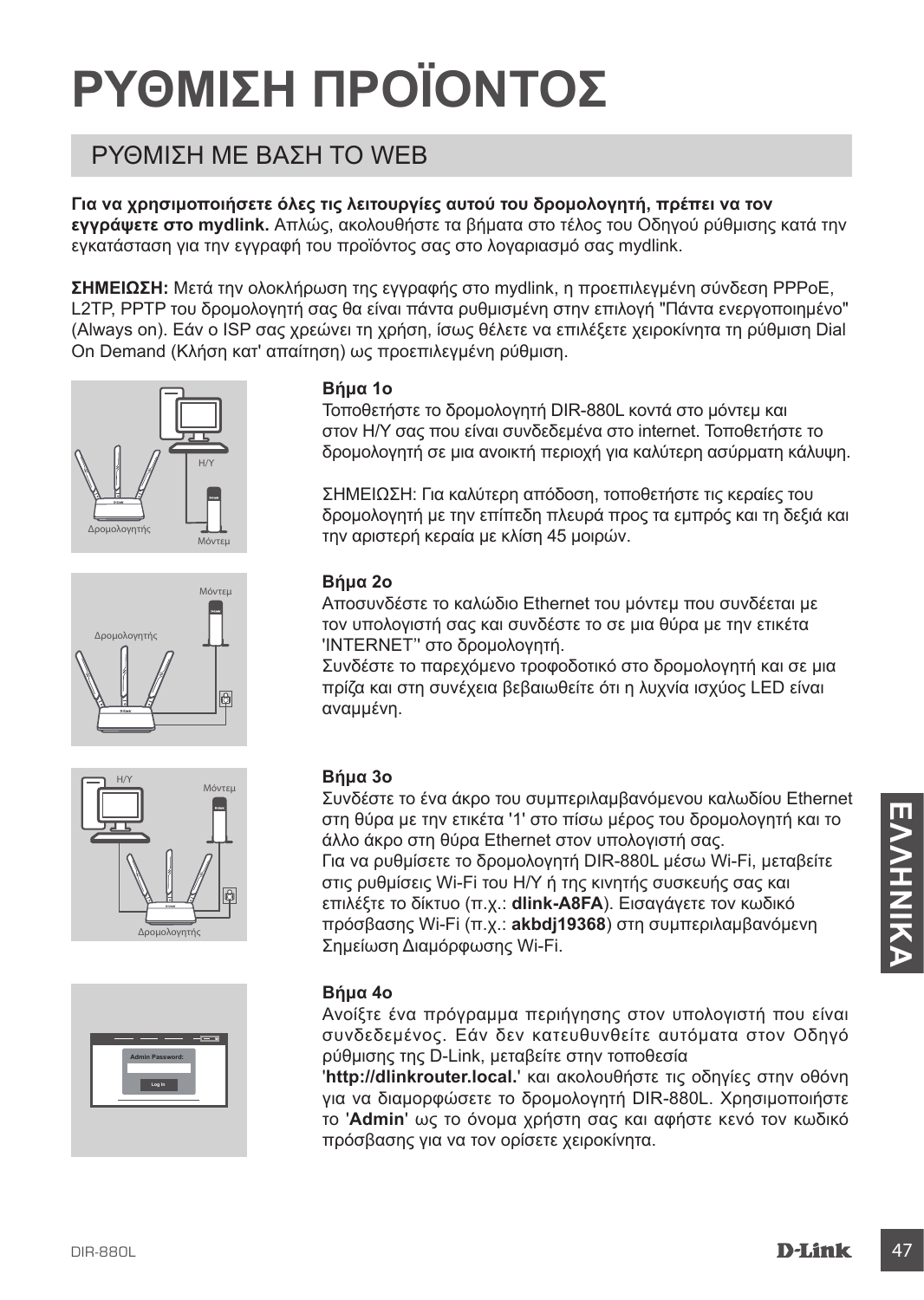## **ΑΝΤΙΜΕΤΩΠΙΣΗ ΠΡΟΒΛΗΜΑΤΩΝ**

## ΠΡΟΒΛΗΜΑΤΑ ΕΓΚΑΤΑΣΤΑΣΗΣ ΚΑΙ ΔΙΑΜΟΡΦΩΣΗΣ

#### **1. ΠΩΣ ΔΙΑΜΟΡΦΩΝΩ ΤΟ ΔΡΟΜΟΛΟΓΗΤΗ DIR-880L χειροκίνητα;**

- Συνδέστε τον Η/Υ σας στο δρομολογητή με τη χρήση καλωδίου Ethernet.
- Ανοίξτε ένα πρόγραμμα περιήγησης web και πληκτρολογήστε τη διεύθυνση 'http://dlinkrouter.local.' (ή '192.168.0.1').
- Το προεπιλεγμένο όνομα χρήστη είναι 'Admin'. Ο κωδικός πρόσβασης πρέπει να μείνει κενός εκ προεπιλογής.
- Εάν έχετε αλλάξει τον κωδικό πρόσβασης και δεν μπορείτε να τον θυμηθείτε, θα πρέπει να επαναφέρετε το δρομολογητή, ώστε να επανέλθει στις αρχικές ρυθμίσεις με κενό κωδικό πρόσβασης.

#### **2. ΠΩΣ ΕΠΑΝΑΦΕΡΩ ΤΟ ΔΡΟΜΟΛΟΓΗΤΗ DIR-880L ΣΤΙΣ ΠΡΟΕΠΙΛΕΓΜΕΝΕΣ ΕΡΓΟΣΤΑΣΙΑΚΕΣ ΡΥΘΜΙΣΕΙΣ;**

- Βεβαιωθείτε ότι ο δρομολογητής είναι ενεργοποιημένος.

- Πιέστε και κρατήστε πατημένο το κουμπί επαναφοράς στο κάτω μέρος της συσκευής για 5 δευτερόλεπτα.

Σημείωση: Με την επαναφορά του δρομολογητή στις προεπιλεγμένες εργοστασιακές ρυθμίσεις, θα διαγραφούν οι τρέχουσες ρυθμίσεις διαμόρφωσης. Για να ρυθμίσετε ξανά τις παραμέτρους του δρομολογητή, συνδεθείτε με το δρομολογητή, όπως περιγράφεται στην ερώτηση 1 και, στη συνέχεια, εκτελέστε τον Οδηγό ρύθμισης.

#### **3. ΠΩΣ ΠΡΟΣΘΕΤΩ ΕΝΑ ΝΕΟ ΑΣΥΡΜΑΤΟ ΥΠΟΛΟΓΙΣΤΗ-ΠΕΛΑΤΗ Ή Η/Υ ΕΑΝ ΕΧΩ ΞΕΧΑΣΕΙ ΤΟ ΟΝΟΜΑ ΤΟΥ ΔΙΚΤΥΟΥ WI-FI ΜΟΥ (SSID) Ή ΤΟΝ ΚΩΔΙΚΟ ΠΡΟΣΒΑΣΗΣ WI-FI;**

- Για κάθε Η/Υ που πρέπει να συνδέεται ασύρματα με το δρομολογητή, θα πρέπει να διασφαλίζετε ότι χρησιμοποιείτε το σωστό όνομα δικτύου Wi-Fi (SSID) και τον κωδικό πρόσβασης Wi-Fi.
- Χρησιμοποιήστε μια διεπαφή χρήστη που βασίζεται στο web (όπως περιγράφεται στην ερώτηση 1) για τον έλεγχο ή την επιλογή των ασύρματων ρυθμίσεών σας.
- Βεβαιωθείτε ότι σημειώνετε αυτές τις ρυθμίσεις ώστε να μπορείτε να τις εισάγετε σε κάθε ασύρματα συνδεδεμένο Η/Υ. Το πίσω μέρος του παρόντος εγγράφου διαθέτει μια περιοχή καταγραφής αυτών των σημαντικών πληροφοριών.

### **4. ΓΙΑΤΙ ΔΕΝ ΜΠΟΡΩ ΣΥΝΔΕΘΩ ΣΤΟ INTERNET;**

Για χρήστες ADSL, επικοινωνήστε με τον ISP για να βεβαιωθείτε ότι η υπηρεσία έχει ενεργοποιηθεί/ συνδεθεί από τον ISP σας και ότι το όνομα χρήστη και ο κωδικός πρόσβασης του ISP σας είναι σωστός.

#### **5. ΓΙΑΤΙ ΔΕΝ ΜΠΟΡΩ ΝΑ ΕΓΓΡΑΨΩ ΤΗ ΣΥΣΚΕΥΗ ΜΟΥ ΣΤΟ MYDLINK;**

4. ΓΙΑΤΙΔΕΝ ΜΠΟΡΩ ΣΥΝΔΕΘΩ ΣΤΟ INTERNET;<br>
Για χρήστες ADSL. επικοινωνήστε με τον ISP για να βεβαιωθείτε ότι η υπηρεσία έχει ενεργοποιηθεί/<br>
συνδεθεί από τον ISP σας και ότι το όνομα χρήστη και ο κωδικός πρόσβασης του ISP σ Εάν αντιμετωπίζετε πρόβλημα με αυτόν το δρομολογητή με το λογαριασμό mydlink, επιχειρήστε μια ολική επαναφορά με τη χρήση ενός αναδιπλωμένου συνδετήρα και πιέστε και κρατήστε πατημένο το κουμπί για 5 δευτερόλεπτα μέχρι να ενεργοποιηθεί ο δρομολογητής. Αυτό μπορεί να είναι απαραίτητο εάν αγοράσετε ένα ανοικτό κουτί ή μια μεταπωλημένη μονάδα.

### ΤΕΧΝΙΚΗ ΥΠΟΣΤΗΡΙΞΗ

D-Link Hellas Support Center http://www.dlink.com Καλύμνου 12, 112 51, Αθήνα Τηλ. 213 0020353 (Δευτέρα - Παρασκευή, 09.00 - 19.00) Fax. 210 8653172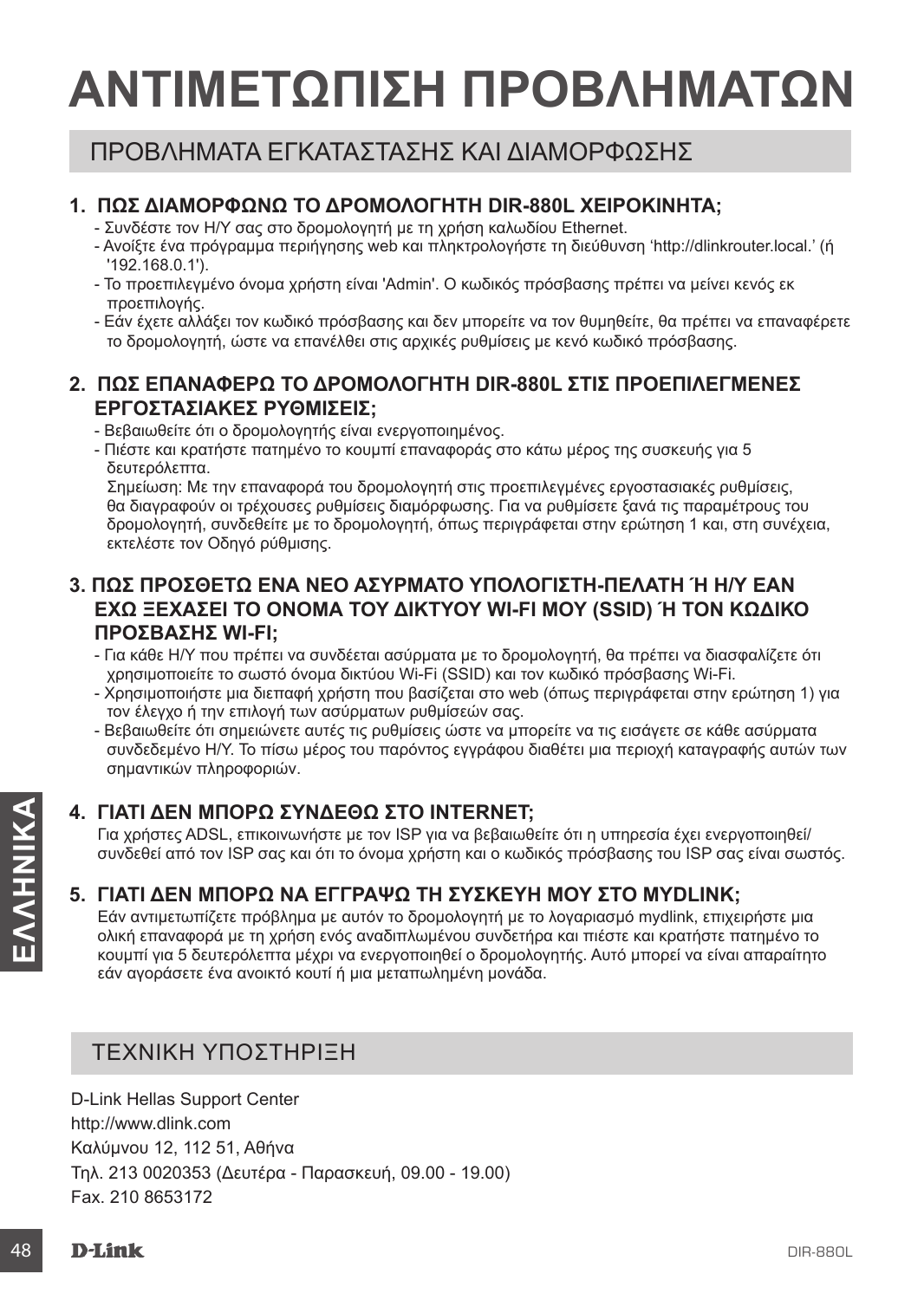

## **SADRŽAJ PAKIRANJA**

## SADRŽAJ



#### **Bežični AC1900 dvopojasni Gigabit Cloud usmjernik**  DIR-880L

**STRUJNI ADAPTER** 12 V / 3 A

**ETHERNET KABEL (CAT5 UTP)** SLUŽI ZA POVEZIVANJE USMJERNIKA NA RAČUNALO TIJEKOM POSTAVI JANJA

**NAPOMENA ZA WI-FI KONFIGURACIJU** SADRŽI INFORMACIJE O ZADANIM WI-FI POSTAVKAMA

### **Priručnik proizvoda na CD-u**

Ako nešto od navedenih sadržaja nedostaje, obratite se prodavaču.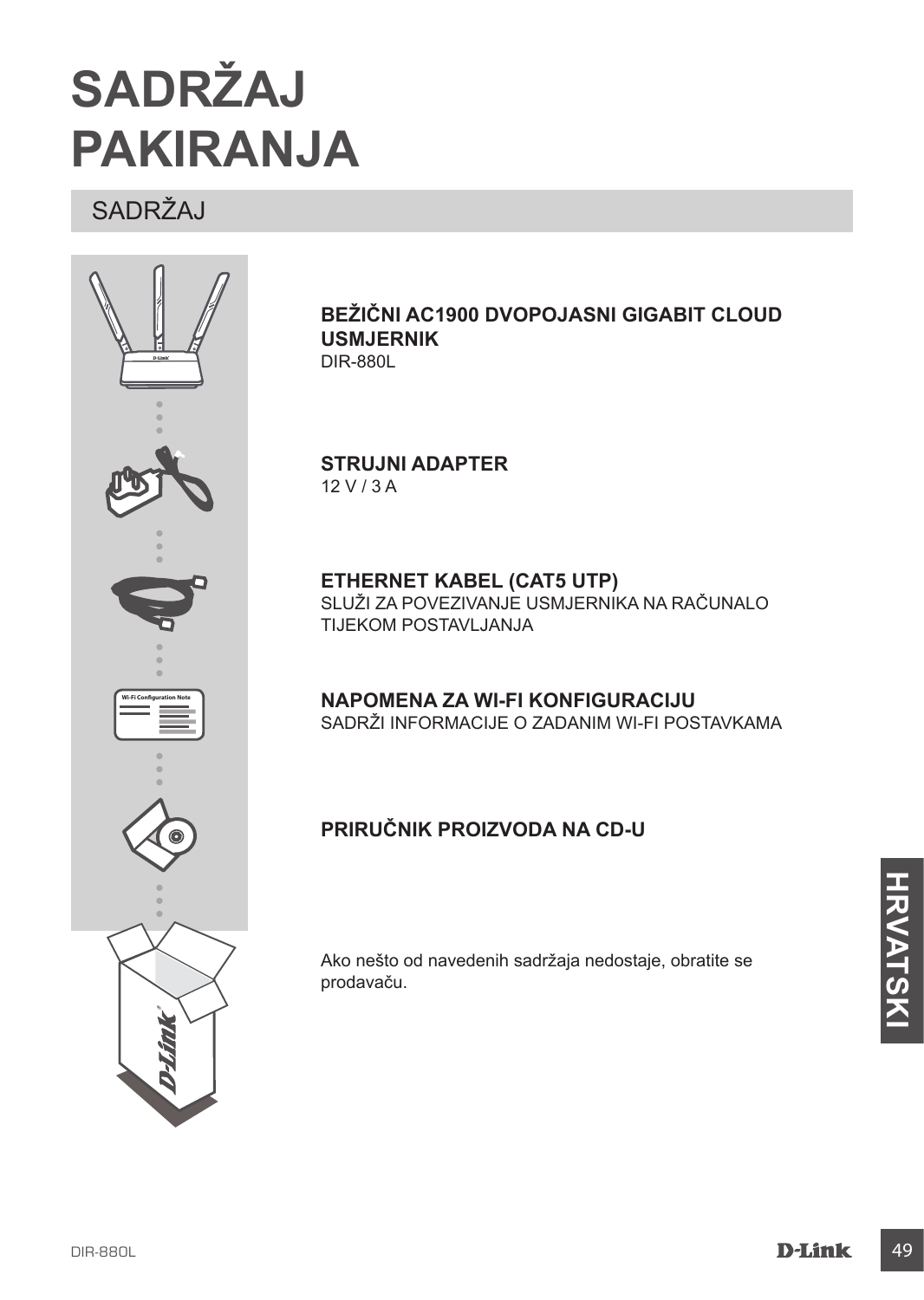# **POSTAVLJANJE PROIZVODA**

## WEB POSTAVI JANJE

**Kako biste mogli koristiti sve funkcije ovog usmjernika, morate ga registrirati na mydlink.**  Jednostavno prilikom instalacije slijedite korake na kraju čarobnjaka za postavljanje kako biste registrirali svoj proizvod s vašim računom mydlink.

**NAPOMENA:** Nakon što dovršite registraciju mydlink, zadana veza PPPoE, L2TP, PPTP vašeg usmjernika bit će postavljena na "Uvijek uključeno". Ako vaš ISP naplaćuje naknadu prema vremenu trajanja uspostavljene veze, možda ćete kao vašu zadanu postavku odabrati "Biraj na zahtjev".









#### **Korak 1**

Postavite DIR-880L u blizinu modema povezanog s internetom i računala. Za bolji prijam bežičnih signala usmjernik držite na otvorenom područje.

NAPOMENA: Za najbolji rad postavite antene usmjernika tako da ravni dijelovi budu okrenuti prema naprijed, a lijeva i desna antena pod kutom od 45 stupnjeva.

#### **Korak 2**

Iskopčajte Ethernet kabel priključen u računalo i ukopčajte ga u priključak usmjernika označen s 'INTERNET'.

Priključite isporučeni adapter za napajanje u usmjernik i električnu utičnicu i potom provjerite svijetli li LED kontrolna lampica.

#### **Korak 3**

Jedan kraj priloženog Ethernet kabela ukopčajte na plavu priključnicu '1' na poleđini usmjernika, a drugi u Ethernet priključak vašeg računala.

Kako biste DIR-880L postavili putem Wi-Fi veze, otvorite Wi-Fi postavke vašeg računala ili mobilnog uređaja i odaberite mrežu (npr.: **dlink-A8FA**). Unesite Wi-Fi zaporku (npr.: **akbdj19368**) na priloženoj napomeni za Wi-Fi konfiguraciju.

#### **Korak 4**

Franch (npr.: **dlink-A8FA**). Unesite Wi-Fi zaporku (npr.: **akbdj19368**) na<br>
priloženoj napomeni za Wi-Fi konfiguraciju.<br> **Korak 4**<br>
Otvorite preglednik na povezanom računalu. Ako vas preglednik<br>
ne preusimieri automatski n Otvorite preglednik na povezanom računalu. Ako vas preglednik ne preusmjeri automatski na stranicu čarobnjaka D-Link za postavljanje, pođite na '**http://dlinkrouter.local.**' i slijedite upute na zaslonu kako biste konfigurirali DIR-880L. Za ručno konfiguriranje u polje korisničkog imena unesite '**Admin**', a polje zaporke ostavite praznim.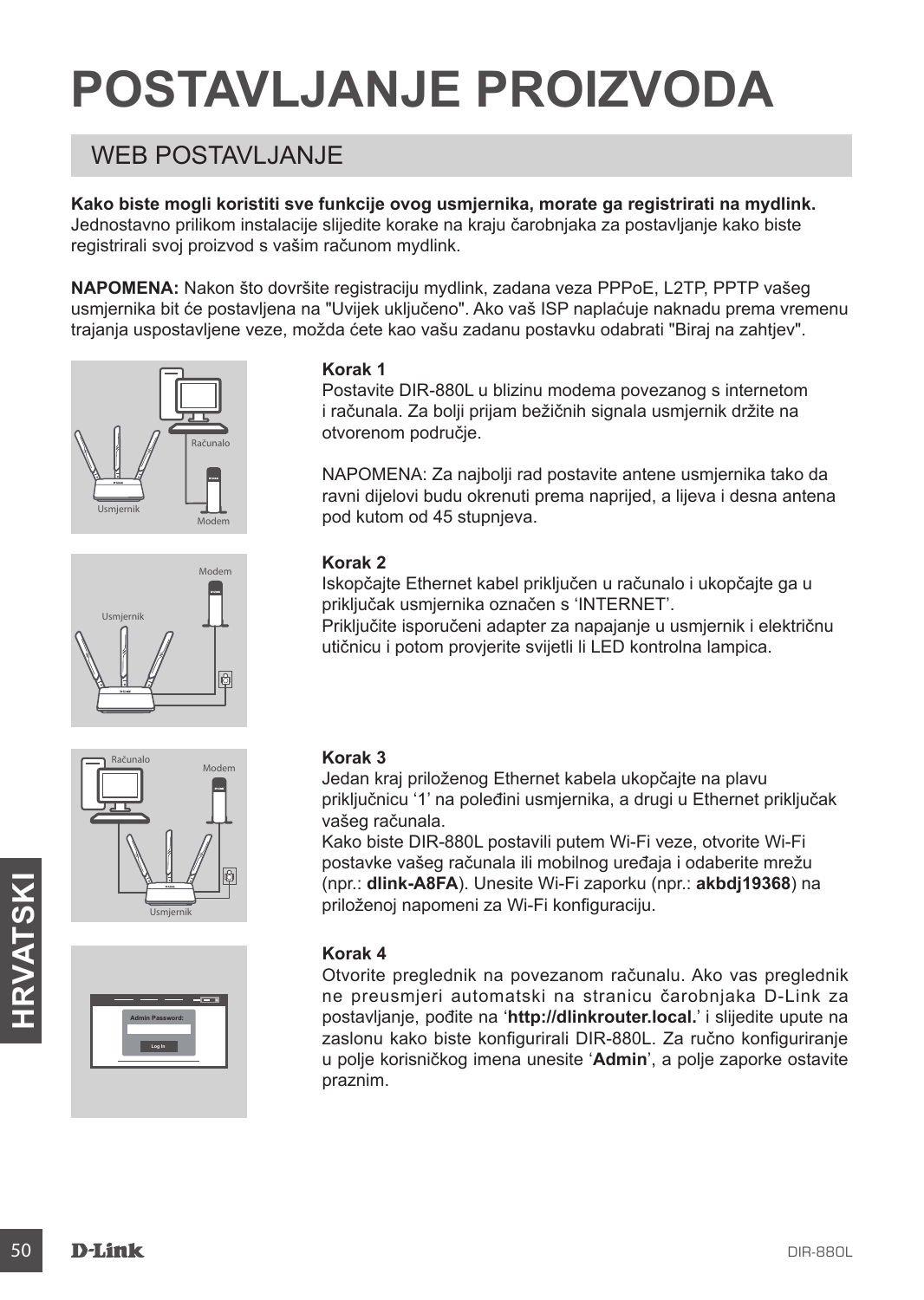# **OTKLANJANJE POTEŠKOĆA**

## POTEŠKOĆE S POSTAVLJANJEM I KONFIGURACIJOM

#### **1. KAKO MOGU ručno KONFIGURIRATI SVOJ USMJERNIK DIR-880L?**

- Priključite računalo na usmjernik putem Ethernet kabela.
- Otvorite web-preglednik pa unesite adresu '**http://dlinkrouter.local.**' **(ili '192.168.0.1').**
- Zadano korisničko ime je 'Admin'. Zaporka prema zadanim postavkama mora biti prazna.
- Ako ste promijenili zaporku i ne možete je se prisjetiti, trebat ćete ponovno postaviti usmjernik kako biste zaporku postavili natrag na prazno polje.

#### **2. KAKO VRATITI ZADANE POSTAVKE USMJERNIKA DIR-880L?**

- Usmjernik mora biti uključen.
- Pritisnite i držite gumb za ponovno postavljanje na dnu uređaja 5 sekundi. **Napomena:** Vraćanjem tvorničkih postavki usmjernika brišu se trenutačne postavke konfiguracije. Da biste ponovno konfigurirali postavke, prijavite se na usmjernik na način opisan u 1. odgovoru pa pokrenite čarobnjak za postavljanje.

#### **3. KAKO DODATI NOVI BEŽIČNI KLIJENT ILI RAČUNALO AKO SAM ZABORAVIO/ LA NAZIV SVOJE WI-FI MREŽE (SSID) ILI ZAPORKU WI-FI MREŽE?**

- Za svako računalo koje se bežično povezuje s usmjernikom trebate upotrijebiti ispravan naziv bežične mreže (SSID) i Wi-Fi zaporku.
- Kako biste provjerili ili odabrali postavke bežične mreže, pristupite web korisničkom sučelju (kao što je opisano gore u odgovoru na 1. pitanje).
- Zabilježite te postavke kako biste ih mogli unijeti za svako bežično povezano računalo. Na poleđini ovog dokumenta nalazi se mjesto za upis ovih važnih podataka.

### **4. ZAŠTO NE MOGU USPOSTAVITI VEZU S INTERNETOM?**

Ako koristite ADSL vezu, od pružatelja internetskih usluga zatražite potvrdu da je omogućio / uspostavio vezu te provjerite koristite li točno korisničko ime i zaporku ISP-a.

#### **5. ZAŠTO NE MOGU REGISTRIRATI SVOJ UREĐAJ NA MYDLINK?**

U slučaju problema s registracijom ovog usmjernika s vašim mydlink računom, pokušajte usmjernik vratiti na tvorničke postavke tako da s otvorenom spajalicom za papir pritisnete i 5 sekundi držite gumb za resetiranje dok je usmjernik uključen. To može biti potrebno ako ste kupili proizvod s otvorenom kutijom ili ste kupili polovni proizvod.

### TEHNIČKA PODRŠKA

proizvod s otvorenom kutijom ili ste kupili polovni proizvod.<br>
TEHNIČKA PODRŠKA<br>
Hvala vam na odabiru D-Link proizvoda. Za dodatne informacije, podršku i upute za korištenje<br>
uređaja, molimo vas da posjetite D-Link interne Hvala vam na odabiru D-Link proizvoda. Za dodatne informacije, podršku i upute za korištenje uređaja, molimo vas da posjetite D-Link internetsku stranicu na http://www.dlink.com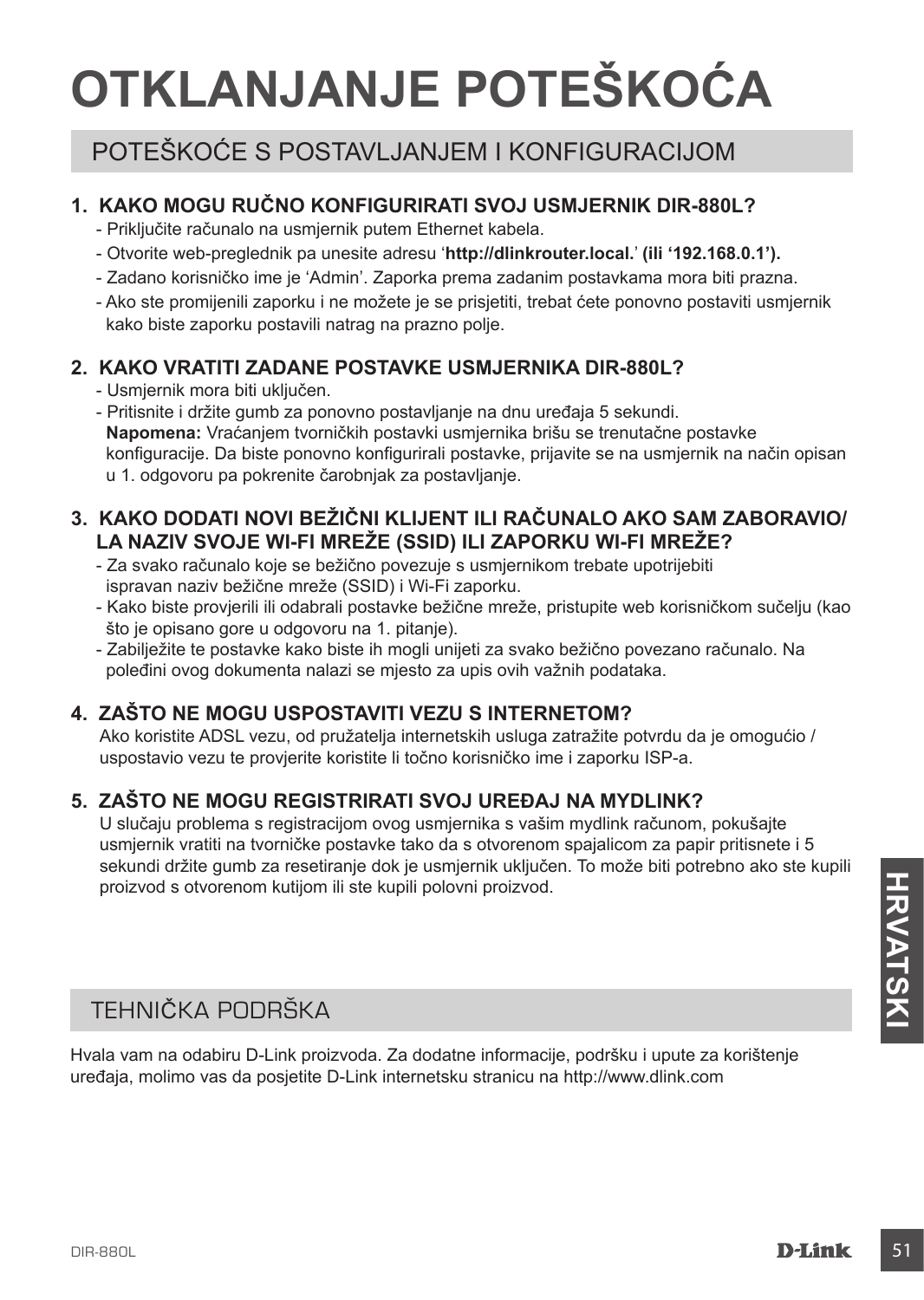## **VSEBINA PAKETA**

**VSEBINA** 



**Brezžični AC1900 dvopasovni usmerjevalnik Gigabit Cloud** DIR-880L

**NAPAJALNI ADAPTER** 12 V / 3 A

**ETHERNET KABEL (CAT5 UTP)** MED POSTAVITVIJO, VKLOPITE USMERJEVALNIK V VAŠ RAČUNALNIK

**OPOMBA ZA NAMESTITEV WI-FI** VSEBUJE PRIVZETE INFORMACIJE ZA NAMESTITEV WI-FI

### **Priročnik izdelka na CD-ju**

Če kateri koli izmed teh predmetov manjka, kontaktirajte svojega trgovca.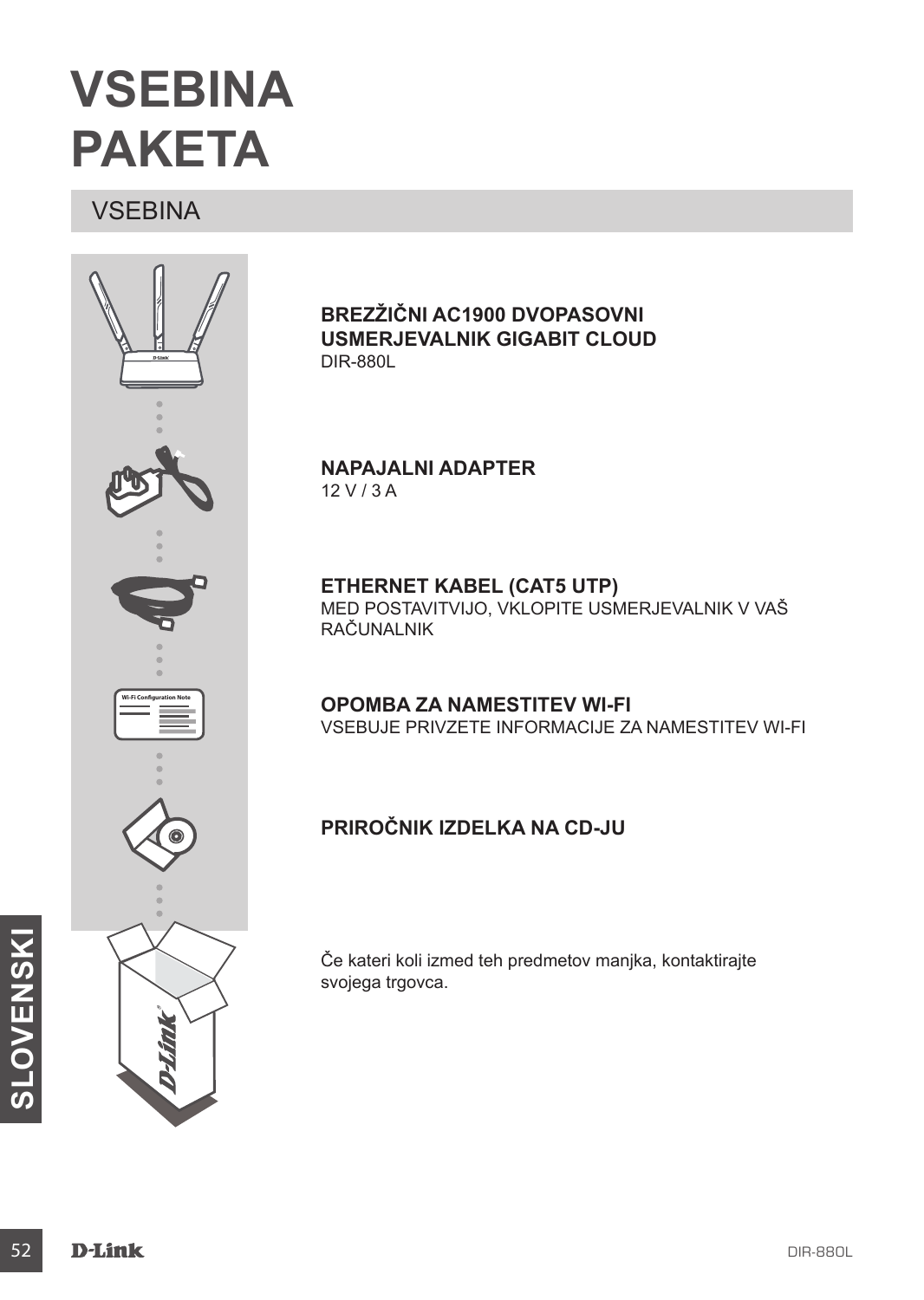# **NAMESTITEV IZDELKA**

## SPI FTNA NASTAVITEV

**Da lahko uporabite vse funkcije tega usmerjevalnika, ga morate registrirati pri mydlink.** Med namestitvijo preprosto sledite korakom na koncu Čarovnika za nastavitev za registracijo izdelka z vašim računom mydlink.

**OPOMBA:** Potem ko opravite registracijo mydlink, bo privzeta povezava PPPoE, L2TP, PPTP vašega usmerjevalnika vedno postavljena na Vedno vklopljeno. Če vam ISP zaračuna stroške povezave, lahko ročno izberete Kliči na zahtevo, kot privzeto nastavitev.









#### **Korak 1**

DIR-880L postavite v bližino vašega modema, povezanega z internetom, in računalnika. Usmerjevalnik držite na odprtem mestu v prostoru zaradi boljšega brezžičnega pokrivanja.

OPOMBA: Za najboljše delovanje postavite antene usmerjevalnika tako, da so ploščati deli obrnjeni naprej, obe anteni pa pod kotom od 45 stopinj.

#### **Korak 2**

Izključite Ethernet kabel modema, ki je priključen v vaš računalnik, in ga priključite v vrata na usmerjevalniku, označena z 'INTERNET'. Priključite priloženi napajalni adapter u usmerjevalnik in električno vtičnico in potem preverite, ali sveti lučka LED.

#### **Korak 3**

Plug En konec priloženega Ethernet kabla priključite v modra vrata z oznako '1' na hrbtni strani usmerjevalnika, drug konec pa priključite v Ethernet priključek računalnika.

Za namestitev DIR-880L preko povezave Wi-Fi odprite nastavitve Wi-Fi na vašem računalniku ali mobilni napravi in izberite omrežje (npr.: **dlink-A8FA**). Vnesite geslo Wi-Fi (npr.: **akbdj19368**) na priloženi opombi za namestitev Wi-Fi.

#### **Korak 4**

Korak 4<br>
Odprite brskalnik na povezanem računalniku. Če ne boste<br>
samodejno preusmerjeni na stran čarovnika za nastavite D-Link,<br>
pojdite na "http://dlinkrouter.local.' in sledite navodilom na zaslonu,<br>
vpišite 'Admin', po Odprite brskalnik na povezanem računalniku. Če ne boste samodeino preusmerieni na stran čarovnika za nastavitev D-Link, pojdite na '**http://dlinkrouter.local.**' in sledite navodilom na zaslonu, da nastavite DIR-880L. Za ročno namestitev, kot uporabniško ime vpišite '**Admin**', polje za geslo pa pustite prazno.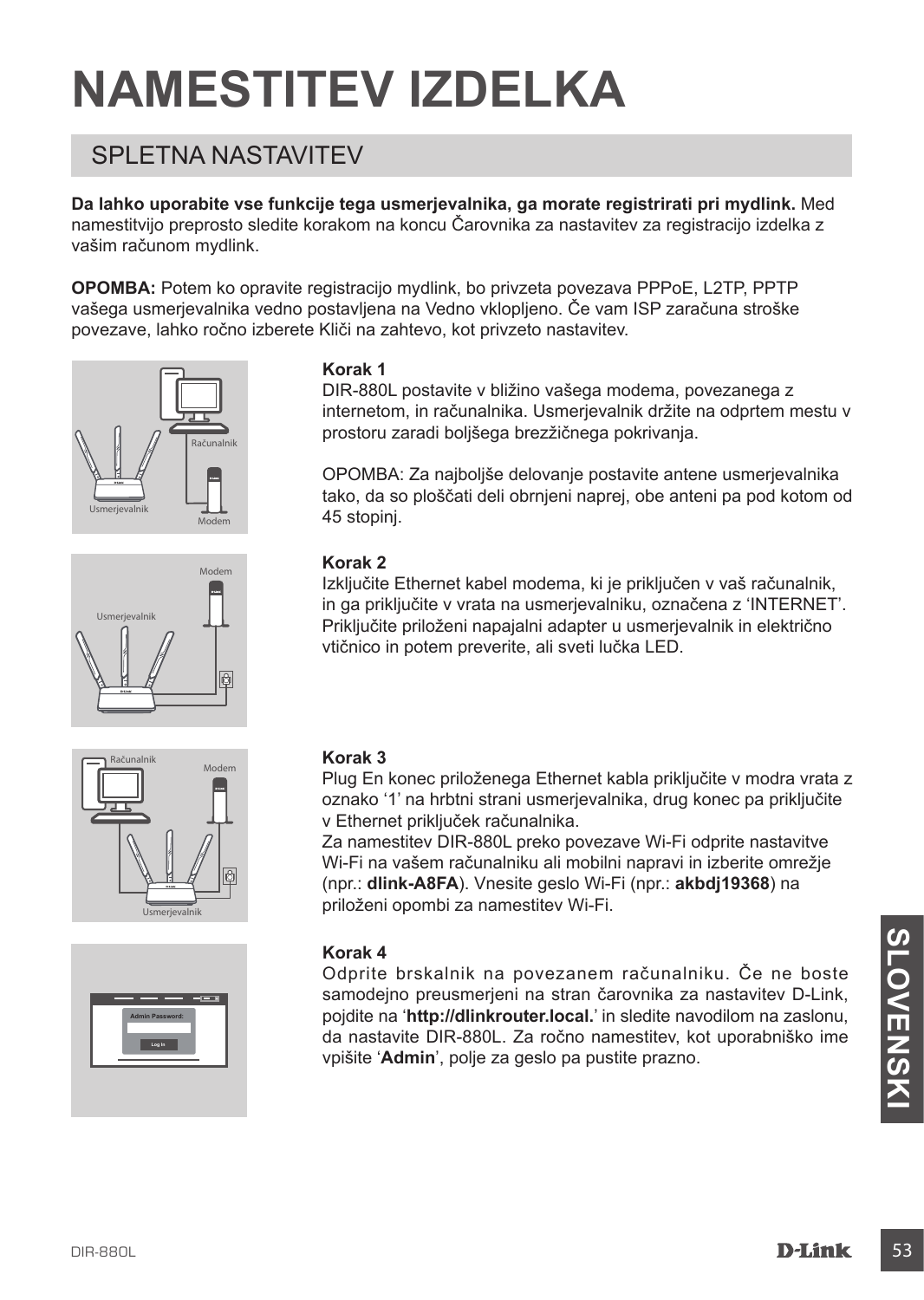# **ODPRAVLJANJE TEŽAV**

## PROBLEMI PRI POSTAVITVI IN NASTAVITVI

#### **1. KAKO NAJ ročno NASTAVIM SVOJ USMERJEVALNIK DIR-880L?**

- Priključite vaš računalnik na usmerjevalnik s pomočjo Ethernet kabla.
- Odprite spletni brskalnik in vnesite naslov '**http://dlinkrouter.local.**' **(ali '192.168.0.1').**
- Privzeto uporabniško ime je 'Admin'. Privzeto geslo je prazno polje.
- Če spremite geslo in ga pozabite, boste morali ponastaviti usmerjevalnik, da za geslo znova uporabite prazno polje.

#### **2. KAKO NAJ PONASTAVIM SVOJ USMERJEVALNIK DIR-880L NA PRIVZETE TOVARNIŠKE POSTAVKE?**

- Zagotovite, da je usmerjevalnik napajan.
- Pritisnite in 5 sekund držite gumb za ponastavitev na dnu naprave. **Opomba:** Ponastavljanje usmerjevalnika na privzete tovarniške nastavitve bo izbrisalo trenutne konfiguracijske nastavitve. Za ponovno konfiguracijo nastavitev se prijavite v usmerjevalnik kot je to opisano v vprašanju 1, in nato zaženite čarovnik za nastavitev.

#### **3. KAKO DODAM NOVEGA BREZŽIČNEGA ODJEMALCA ALI RAČUNALNIK, ČE SEM POZABIL IME SVOJEGA OMREŽJA WI-FI (SSID) ALI GESLO OMREŽJA WI-FI?**

- Za vsak računalnik, ki se želi brezžično povezati na usmerjevalnik, se boste morali prepričati,
- da uporabljate pravilno ime brezžičnega omrežja (SSID) in geslo Wi-Fi.
- Uporabite uporabniški vmesnik, ki temelji na brskalniku (kot je opisano v zgornjem vprašanju 1), da preverite ali izberete vaše brezžične nastavitve.
- Obvezno zapišite te postavke, da jih lahko vnesete za vsak brezžično povezan računalnik. Na zadnji strani tega dokumenta se nahaja mesto za vpis teh pomembnih informacij.

#### **4. ZAKAJ NE MOREM DOBITI INTERNETNE POVEZAVE?**

ADSL uporabniki naj se prosimo obrnejo na ISP-ja, da zagotovijo, da je bila storitev vklopljena/ povezana s strani ISP-ja-ja in, da sta uporabniško ime in geslo ISP-ja-ja pravilna.

#### **5. ZAKAJ NE MOREM REGISTRIRATI SVOJE NAPRAVE PRI MYDLINK?**

V primeru težav z registracijo tega usmerjevalnika z vašim računom mydlink, poskusite ponastaviti usmerjevalnik na tovarniške nastavitve, tako da z odprto priponko za papir pritisnete in 5 sekund držite gumb za ponastavitev, ko je usmerjevalnik vklopljen. To bo morda potrebno, če ste kupili izdelek v odprti škatli ali rabljeni izdelek.

### TEHNIČNA PODPORA

ste kupili izdelek v odprti skatli ali rabljeni izdelek.<br> **SLOVENTEHNIČNA PODPORA**<br>
TEHNIČNA PODPORA<br>
Zahvaljujemo se vam, ker ste izbrali D-Link proizvod. Za vse nadaljnje informacije, podporo ter<br>
navodila za uporabo pro Zahvaljujemo se vam, ker ste izbrali D-Link proizvod. Za vse nadaljnje informacije, podporo ter navodila za uporabo prosimo obiščite D-Link - ovo spletno stran http://www.dlink.com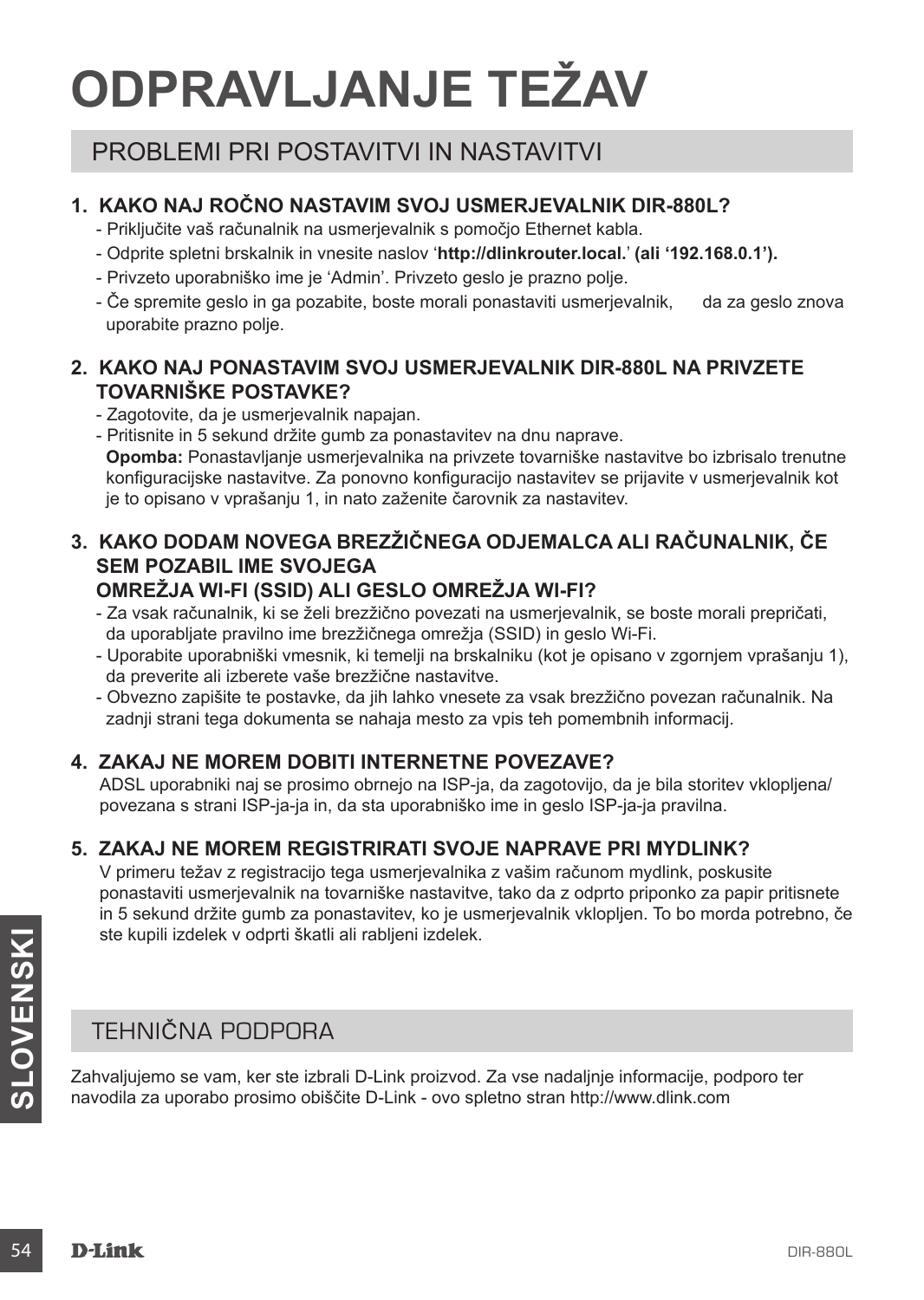## **CONŢINUTUL PACHETULUI**

## **CONȚINUT**



**CLOUD Ruter Gigabit Wireless AC1900 în bandă duală**  DIR-880L

**ADAPTOR DE ALIMENTARE** 12 V / 3 A

**CABLU ETHERNET (CAT5 UTP)** CONECTAŢI RUTERUL LA PC ÎN TIMPUL CONFIGURĂRII

**NOTĂ DE CONFIGURARE WI-FI** CONŢINE INFORMAŢIILE WI-FI IMPLICITE

#### **Manual de produs pe CD**

Dacă oricare dintre aceste articole lipseşte din pachet, contactaţi furnizorul.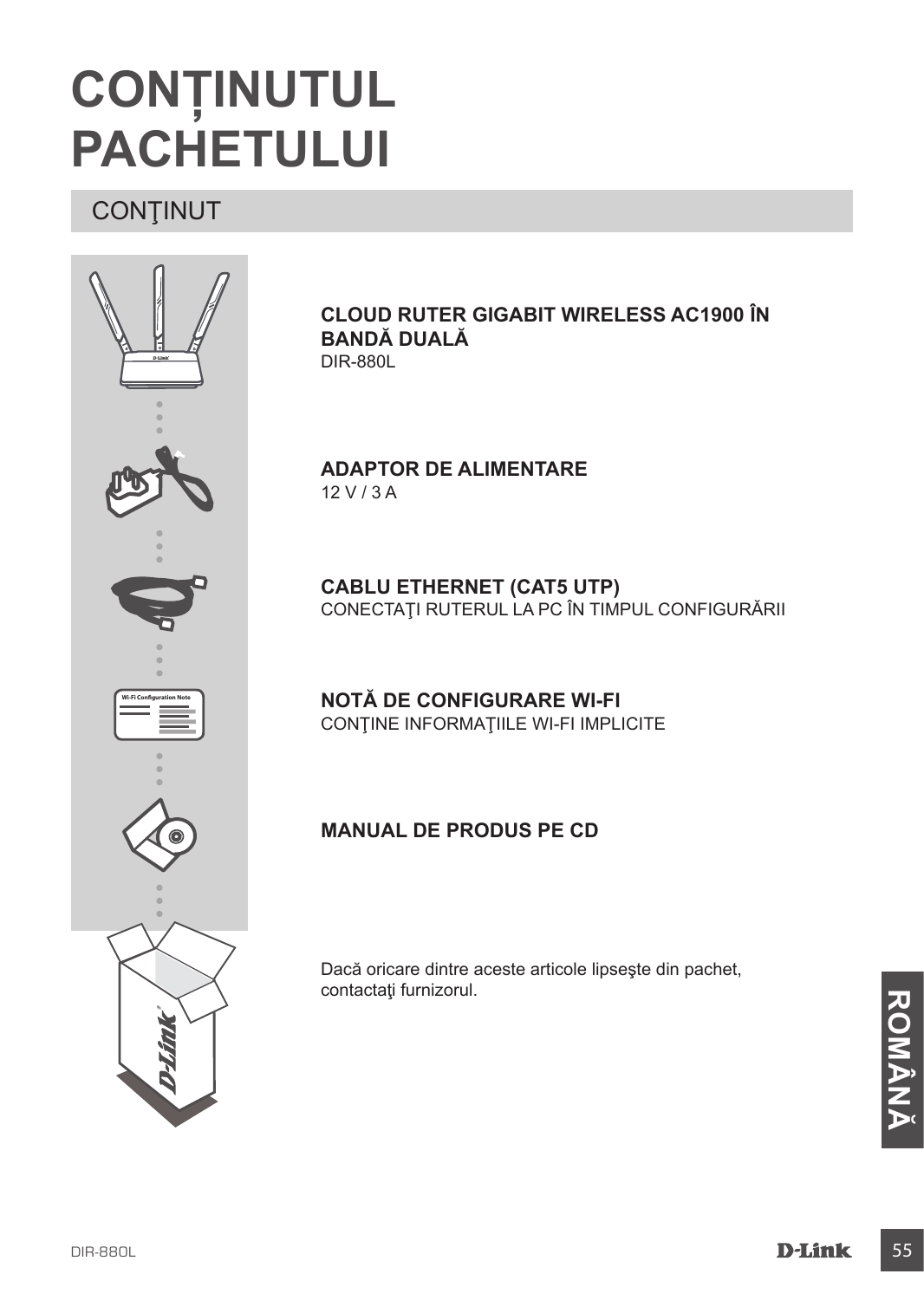# **CONFIGURAREA PRODUSULUI**

## CONFIGURARE BAZATĂ PE WEB

Pentru a utiliza toate funcțiile acestui ruter, trebuie să îl înregistrați la mydlink. Nu trebuie decât să urmați pașii de la finalul Expertului de configurare în timpul instalării pentru a vă înregistra produsul la contul dvs. mydlink.

**NOTĂ:** După ce înregistrarea la mydlink este terminată, conexiunea PPPoE, L2TP, PPTP implicită a ruterului va fi setată la Always On (Activată în permanență). Dacă furnizorul ISP percepe taxe pentru utilizare, aveti posibilitatea să alegeți manual Dial On Demand (Apelare la cerere) drept setare implicită.







**Admin Password:**

#### **Pasul 1**

Asezati ruterul DIR-880L în apropierea PC-ului și a modemului conectate la Internet. Menţineţi ruterul într-un spaţiu deschis pentru o mai bună acoperire fără fir.

NOTĂ: Pentru cele mai bune performanțe, poziționați antenele ruterului cu partea plată orientată spre partea din faţă, având între antena din stânga şi cea din dreapta un unghi de 45 de grade.

#### **Pasul 2**

Deconectaţi cablul Ethernet de modem conectat la computer şi conectați-l la portul etichetat "INTERNET" de pe ruter. Conectaţi adaptorul de alimentare furnizat la ruter şi la o priză electrică, apoi verificaţi dacă LED-ul de alimentare este aprins.

#### **Pasul 3**

Conectati un capăt al cablului Ethernet furnizat la portul etichetat "1" de pe partea din spate a ruterului şi celălalt capăt la portul Ethernet de pe computer.

Pentru a configura ruterul DIR-880L prin Wi-Fi, faceți salt la setările Wi-Fi ale computerului sau dispozitivului mobil și selectați rețeaua (ex: **dlink-A8FA**). Introduceţi parola Wi-Fi (ex: **akbdj19368**) de pe Nota de configurare Wi-Fi inclusă.

#### **Pasul 4**

Deschideți un browser pe computerul conectat. Dacă nu sunteți redirecționat automat la Expertul de configurare D-Link, faceți salt la adresa "http://dlinkrouter.local." și urmați instrucțiunile de pe ecran pentru a configu Deschideți un browser pe computerul conectat. Dacă nu sunteți redirectionat automat la Expertul de configurare D-Link, faceti salt la adresa .**http://dlinkrouter.local.**" si urmati instructiunile de pe ecran pentru a configura ruterul DIR-880L. Utilizati "Admin" ca nume de utilizator și lăsați parola necompletată pentru a configura manual.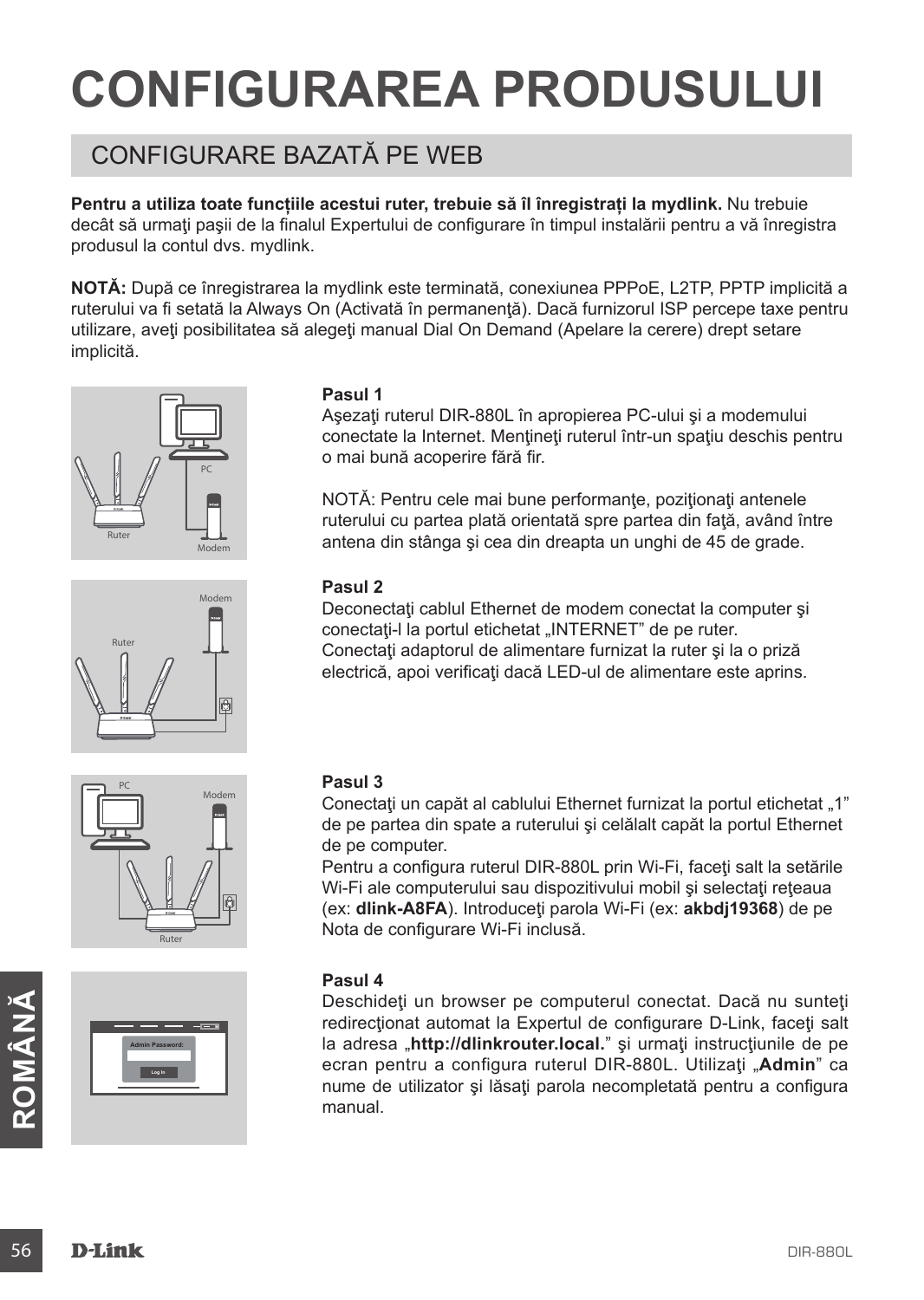## **DEPANARE**

## PROBLEME DE INSTALARE ŞI CONFIGURARE

#### **1. CUM CONFIGUREZ RUTERUL DIR-880L manual?**

- Conectati PC-ul la ruter utilizând un cablu Ethernet.
- Deschideți un browser Web și introduceți adresa "http://dlinkrouter.local." (sau "192.168.0.1").
- Numele de utilizator implicit este "Admin". Parola trebuie să fie lăsată necompletată în mod implicit.
- Dacă aţi modificat parola şi nu v-o puteţi reaminti, va trebui să reiniţializaţi ruterul pentru a reveni la un câmp de parolă necompletat.

#### **2. CUM REINIŢIALIZEZ RUTERUL DIR-880L LA SETĂRILE IMPLICITE DIN FABRICĂ?**

- Asiguraţi-vă că ruterul este pornit.
- Apăsaţi şi menţineţi apăsat butonul de reiniţializare de pe partea inferioară a dispozitivului timp de 5 de secunde.

Notă: Reinițializarea ruterului la setările implicite din fabrică va determina stergerea setărilor configurației curente. Pentru a reconfigura setările, conectați-vă la ruter urmând instrucțiunile din răspunsul la întrebarea 1 şi apoi executaţi Expertul de configurare.

#### **3. CUM ADAUG UN CLIENT SAU UN PC FĂRĂ FIR NOU DACĂ AM UITAT NUMELE WI-FI (SSID) SAU PAROLA WI-FI?**

- Pentru fiecare PC care trebuie să se conecteze la ruter în mod fără fir, va trebui să vă asiguraţi că utilizați numele de rețea Wi-Fi (SSID) și parola Wi-Fi corecte.
- Utilizaţi interfaţa pentru utilizator bazată pe Web (conform descrierii de la întrebarea 1 de mai sus) pentru a verifica sau a alege setările fără fir.

- Asiguraţi-vă că notaţi aceste setări, pentru a le putea introduce pentru fiecare PC conectat în mod fără fir. Coperta din spate a acestui document dispune de o zonă pentru a înregistra aceste informatii importante.

#### **4. DE CE NU POT OBŢINE O CONEXIUNE LA INTERNET?**

Pentru utilizatorii ADSL, contactați furnizorul dvs. de servicii Internet (ISP) pentru a vă asigura că serviciul a fost activat/conectat de acesta şi că numele de utilizator şi parola furnizorului ISP sunt corecte.

### **5. DE CE NU POT ÎNREGISTRA DISPOZITIVUL LA MYDLINK?**

Dacă întâmpinaţi probleme la înregistrarea acestui ruter la contul dvs. mydlink, încercaţi să efectuați o resetare hardware utilizând o agrafă desfăcută pentru a apăsa și a menține apăsat butonul de reinițializare timp de 5 secunde în timp ce ruterul este pornit. Acest lucru poate fi necesar dacă aţi achiziţionat o cutie desigilată sau o unitate revândută.

### SUPORT TEHNIC

SUPORT TEHNIC<br>Vă mulțumim pentru alegerea produselor D-Link. Pentru mai multe informații, suport și manuale ale<br>produselor vă rugăm să vizitați site-ul D-Link http://www.dlink.com<br>DIR-880L<br>**D-Link** 57 Vă mulţumim pentru alegerea produselor D-Link. Pentru mai multe informaţii, suport şi manuale ale produselor vă rugăm să vizitaţi site-ul D-Link http://www.dlink.com